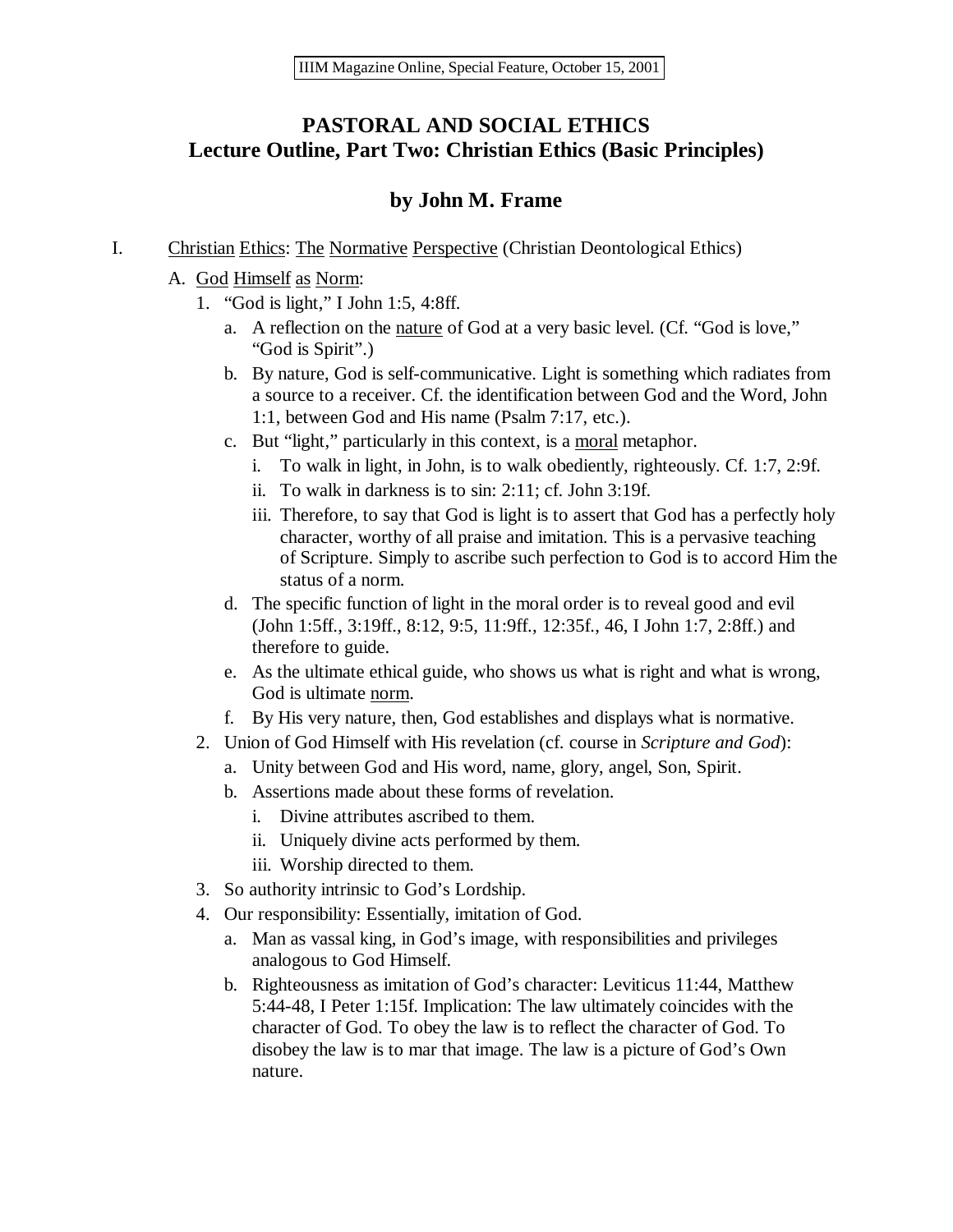- c. Righteousness as imitation of God's acts: Exodus 20:11, Deuteronomy 5:15, Matthew 5:44-48, I John 4:9-11.
- d. Righteousness as imitation of Christ:
	- i. Christ as light, John 1:4, 3:19, 8:12, 9:5, 12:35f., 46.
	- ii. Cf. Christ as name, glory, angel, Son, Spirit.
	- iii. Imitation of Christ's character, acts: Matt. 16:24, 19:21, John 13:14f., 34f., 17:18, 20:21, 1 Cor. 11:1, Philippians 2:5-11, I Peter 2:21, I John 3:16, Matthew 16:24)
	- iv. Imitation of others who imitate Christ, Luke 4:25ff, 1 Cor. 10:1ff, 11:1, Phil. 3:17, 2 Thess. 3:9, Heb. 6:12, 11-12, James 5:17f.
- e. Imitation of God must be carefully distinguished from coveting God's prerogatives, seeking to erase the Creator-creature distinction. Imitation is not seeking identity, but seeking to reflect God's character within the admitted limitations of creaturehood. The difference between the two attitudes is radical—between sin in its essence and righteousness in its essence.
- f. At the most basic level, this is the source of ethical obligation. We have ethical duties because God is intrinsically worthy of obedience and because all creatures are inevitably confronted with the revelation of His standards.
- B. The Word of God as Norm (cf. course in *Scripture and God*. To say that God's Word is authoritative is to say that it is normative for ethics. On that score, no further argument is necessary.)
	- 1. The Word that comes through nature and history:
		- a. Clearly reveals God's glory, His invisible power and divinity (Psalm 19, Romans 1:20).
		- b. Clearly reveals His wrath against sin (Romans 1:18).
		- c. Reveals man's obligations before God (norms!) (Romans 1:32).
		- d. Creation in general is not said to reveal the way of redemption from sin; however, the process of redemptive history described in Scripture does reveal God's way of salvation.
		- e. There is, therefore, a sense in which our "situation" is normative. Thus, the normative and situational perspectives overlap, as we have seen. We will consider this more fully in connection with the situational perspective.
	- 2. The Word that comes in persons.
		- a. The Word is identified with God Himself and with Christ, while the Spirit is said to bring the revelation home to man's heart. Thus, God mediates His Own Word.
		- b. The Word is also found in man:
			- i. "The work of the law" written upon the heart of man (Romans 2:14f.): All men, by nature, have access to the basic requirements of God. These are essentially the same as those given in the written law, but now communicated through another medium (cf. Murray on Romans).
			- ii. In the regenerate, the Word is written on the heart. This is a much more profound relation between the Word and man than is spoken of in i. The writing of the Word on the heart implies not only knowledge of obligation,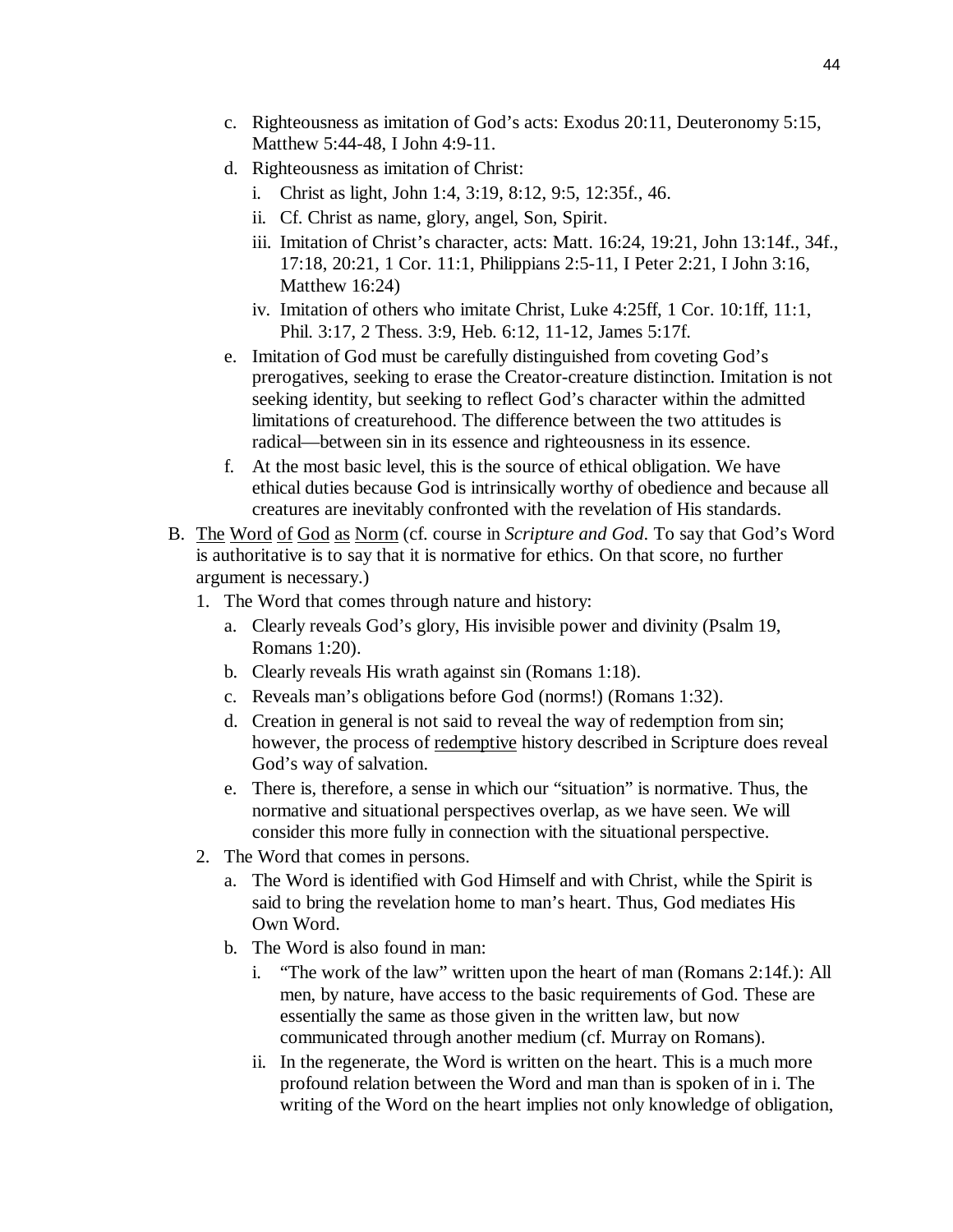but actual obedience to that obligation, obedience from the heart (Jeremiah 31:33f.; cf. Deuteronomy 6:6, Proverbs 3:3, etc.) Cf. *Doctrine of the Word*, "The Word as God's Presence".

- iii. The example of apostles, teachers: I Corinthians 4:16, 11:1, Philippians 3:17, I Thessalonians 1:6, 2:6, II Thessalonians 3:7-9, Hebrews 13:7, I Timothy 2:12.
- c. This biblical teaching shows the overlap between normative and existential perspectives. We shall explore these matters further when we consider the existential perspective.
- 3. The Word as spoken and written language.
	- a. To the patriarchs, prophets, apostles.
	- b. Through them to others.
	- c. The revelation committed to writing is God's Own Word also:
		- i. The covenant document is authored by the Lord and stands as the supreme norm of covenant life.
		- ii. The prophetic message claims divine authorship. The prophet is one who speaks God's Word.
		- iii. Same for the apostolic message.
		- iv. The written Old Testament endorsed by Jesus and the apostles as God's word.
		- v. The writings of the apostles claim the same authority.
- 4. Unity of the Word: The same God is speaking in all the media, and His message is consistent in all of them.
	- a. Nature-history and Scripture
		- i. Psalm 33:4-11: The written law is binding because it is in essential unity with the creative word which inevitably comes to pass.
		- ii. Psalm 19: Note the implicit correlation between the revelation in creation (1-6) and in the law (7ff.). (Cf. Romans 10:13-17 with 18: Natural and special revelation as one organism).
		- iii. Psalm 147:15-20.
	- b. Person-revelation and Scripture.
		- i. The "law" in the phrases "work of the law" and "law written on the heart" is the law of God, particularly that given through Moses. Thus, the "law on the heart," far from being an alternative to the written law, is the written law inscribed upon our being.
		- ii. The witness of revelatory persons in Scripture (Christ, the Spirit, the apostles and prophets) unanimously endorses the truth of Scripture.
	- c. Scripture also validates the others, affirming their unity with itself.
- C. Ethics and the Attributes of Scripture
	- 1. Power
		- a. Through the Spirit, Scripture (as all divine utterances) carries with it the omnipotence of God.
		- b. Received in faith, the word is the source of all spiritual blessing, all holiness.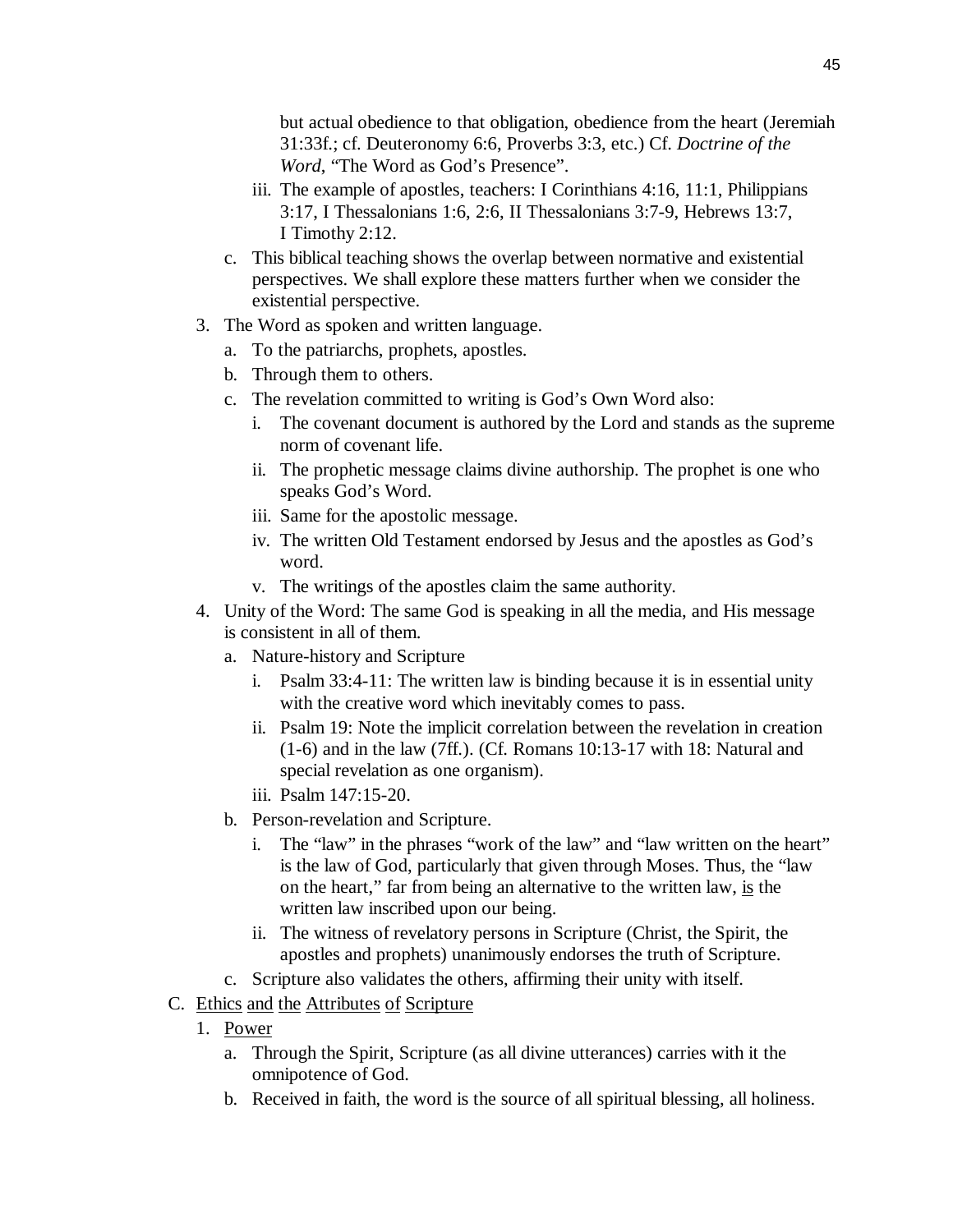- c. Received in unbelief, the word brings curse, hardening.
- 2. Authority (the attribute particularly linked to the normative function)
	- a. At each turning point in human history, the issue facing man is the question of how he will respond to the spoken or written Word of God.
		- i. Genesis 1:28ff: Man's original task defined by the Word.
		- ii. Genesis 2:17: The probation which is to determine his status as righteous or sinner, defined by the Word.
		- iii. The Fall: Substitution of the word of a talking animal (Satan) for that of God. Ultimately, substitution of one's own word for God's.
		- iv. Promises to the Patriarchs: given through God's Word. His people are to believe and obey, even in the face of apparent evidence to the contrary.
		- v. The Mosaic Covenant: Integral to it is the book of the covenant.
			- a) Authorship is by the Lord.
				- b) Contains stipulations, laws which the vassal (Israel) must obey.
			- c) Also contains authoritative revelation
				- i) Of God's Name
				- ii) Of the History of Redemption
				- iii) Of blessings and curses resulting from obedience or disobedience
				- iv) Concerning Covenant Administration
		- vi. Jesus
			- a) His perfect obedience defined by the Law.
			- b) His life directed by biblical prophecy.
			- c) He attests the authority of the Old Testament.
			- d) He sets forth His Own word as the supreme test of discipleship (John 12:47ff., etc.).
			- e) He provides for additional revelation through His apostles.
		- vii. Apostles
			- a) Attest the authority of the Old Testament—cf. II Timothy 3:16; II Peter 1:21.
			- b) Claim to speak and write the Words of God.
			- c) Claim that their words in oral and written form are the supreme test of discipleship.
		- viii.The Last Judgment: the criterion will be the word of Christ, John 12:48.
	- b. As ultimate criterion, Scripture, therefore, is to function as a basic commitment (or presupposition) for all our life. All choices must be consistent with the truth of Scripture.
		- i. Scripture has the ultimate say in defining what our duties are. Ethical behavior is keeping the word of the Lord, Deut. 6:4ff, Luke 8:15, John 17:6, 1 Tim. 6:20, 1 John 3:24, 5:2-3.
		- ii. The basis of duty, then, is not a rational abstraction (non-Christian deontological ethics) nor mere empirical examination of the causes and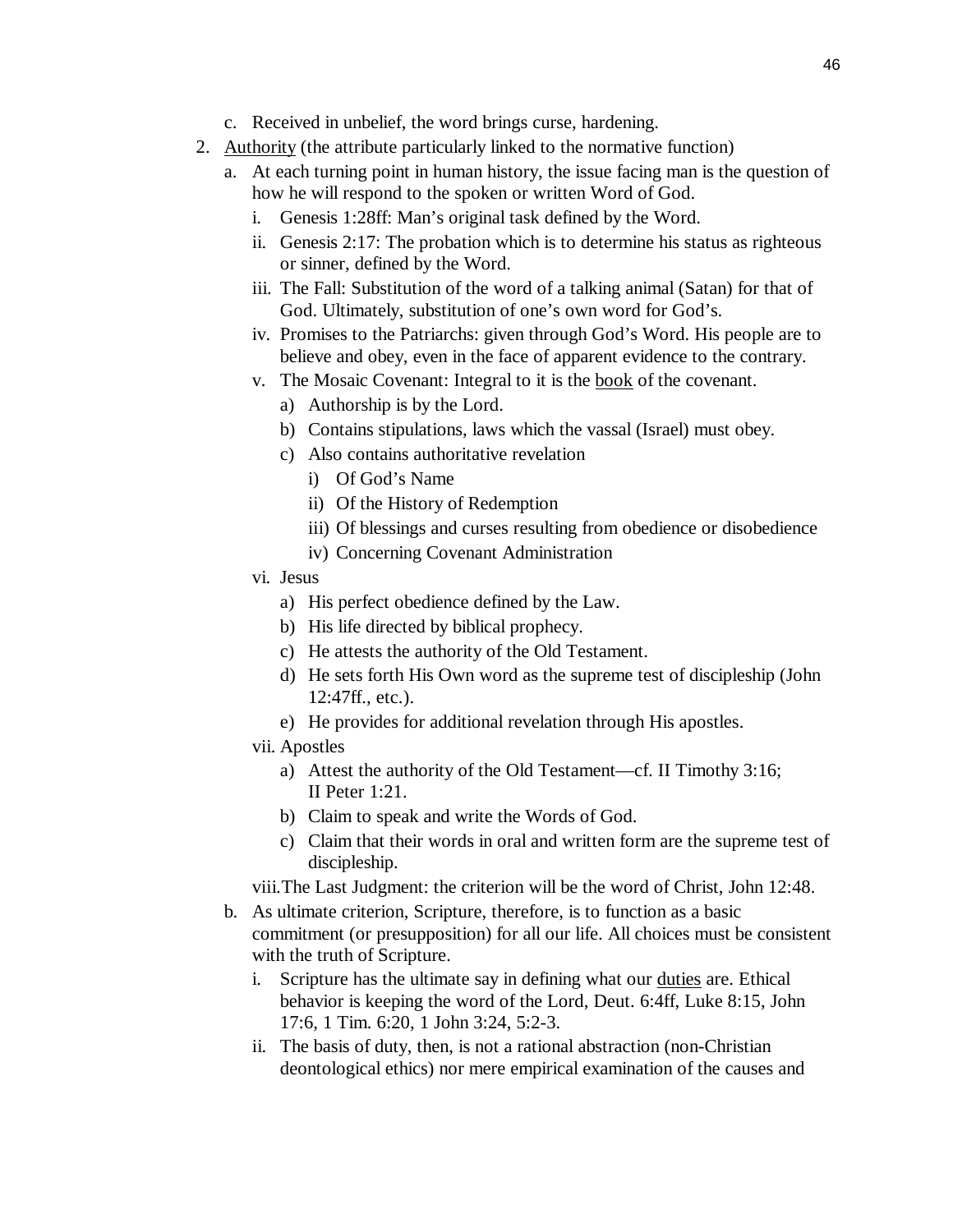effects of actions (non-Christian teleological ethics), nor the autonomous moral self (non-Christian existential ethics).

- iii. The autonomy of the reason or the moral self is thus radically rejected, and with them, the whole tradition of secular ethics.
- iv. Positively, the basis of duty is the fact that a personal God, Who deserves all obedience, has called us in love and authority to be His willing servants.
- v. Why ought we to obey? The answer must be circular: Because God has commanded it.
	- a) All ethical systems have a similar circularity when it comes to justifying their ultimate principle.
	- b) Non-Christian systems, however, render the very concept of duty unintelligible.
- 3. Clarity
	- a. Clarity has meant in Reformed theology that the way of salvation is plain enough that the unlearned as well as the learned may have a sufficient knowledge of it (Westminster Confession of Faith I:vii).
	- b. A larger point is ethical in nature: We may never use the unclarity of Scripture (granting that it is unclear in a sense) as an excuse for sin. God always grants us sufficient means to carry out the responsibilities before us.
	- c. Christian ethics is practical. The Christian is not faced with the mystery of a contentless norm (non-Christian deontology), nor with the impossibility of doing an indefinite amount of calculation (non-Christian teleology), nor with the impossible responsibility of creating norms out of his own head (non-Christian existentialism).
- 4. Necessity
	- a. We are not permitted to form our moral opinions on the basis of natural revelation alone. Our fallen mind inevitably twists, represses or otherwise resists the truth of natural revelation. Romans 1.
	- b. Without the revelation of Christ, no salvation and therefore no morality is possible, Romans 10:13-17.
	- c. The covenant document is the covenant. To break the former is to break the latter and *vice-versa*.
	- d. Without the written Word, we lose the ultimate standard of discipleship (Above, 2.a.).
	- e. No Scripture, no Lord, no salvation.
	- f. Thus, autonomous reason has no role in formulating ethical principles. At this point, the whole tradition of "secular ethics" is radically rejected.
	- g. Nor may the traditions of the church ever serve in the unique place given by God to His written Word.
- 5. Sufficiency (of Scripture for ethics)
	- a. Formulation. "The whole counsel of God, concerning all things necessary for his own glory, man's salvation, faith, and life, is either expressly set down in Scripture, or by good and necessary consequences may be deduced from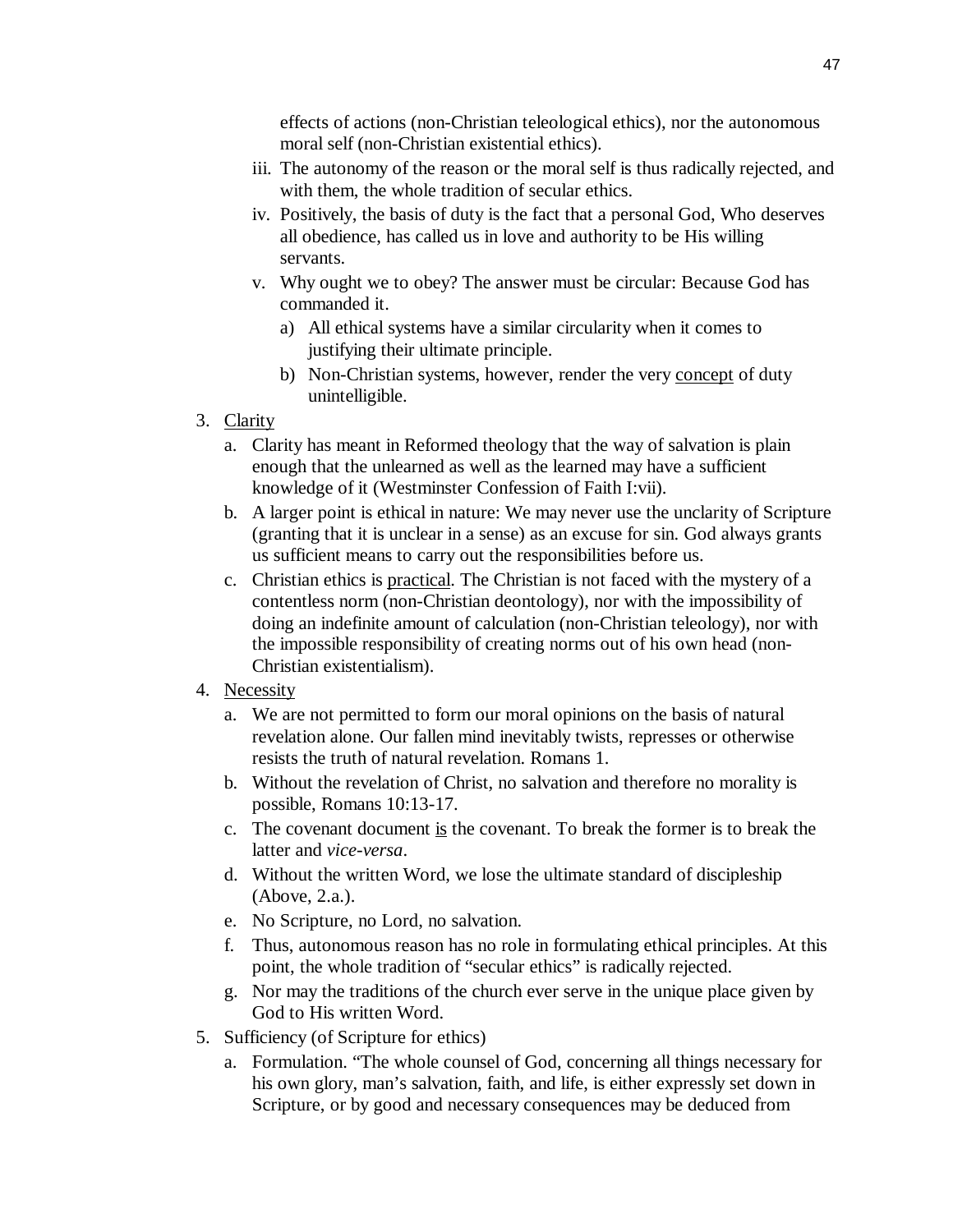Scripture: unto which nothing at any time is to be added, whether by new revelations of the Spirit, or traditions of men." (Westminster Confession of Faith I:vi).

- b. Biblical bases.
	- i. The polemic against substituting the words of men for the Word of God: Deuteronomy 18; I Kings 13; Isaiah 29:13; Matthew 15:1-10; Galatians 1:8f.; II Thessalonians 2:2.
	- ii. The boldness of God's messengers, standing against the many and powerful—Moses before Pharaoh, Elijah before Ahab, Isaiah before Ahaz, Jonah before Nineveh, Paul before Agrippa, Felix Festus—free men! Cf. Acts 4:19f., 5:29.
	- iii. The inscriptional curse of the covenant document: cursed be anyone who adds or subtracts, Deuteronomy 4:2, 12:32; Proverbs 30:6; Revelation 22:18.
	- iv. The sufficiency of Scripture for salvation and good works, II Timothy  $3:16f.$
	- v. Christ as the last word of God in the history of redemption (Hebrews 1:1ff.) attested by the apostles (Hebrews 2:4), showing us "all things pertaining to life and godliness" (II Peter 1:2-11) "until the eternal kingdom."
- c. Misunderstandings of sufficiency
	- i. Sufficiency is not limited to "matters of salvation" in some narrow sense. Rather it is comprehensive. Scripture is sufficient to reveal God's will in all matters.
		- a) The Confession's statement does mention salvation explicitly; however:
			- i) The Confession does not regard salvation as something narrowly "religious" as opposed to some other area of life. Salvation is of the whole person.
			- ii) Besides salvation, the Confession refers to "all things necessary for His own glory," "faith," and "life."
			- iii) Nor is it possible to confine "faith" and "life" to some particular area of life. Faith is what we believe and life is what we do (cf. Shorter Catechism, Question 3).
		- b) Scripture places no limit on the sufficiency of Scripture in telling us the will of God. Rather, it speaks comprehensively of the sufficiency of Scripture to equip us "for every good work."
		- c) This is not to say that Scripture contains all the world's information or instructs us in all human skills. The point: in any area of life, our duty toward God will be an application of Scripture. For the concept of "application" see section iii.
	- ii. Scripture is not merely sufficient as a general guide by which we discover ethical norms beyond Scripture. Scripture contains all the norms (vs. some Dooyeweerdian representations).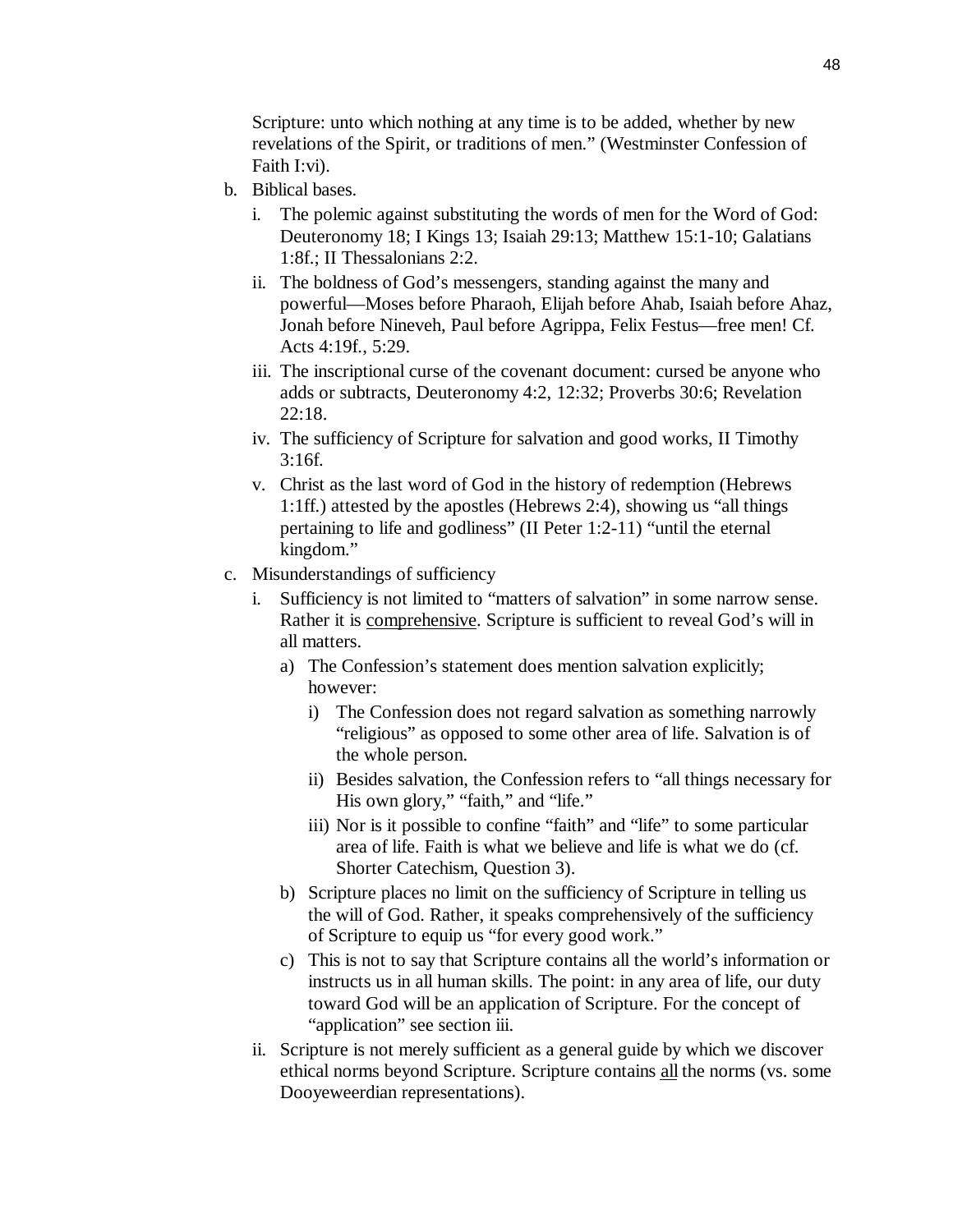- a) Scripture draws a sharp distinction between the sufficient word of God and the traditions of men. To promulgate a norm as God's will which is not an application of Scripture is to deny that distinction.
- b) This misunderstanding gains its plausibility from the fact that indeed we do need extra-Scriptural information to apply Scripture. But that fact does not imply that we have duties which are not applications of Scripture.
- c) Scripture never speaks of any extra-biblical norms which are not also found in Scripture. Romans 3:1f., in fact, may imply that the Scriptures contain a much fuller transcript of God's will than what is available to the Gentiles in natural revelation.
- iii. Scripture is not sufficient merely as a supplement to natural law.
	- a) Four types of law in Thomas Aquinas' conception:
		- i) Eternal law (in God's mind)
		- ii) Natural law
			- (1) The counterpart of eternal law in the created world
			- (2) Enables us through natural reason to discern what is good
		- iii) Human law (civil statutes, etc.)
		- iv) Divine law (Scripture)
			- (1) Adds what we must know to attain our supernatural end
			- (2) presupposes the general structure of natural law
	- b) Comments:
		- i) Built on a scheme which radically distinguishes between natural and supernatural ends (cf. critique of this under situational perspective).
		- ii) Fails to reckon with the noetic effects of sin.
		- iii) Puts the Scriptural doctrines on the faulty foundation of apostate (Aristotelian) natural reason.
		- iv) Eliminates the sufficiency of Scripture in any meaningful sense. Not Scripture, but Scripture plus Aristotle becomes our working ethical authority.
- iv. Sufficiency does not rule out the use, even the necessity, of extra-biblical information in the determination of our duty. (Cf. the relation of presuppositions to evidences in apologetics.)
	- a) As we have seen, God is revealed in the whole creation, though that revelation is opposed by the natural man.
	- b) Creation is the necessary medium by which the law is applied to specific situations.
		- i) Note the "moral syllogism": Sabbath breaking is wrong Operating a factory on Sunday is Sabbath breaking Operating a factory on Sunday is wrong. To evaluate that syllogism, you need to know, not only something about the Bible, but also extra-biblical information. Most moral reasoning is of this kind.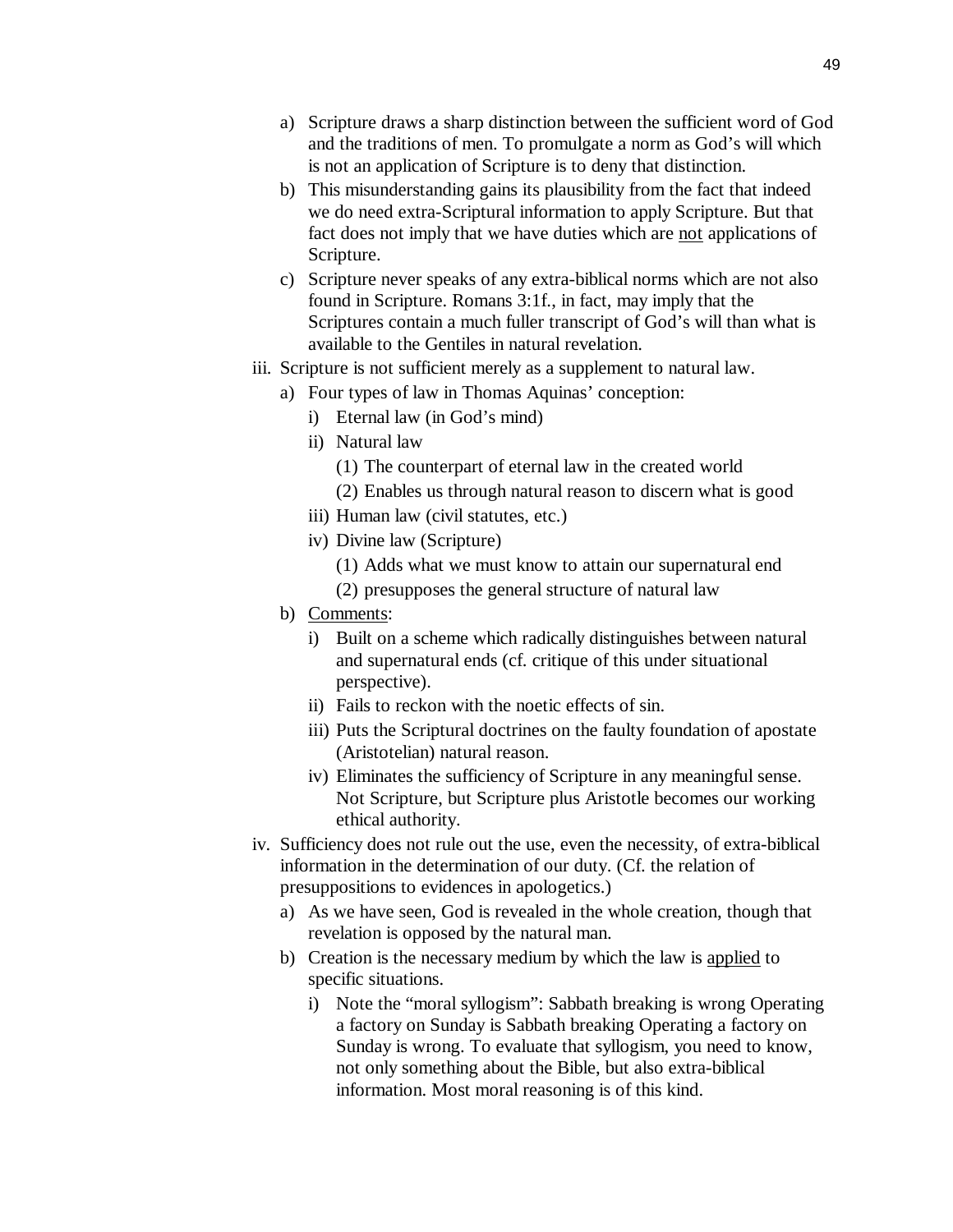- ii) Scripture itself assumes that man will use his knowledge of creation in applying God's law. When God told Adam to abstain from the forbidden fruit, Adam had the knowledge of creation to distinguish trees from other things and to single out a particular tree in view, etc. God does not spell out explicitly in his revelation all this information. To do so would be ludicrous.
- iii) In Scripture, men are rebuked for failing to make such applications to current questions (Matthew 16:3, 22:29; Luke 24:25; John 5:39f, Romans 15:4; II Timothy 3:16f, II Peter 1:19-21 [in context]).
- iv) If such applications of Scripture were not permitted, we could not use Scripture at all. We would then lack, in effect, not only the applications, but the norm itself. The meaning of Scripture is its application.
- c) Thus, human reasoning also has a role in moral decision making. The sufficiency of Scripture must not be taken to deny that. We are not, of course, speaking of autonomous reason, but reason subject to God's Word ("analogical"). Thus, the Confession speaks of "good and necessary consequence".
- d) And, thus, the Confession speaks of matters which are to be ordered by "the light of nature and Christian prudence, according to the general rules of the Word, which are always to be observed".
- v. Sufficiency does not rule out the use, even the necessity, of the illumination of the Spirit for a saving understanding of Scripture, for its proper use and application. Note statement in confession to this effect.
- vi. Summary:
	- a) Scripture contains all the ultimate norms for the Christian life in all its aspects.
	- b) Natural revelation also contains norms, but none that are not in Scripture also.
	- c) The norms of Scripture must be applied with the help of natural revelation and the illumination of the Spirit.
	- d) Such applications, when correct, set forth the meaning of Scripture, its demand in a situation, and therefore are not to be regarded as extra-Scriptural.
- d. The "*adiaphora*" (literally, "no difference," "indifferent").
	- i. History
		- a) Among the Church Fathers, the term was applied to actions such as eating meat which were considered to be neither right nor wrong in themselves.
		- b) During the Reformation, Luther applied the term to certain Roman forms of worship which he felt were neither commanded nor forbidden by Scripture and thus could be practiced by the believer in good conscience. Later, further controversy developed as to whether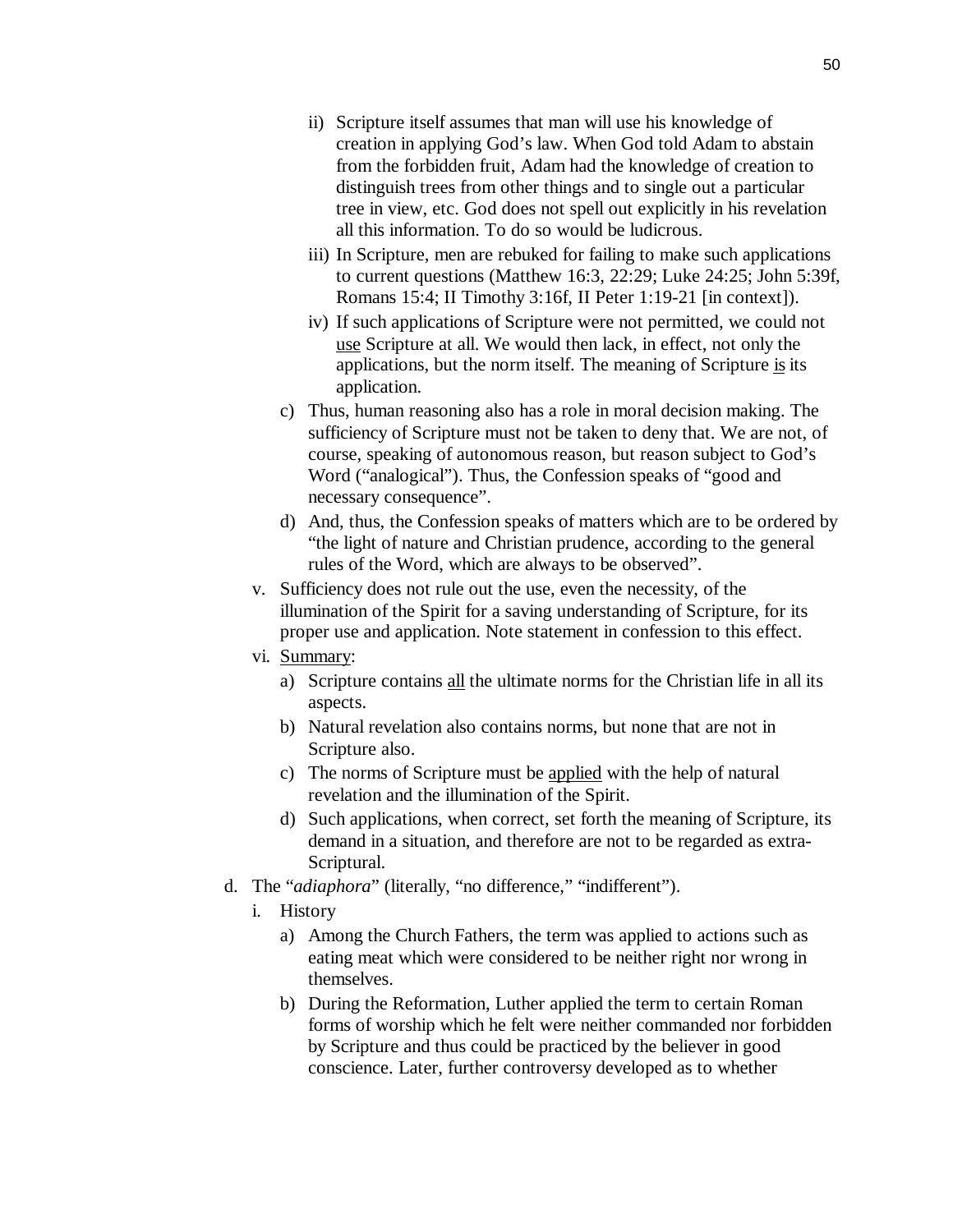Protestant could acquiesce in church rites imposed by Roman Catholic rulers.

- c) In the late 1930's, there was a split in the Presbyterian Church of America (later OPC) partly based on the issue of "Christian liberty". Specifically, the question was whether total abstinence from alcoholic beverages was required by Scripture, or whether such use of alcohol was an *adiaphoron*.
- ii. *Adiaphora* is an ambiguous and misleading concept.
	- a) Taken literally (as a Greek neuter plural), it refers to things which are in some sense "indifferent." Thus often people refer to meat or wine or tables or chairs as "things indifferent". Generally, I think this is a shorthand way of talking about the human use of the "things". However, referring to "things" as indifferent can lead us to forget the biblical teaching that everything in creation is good (Genesis 1:31; I Timothy 4:4). There is no biblical distinction between some things which are good and others which are bad or indifferent.
	- b) More commonly, the word refers specifically to human acts. However, we should bear in mind that according to Scripture all human acts are either pleasing or displeasing to God. I Corinthians 10:31; Romans 14:23; Colossians 3:17, (cf. 23) show that all human acts are under God's evaluation as good or bad.
	- c) One sometimes hears, also, the above in modified form: "acts concerning which Scripture is silent". But the above texts indicate that Scripture speaks concerning all our acts, and so is not silent about anything. Significantly, I Corinthians 10:31 and Romans 14:23 occur in contexts dealing with matters which have traditionally been called *adiaphora*.
	- d) A more common and more defensible use of the term is formulated in this quote from the Lutheran theologian Robert Preus in Baker's *Dictionary of Christian Ethics* "acts or church rites which in themselves are neither morally right or wrong, but matters of Christian liberty." Note the modifying phrase "in themselves". The point is that these acts are right in some situations and wrong in others. Surely there are some actions in this class, but the use of *adiaphora* and the phrase "neither morally right or wrong" disguise the fact that every act in the class is right or wrong in God's sight.
	- e) Another possibility: *Adiaphora* are choices that are not between good and evil, but between two goods. This is an important concept, but I'm not convinced that the term *adiaphora* helps to expound it.
	- f) Finally: *Adiaphora* are acts that in a certain situation are neither commanded nor prohibited by Scripture. Again, this is an important notion, but the term conceals the important fact that such an act is, not morally neutral, but good in God's sight.
	- g) Conclusion: *Adiaphora* is used for too many different concepts, some of them quite unscriptural. Its use in communicating legitimate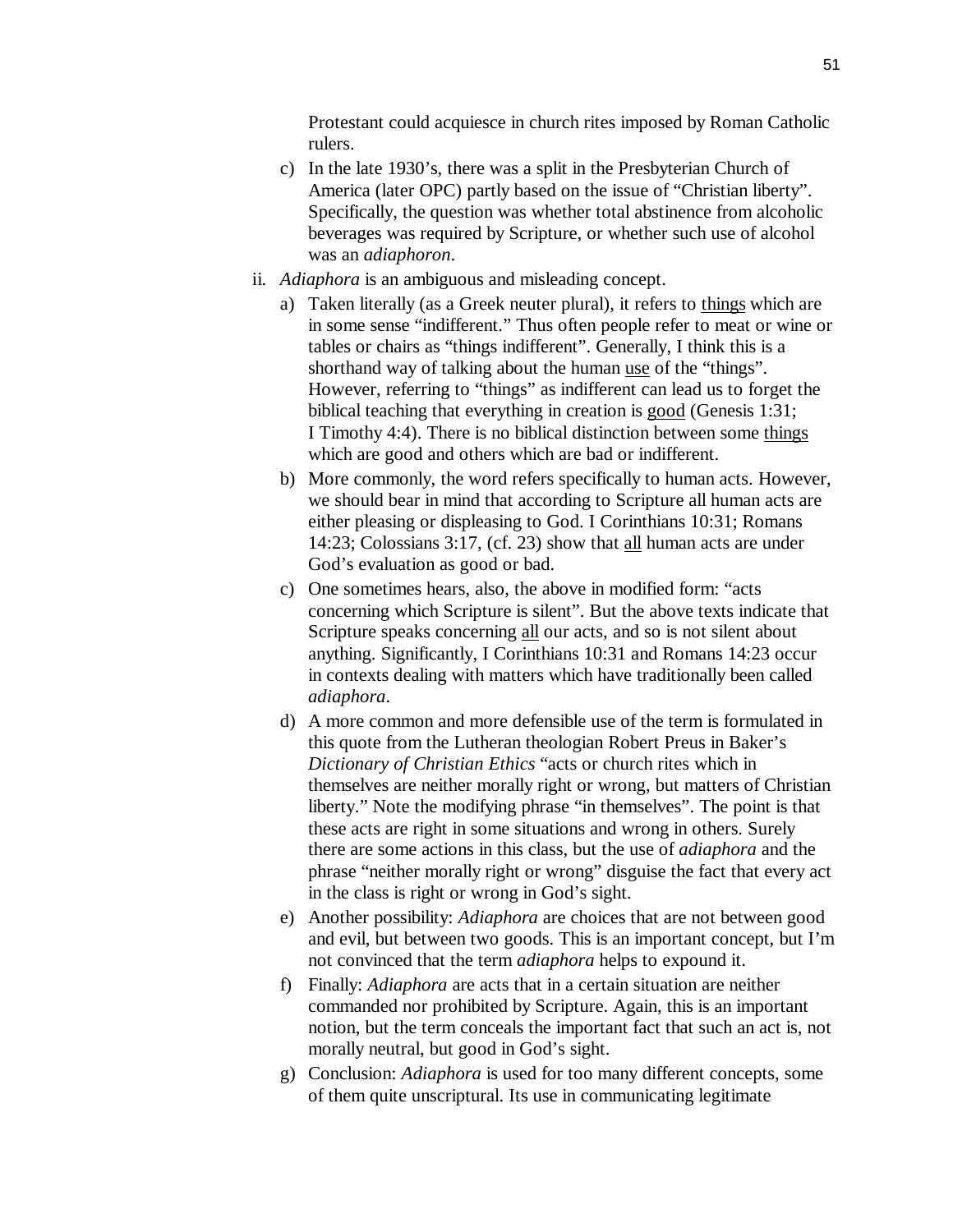Scriptural concepts is vitiated by its connotation of moral neutrality. Such neutrality is everywhere rejected by Scripture.

- iii. There is, however, an important point raised by the *adiaphora* discussion, and that is the liberty of the Christian from the religious and ethical ordinances of men, or, in other words, the sufficiency of Scripture for ethics. (The Christian, to be sure, is subject to the ordinances of men for the Lord's sake, I Peter 2:13. But these ordinances can never be his ultimate authority, and they must be defied when they conflict with divine revelation.) That this is the central point of the debate can be seen from the classical "*adiaphora*-texts":
	- a) Romans 14:1-15:13
		- i) Setting
			- (1) One party in the church has a religious scruple that the other does not have.
				- (a) v. 2: the "strong" eat all things, the weak only herbs.
				- (b) v. 5: one regards special days, the other does not.
			- (2) Each is persuaded of the rightness of his actions (6—"unto the Lord")
			- (3) Both groups are Christians (3, 15).
		- ii) Problems (important to distinguish):
			- (1) One group is "weak in faith".
			- (2) Each group has a wrong attitude toward the other (despising, judging; 3, 4, 10).
			- (3) The strong, by his behavior, is placing a "stumbling block" in his brother's way.
				- (a) Not only a cause of grief to him (19), but:
					- $\bullet$  destructive (15)
					- condemnatory (23)
					- tending to overthrow the work of God  $(20)$
				- (The work of God, of course, cannot be overthrown. The language, however, shows the supreme destructiveness of the stumbling block.)
				- (b) Interpretation: the strong, by his behavior, influences the weak to sin.
				- (c) The sin of the weak is against his own conscience (20-23) and thus against God.
				- (d) The sin in violating his own conscience, doing what he believes is wrong even though it may be objectively right, the weak acts out of rebellion, and thus sins objectively (23)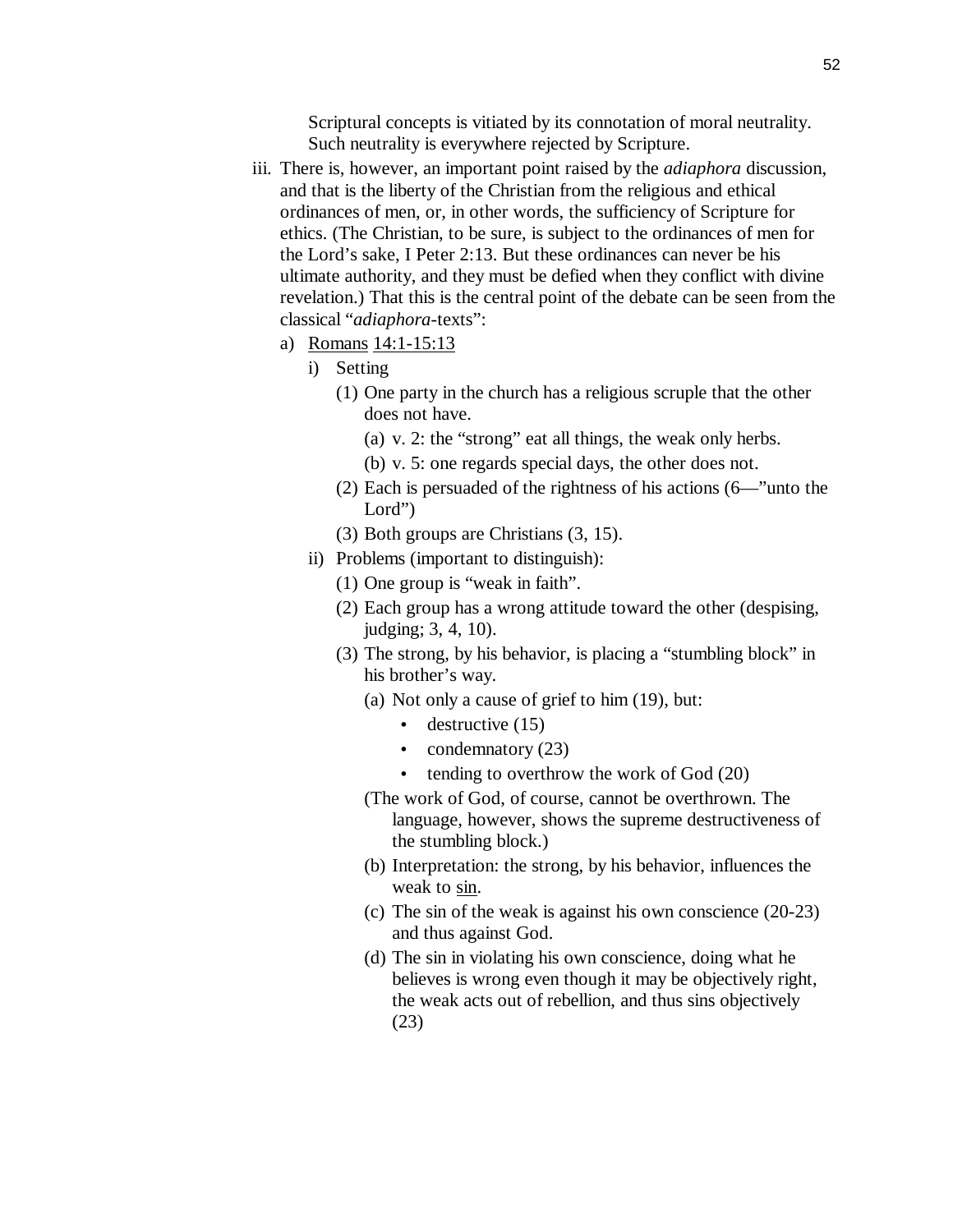- iii) Solutions
	- (1) On weakness of faith: Paul sides with the "strong" (14:14, 20, 15:1). The weak, then, we assume, are to be won over to the position of the strong by loving admonishment from the Word.
	- (2) On the disputatiousness: Don't despise or judge one another. Treat one another as brothers, in Christian love. [Note: this is not inconsistent with (1)]
	- (3) On the stumbling block: Do not induce a weak brother to sin against his conscience. If he cannot be instructed, do not use any pressure to get him to do something he believes is wrong.
- iv) The main thrust of Paul's injunction: Do not play God. God, not man is the judge of right and wrong.
	- (1) Both "strong" and "weak" have compromised that principle the weak by "judging" the strong and the strong by "despising" the weak.
	- (2) The strong have also, in effect, "played God," setting their own influence over against what the weak consider to be the command of God.
	- (3) Note Paul's sustained emphasis throughout the passage on God as the supreme ethical judge: 3ff., 6-12, 17f.
	- (4) The term *adiaphora*, with its connotation of moral neutrality, suggests the very opposite of what Paul is stressing at such length. Paul wants, above all, to tell us that all our actions must be done "unto the Lord" and with faith (23).
	- (5) The notion, then, that the church may not teach people authoritatively concerning matters of food and drink is decisively rejected by this passage.
- b) I Corinthians 8-10
	- i) Setting
		- (1) Food offered to pagan idols was being sold in the market, possibly indistinguishable from other food and, thus, hard to avoid.
		- (2) Question: Do we endorse idolatry by eating such food? (Note, in context, Paul's strong condemnation of idolatry, 10:1-22, in particular connection with eating and drinking, 10:16ff. Note also the danger suggested concerning a possible sacramental union with a demon through participation in sacrifice, analogous to the union with God in the Lord's Supper, 10:16- 21, cf. 11:27-34.)
		- (3) Again, one party has a scruple (They "lack knowledge," [1, 7, 10f.] and have a "weak conscience," [7, 9, 10-12]); the other does not.
		- (4) Both groups are Christians (11f.)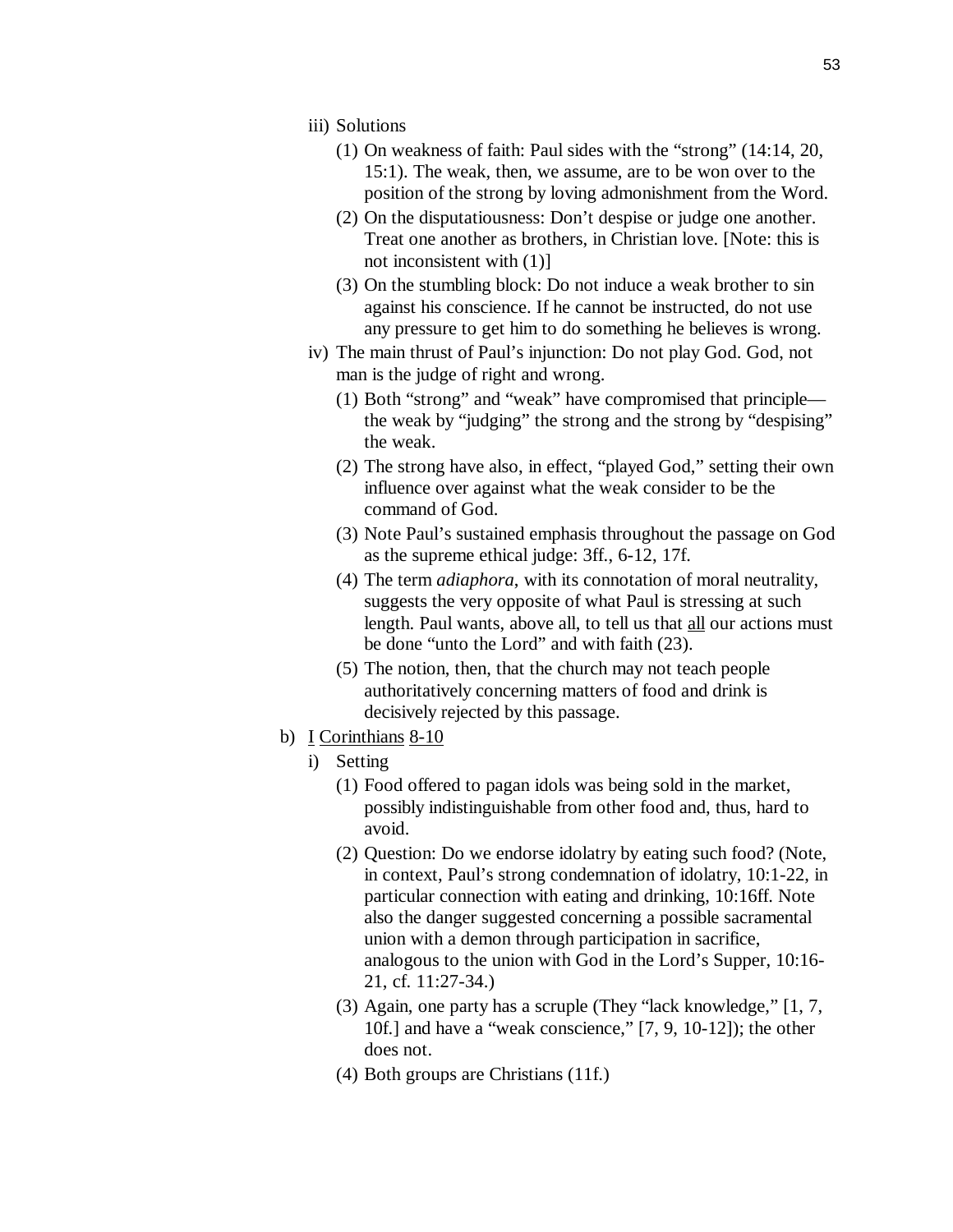- ii) Problems (Same as those in Romans).
	- (1) Ignorance, weakness (8:1, 7, 9-12)
	- (2) Contentions (a general problem at Corinth, 1:11. Note the urging to love in 8:1-3).
	- (3) Stumbling block: 8:7, 9ff. The weak sees the strong eating and is enticed into eating himself—out of a rebellious spirit. The result is that the weak is guilty of idolatry.
- iii) Solutions
	- (1) The strong is right, because an idol, unlike God, has no power to curse those who eat his food. An idol is nothing (4ff.). Our God is the only Lord (cf. 8:8, 10:26).
		- (a) Note well: The emphasis is that we must not ask what the demon thinks about our eating, but what God thinks of it.
		- (b) Thus again, the stress is on the exclusive authority of God over our behavior. The point is that these matters of "indifference" or "neutrality".
		- (c) If one eats to the glory of God, the act is good (10:31); if you do it out of rebellion against God, then you are in league with devils—not because of the food, but because of your sinful behavior.
		- (d) Weakness of faith is failure to understand this principle. Cf. the young Christian who burns his idols, throws away his rock music, vs. the older Christian who collects idols and rock records for their artistic value.
	- (2) Contentions: Be loving (8:1-3), edifying (10:23f.). Do not exalt your own "knowledge". ("I am a Westminster graduate; I know the Greek. You are a benighted fundamentalist.")
	- (3) Stumbling block: Seek to teach the weak, but, if that is not possible, and if you might cause him to violate his conscience, abstain, 8:7, 9ff. God's concerns, not mine, must govern my behavior.
- iv) Note again, the inadequacy of "*adiaphora*" to convey the moral intensity of the situation. There is nothing morally neutral about becoming an idolater through violation of conscience. I Corinthians 9 is especially significant in showing the intensely moral considerations which govern Paul himself in decisions on how to use the good things of creation.
- c) I Timothy 4:1-5: Some advocate abstinence from marriage and meats. The operative point is that God has created all things good, and thus, man has no right to despise them.
- d) Colossians 2:16f.: Some try to "judge" others about feasts, etc. The relevant point in context is the triumph of Christ over principalities and powers. We hold fast to him, not to men or angels. Again, the opposite of ethical indifference is presented.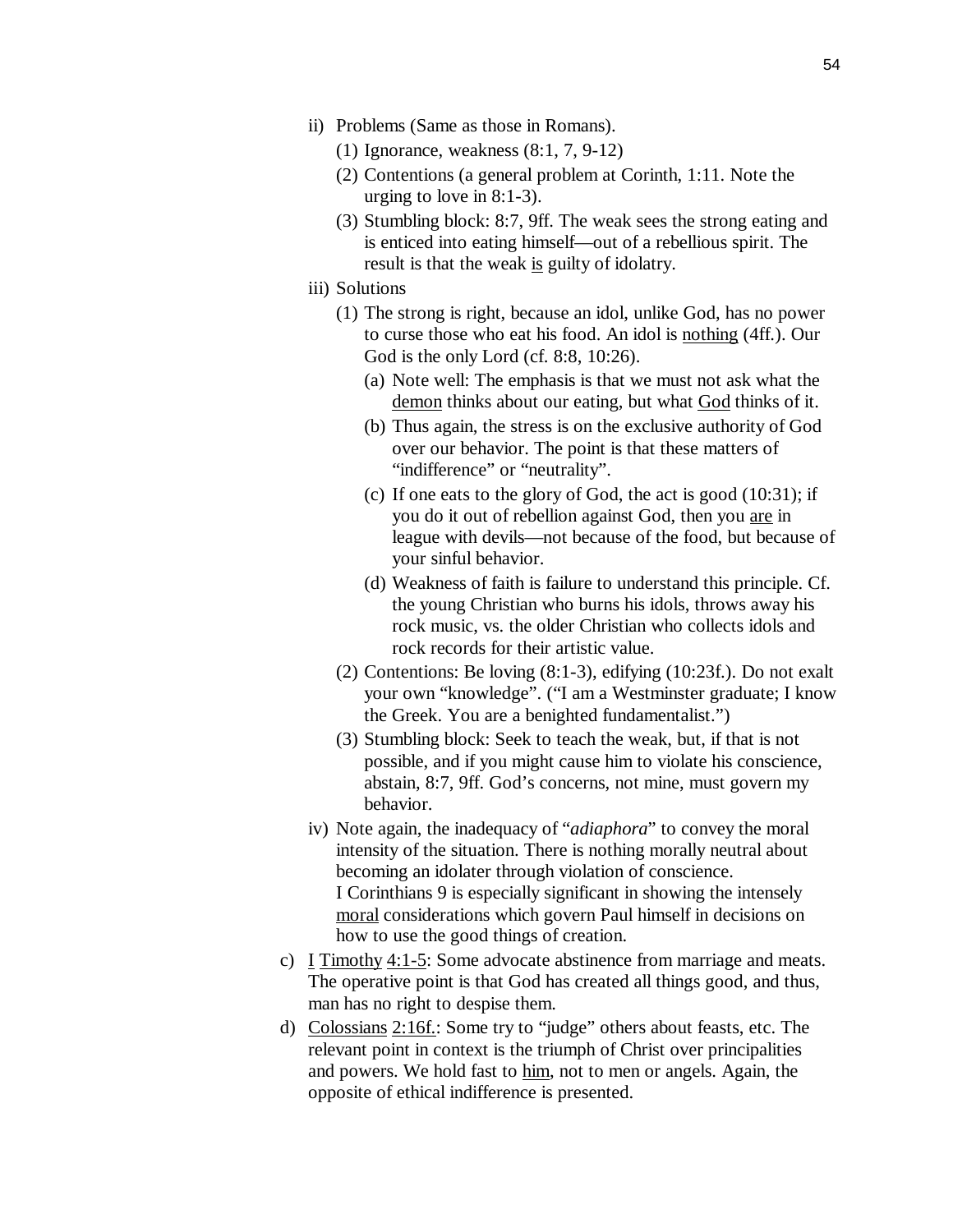#### D. <u>Parts and Aspects of Scripture as Norms</u>

Scripture is a diversity in unity. In seeking to use Scripture as our ethical norm, we cannot avoid the question of how the various parts and aspects are related to one another. Ethics presupposes hermeneutics (as well as *vice-versa*!).

- 1. Different Forms of Language
	- a. Scripture contains many kinds of language: imperatives, indicatives, questions, promises, prose, poetry, song, law, history, epistle, proverbs, parables, drama, symbolism, emotive expression, etc.
	- b. When doing theology, we are tempted to think of Scripture as a collection of indicatives; when doing ethics, we are inclined to think of Scripture as a collection of commands. There is truth in both of these approaches [e., below], but both can mislead.
	- c. Since all Scripture is profitable for godliness (II Timothy 3:16f.), we dare not exclude any passage or any type of language in formulating a Christian ethic. The ethical implications of the Psalms, of Ecclesiastes, of the parables, etc., must all be done justice.
	- d. It may not always be possible to do justice to such diverse media merely by translating them into scholars' prose. At times, ethical admonition may have to reflect the variety of Scripture itself—using poetry, symbol, parable, etc.
	- e. Each type of language is a perspective on the whole, as well as an element within Scripture. In a sense, all Scripture is indicative because all Scripture contributes to our belief system. All Scripture is imperative because all Scripture contributes to our knowledge of our duty before God. Yet it is dangerous to reduce our image of Scripture to one such perspective, denying the existence or importance of others.
	- f. The structure of the suzerainty treaty—a unity made up of different kinds of language (name, history, law, vow, administration) illustrates how a document with many functions can exercise a unified authority.
- 2. Gospel, Law, and Redemptive History (or: the relation of biblical and systematic theology in the development of a Christian ethic). Compare discussion of "biblico-theological extremism" under the definition of "moralism" in the beginning of this outline.
	- a. In many ways, it can be shown (cf. courses in hermeneutics, homiletics, biblical theology) that Christ is the "center" of Scripture, and, more specifically, that the events of his death, resurrection, ascension, and sending forth the Spirit at Pentecost are of central importance in Scripture. These are the events to which the Old Testament looks forward and upon which the New Testament reflects.
	- b. Does this imply that Scripture is most basically to be characterized as a redemptive history?
		- i. Certainly, Scripture is a history in that it records and interprets the historical events mentioned earlier, and in their historical context.
		- ii. Scripture, however, is different from modern histories.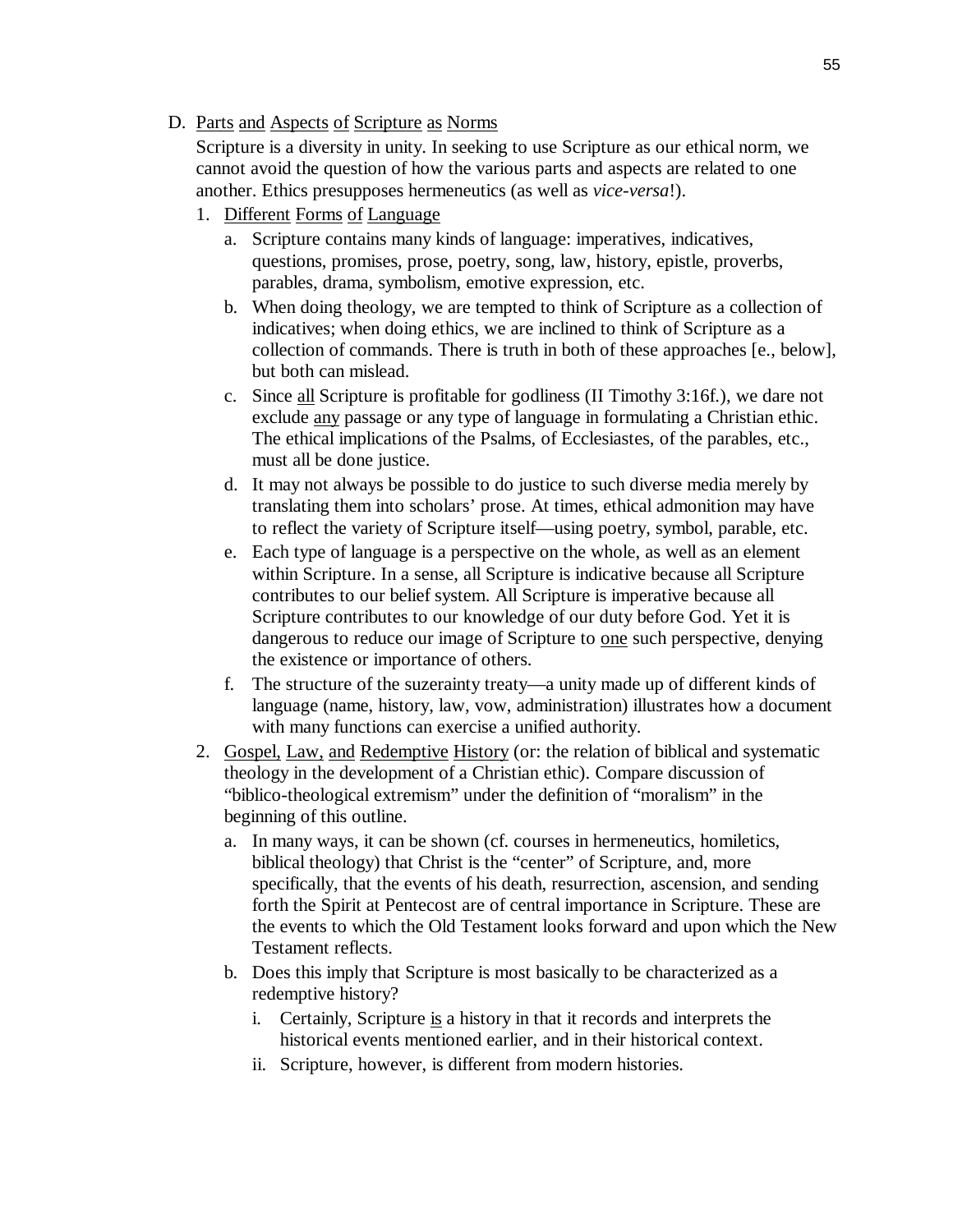- a) It includes, for instance, a law code, a song book, a collection of proverbs, a set of letters—and not merely as historical source-material!
- b) All of these, and the historical material too, are intended not merely to give us historical information, but to govern our lives here and now (Romans 15:4; II Timothy 3:16f., etc.).
- c) As often pointed out, the Gospels are not biographies of Jesus. They are Gospels. Their purpose is not merely to inform, but to elicit faith. Most histories do not have this purpose.
- iii. It would, of course, be possible to define "history" so broadly as to include all these functions. One could speak of the Psalms and Proverbs as in some sense "interpretation" of historical events. But such definitions are so far removed from normal language as to be misleading. "Interpretation" in the usual sense is not the chief purpose of Psalms and Proverbs.
- iv. I am therefore willing to say that Scripture is a redemptive history, but I am reluctant to say that this is the only way or the most important way of characterizing Scripture.
- v. At the very least, we would have to modify the phrase "redemptive history" in order to say that Scripture, unlike any other history, is normative redemptive history—history intended not only to inform, but to rule the reader (II Timothy 3:16f.).
- vi. But to say that Scripture is normative history is to say that Scripture is not only history, but also law, and that "history" and "law" are at least equally important characterizations of Scripture.
- vii. Such correlation between history and law is to be expected if, as Kline argues, Scripture is a "suzerainty treaty".
- viii.Scripture is also Gospel—its intention is to bring the good news of Christ to elicit faith in Him.
- ix. I would argue that there are still other ways to characterize Scripture: It is also promise, wisdom, comfort, admonition. Cf. the variety of the treaty form.
- x. Does this approach compromise the emphasis of Scripture upon Christ and upon His death, resurrection, etc.?
	- a) Christ is not only central to history, He is central also as the eternal lawgiver (Word), as the wisdom of God, as prophet, priest, and king. It therefore could be argued that a more flexible approach to Scripture does more justice to the centrality of Christ than does an approach which gives primacy to history.
	- b) The death, resurrection, and ascension of Christ and the Pentecostal outpouring are important not merely as historical happenings (though over against the skepticism of modern thought, it is vitally important to affirm them as historical happenings). They are also vitally important in their present impact upon us, not least in their normative function. Romans 12:1ff.; Ephesians 4:1ff.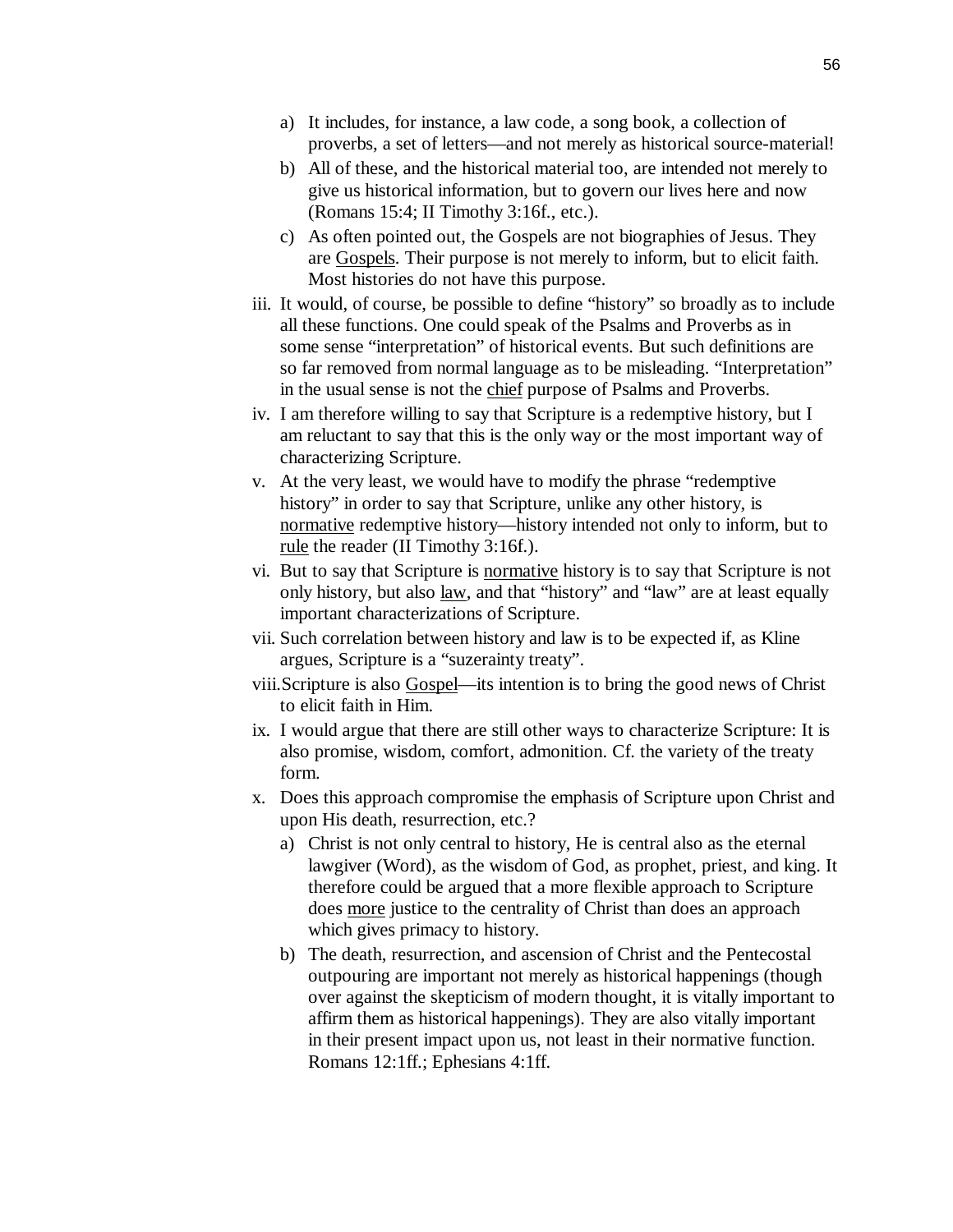- c. Ought ethics and theology to be "controlled" by redemptive history?
	- i. They ought to be controlled by everything Scripture says. This includes not only its statements of historical fact and its interpretations of the meanings of history, but also its commands, poetry, its systems of truth, etc.
	- ii. Since theology is to be controlled by everything in Scripture, it is to be controlled by redemptive history, but not by that alone. Theology (ethics) must be aware of the process of redemptive history, must take it into account, must say or do nothing that compromises the teachings of Scripture about this history.
	- iii. Theology and ethics must be equally concerned to do justice to the normative teaching of Scripture, its power to change the heart, etc.
- d. Relations between ethics and redemptive history
	- i. Redemptive history is the setting in which the law is given. We must understand redemptive history in order to understand and apply the law.
	- ii. The grace of God given in redemptive history gives to us the righteousness of Christ by imputation and the power to keep the law by sanctification.
	- iii. Reflection upon redemptive history motivates us to obey. We obey, not simply because we are commanded to, but out of gratefulness for what God has done and an in-wrought desire to obey. Exodus 20:2; Deuteronomy 5:15; Colossians 3:1ff.
	- iv. Our fundamental obligation, to imitate the righteousness of God, is not created by redemptive history. It dates from creation and is binding upon all people, whether redeemed or not.
	- v. Ethics, then, involves description of the redemptive-historical process, but not only that. It also involves the imperative of the law, the promise and comfort of the gospel, the powerful poetry and wisdom and parable which drives the message into the heart.
	- vi. Since ethics is inevitably application, it must not only look back upon redemptive history (and ahead to the *parousia*), but must focus upon the present, exhorting us to our present duties in the name of Christ.
- 3. Law and Gospel
	- a. The Lutheran Distinction (*Formula of Concord*, Article V.)
		- i. Law: "properly a doctrine divinely revealed, which teaches what is just and acceptable to God, and which also denounces whatever is sinful and opposite to the divine will."
		- ii. Gospel: "the doctrine which teaches what a man ought to believe who has not satisfied the law of God, and therefore is condemned by the same. . . ."
	- b. The *Formula* teaches that even though the Gospel preached by Christ and the disciples involves a call to repentance (Mark 1:1ff, 1:15, Luke 24:46-47, Acts 20:21), the Gospel when contrasted in general with law makes no such demand. It comforts against the terrors of the law by bidding us look to Christ alone (Article V:vi)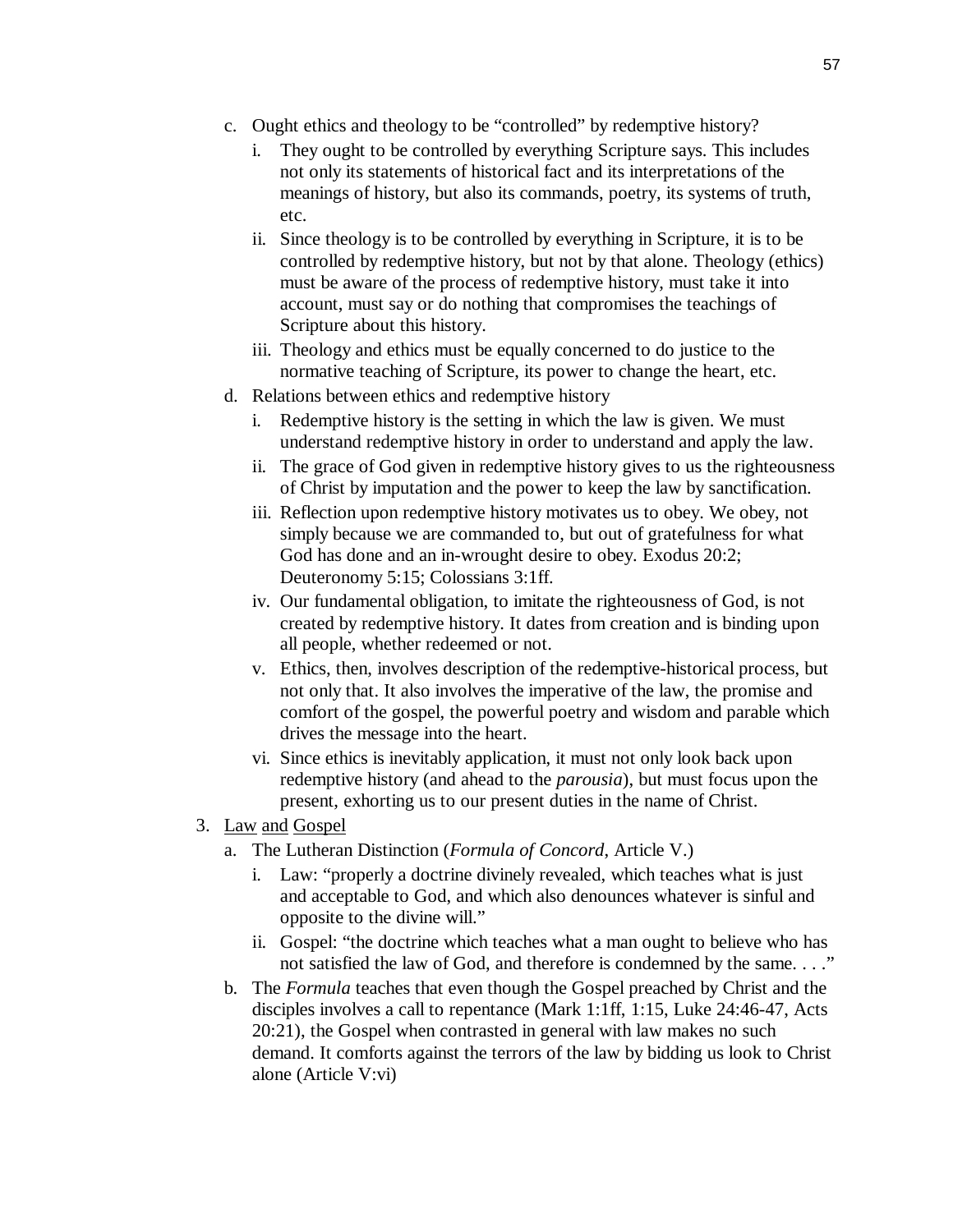- d. The Reformed, while not denying the legitimacy of the distinction, tend to speak of "law" and "gospel" in broader, and, to my mind, more Scriptural terms.
	- i. The Lutheran sees law almost exclusively as threat and terror, while the Reformed put more emphasis upon law as the delight of the redeemed heart (Romans 7:22; Psalm 1, 119:97; etc.), the law as a gift of grace (Psalm 119:29), law as "way of life," (Leviticus 18:5; Deuteronomy 5:33, 8:3, 11:13-15, 28:1-14, 30:11-20, 32:47; Psalm 119:29; etc.).
	- ii. The Lutheran position tends to abstract the Gospel from the demand of repentance, feeling that such a demand is not properly good news. But, in Scripture, the demand is good news because it arises out of the fact that God has acted, and man may now respond.
- e. The three uses of the law
	- i. Enumeration:

distinction.

- a) "External discipline"—to restrain sin in society (*Formula of Concord*, Article VI)
- b) Law as a means to drive men to Christ by exposing their sin.
- c) Law as a rule by which the regenerate may shape their lives.
- ii. The Lutherans accept all three uses of the law (as over against some among them who denied that the law should be preached to the regenerate). They base this use of the law upon the incompleteness of sanctification in the regenerate, and therefore, the believers continuing need of threat, "sharp urgency".
- iii. Works of the Spirit, however, are such as can be produced by no threat or constraint whatever. (". . .as if they had never received any precept, had never heard any threats, and expected no remuneration.") As such, believers "live in the Law"; i.e., they conform to the law, but not by threat or constraint.
- iv. The Reformed stress that the preaching of the law need not be mere threat or constraint, but is a gift of grace.
- v. The distinction between works done under constraint of law and works done in the Spirit is not as simple as pictured in the *Formula*.
	- a) Agreed: Works done merely out of constraint and not out of love and gratefulness to God are not good works at all.
	- b) However, living in the Spirit is living in response to a command (Galatians 5:16, etc.). It is preposterous to suppose that obeying this command puts us in the sphere of the flesh.
	- c) It should not be supposed that sanctification is achieved without struggle, without constraint.
- 4. Law and Grace (see Murray, 181ff.)
	- a. What law can do: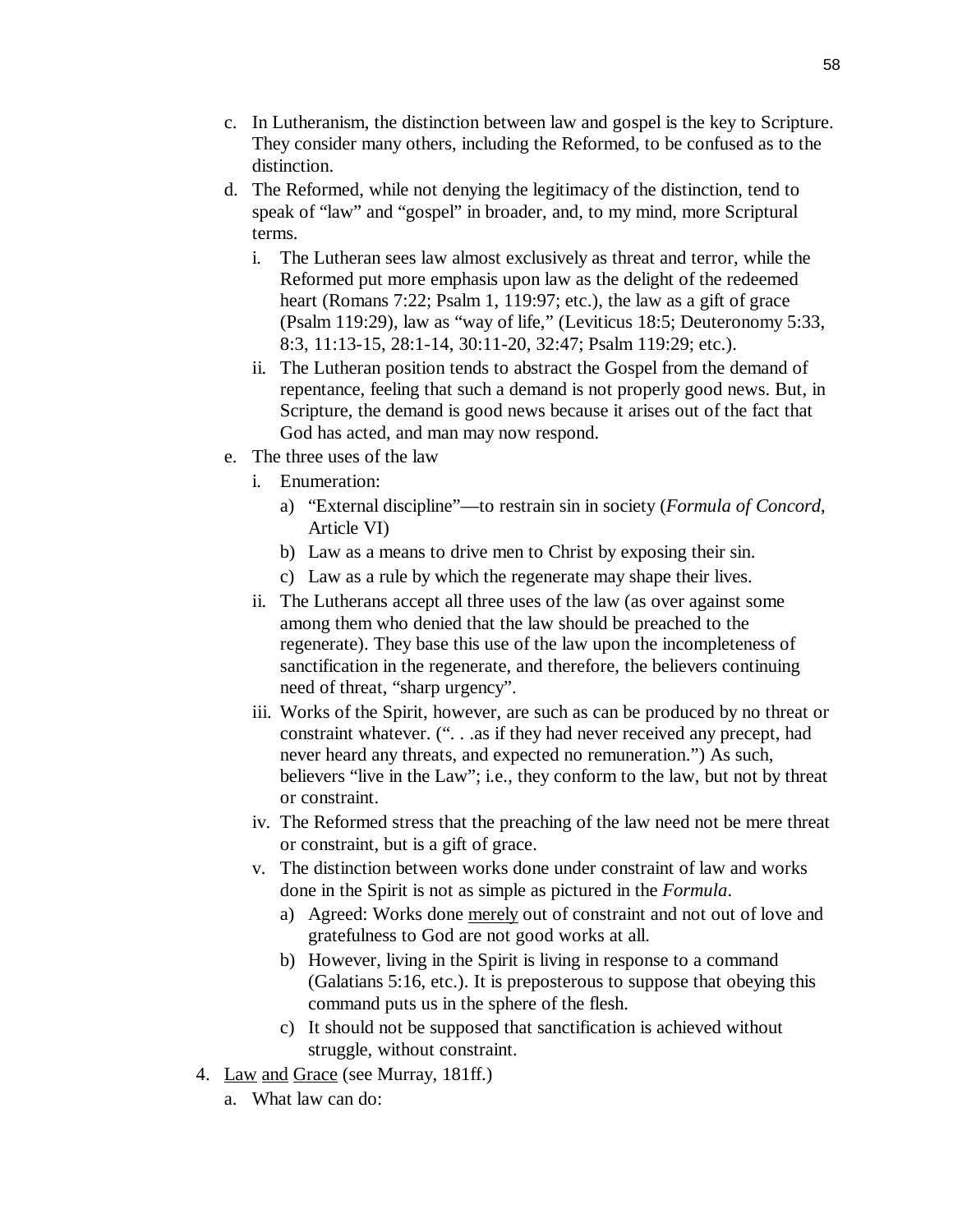- i. commands and demands
- ii. pronounces approval and blessing
- iii. pronounces judgment upon infractions
- iv. exposes, convicts of sin
- v. excites, incites to worse transgression
- b. What law cannot do:
	- i. anything to justify the sinner
	- ii. anything to relieve the bondage of sin
- c. Being "under law":
	- i. being under the dominion of sin (Romans 6:14)
	- ii. being under the ritual law of the Mosaic economy
	- iii. obligated to obey God in Christ.
- d. The Christian under the law of God: Matthew 5:17-20; I Corinthians 9:20f.; Romans 6:14, 7:1-6; I Corinthians 6, 8.
- 5. Old and New Covenants
	- a. In both covenants, there is demand for obedience and the promise of salvation by grace alone through faith (Murray, 194-201).
	- b. Both covenant documents are authoritative for men today: II Timothy 3:16f.; Matthew 5:17-20.
	- c. What change is brought about by the establishing of the New Covenant?
		- i. Now, we live looking back on the accomplishment of redemption, not looking forward to it as under the Old Covenant.
			- a) Thus, the believer has a much greater power to do good works because of the great fullness of the Spirit poured out on Pentecost.
			- b) Thus, the believer has a firmer assurance that his sins are forgiven.
			- c) Thus, he has a stronger motive to holiness:
				- i) Gratefulness for the love shown to him in Christ.
				- ii) A firmer assurance that sin can be overcome by the power of God.
				- iii) The example of Jesus' love.
			- d) Hence, appeal to the work of Christ and its results (presence of the Spirit, unity of the body, etc.) become the chief motivations of New Testament ethics. It is these facts, more than the mere fact that holiness is God's will, which motivates the exhortations of the New Testament. (Note "therefore" in Romans 12, etc.)
			- e) The NT does sometimes appeal to the law, however, to motivate obedience (Matt. 5:17-20, 7:12, 12:5, 22:36-40, 23:23, Luke 10:26, John 8:17, Rom. 8:4, 13:8-10,1 Cor. 9:8-9, 14:34, Gal. 4:21-22, 2 Tim. 3:16-17, Jas. 2:8.)
		- ii. What change is there in the believer's obligation as a result of the covenantal change? What stays the same?
			- a) The fundamental requirement of love is the same (Deuteronomy 6:5; Leviticus 19:18; Matthew 22:37ff.; parallels; John 13:34f., many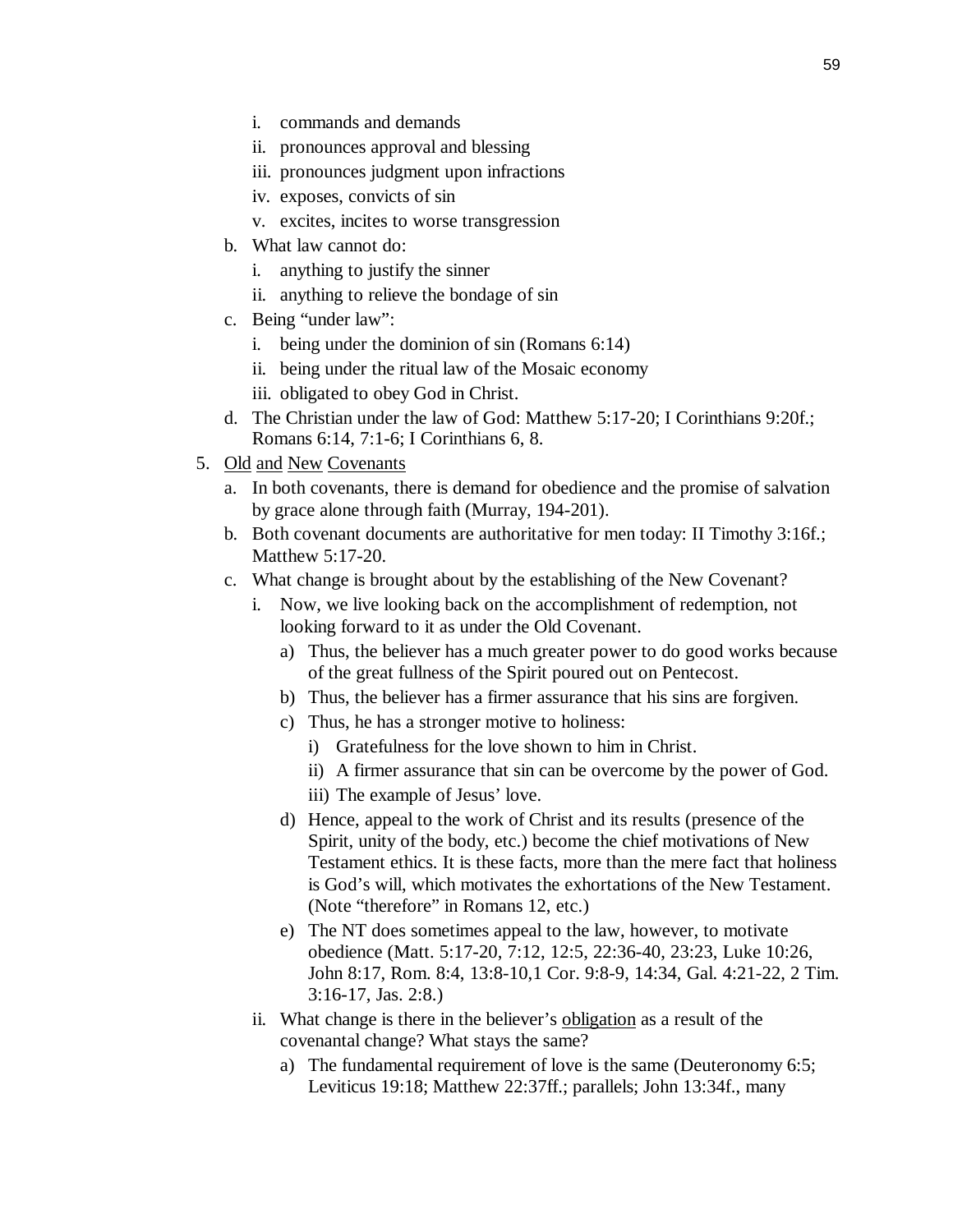Johannine parallels) with a new clarity, motivation and example ("as I have loved you").

- b) Our obligation to keep the law in general remains intact, Matthew 5:17-20.
- c) While the whole law remains binding, its application is different in many respects.
	- i) A change of situation always brings about a change in application. The application of the Torah to city life is different from its application to a largely agricultural society.
	- ii) The change from Old Covenant to New brings about some rather broad changes in the situation in which we apply the law.
		- (1) In general, the Old Covenant is related to the New as shadow to substance, as type to antitype. Since the reality had not yet come, God's people in the Old Covenant period knew of Christ only through symbolic prophecies, types, ordinances. Since Christ has come, and with him, the New Covenant revelation, we are not restricted to such shadows for our knowledge of Christ. Positively, Christ, Himself, is revealed as the sufficient mediator and sacrifice.
		- (2) Unlike the Old, the New Covenant community is not identified with a particular national and political unit. The New Covenant order, therefore, does not demand loyalty to one earthly kingdom among others. Positively, Christ is the King in a new international commonwealth, a new people of God.
		- (3) The New Covenant puts into effect a written canon that will not be added to until the *Parousia*. The former special office of prophecy is fulfilled in Christ as the mediator of the New Covenant revelation.
		- (4) Thus, the New Covenant puts into effect crucial changes in the priestly, kingly, and prophetic functions.
	- iii) Since the situation changes in these ways, the status of the law changes as well.
		- (1) Christ as priest fulfills the law of expiation.
		- (2) Christ as king fulfills the civil law.
		- (3) Christ as prophet fulfills the moral law.
- 6. Moral, Ceremonial, and Civil Law
	- a. The traditional discussion
		- i. The Westminster Confession (XIX:i-v) distinguishes three kinds of law:
			- a) Moral, given at creation, summarized in the Decalogue, perpetually binding and useful under the gospel (i, ii, v, vi)
			- b) Ceremonial, prefiguring Christ and giving moral instruction, all of which are abrogated under the New Testament (iii).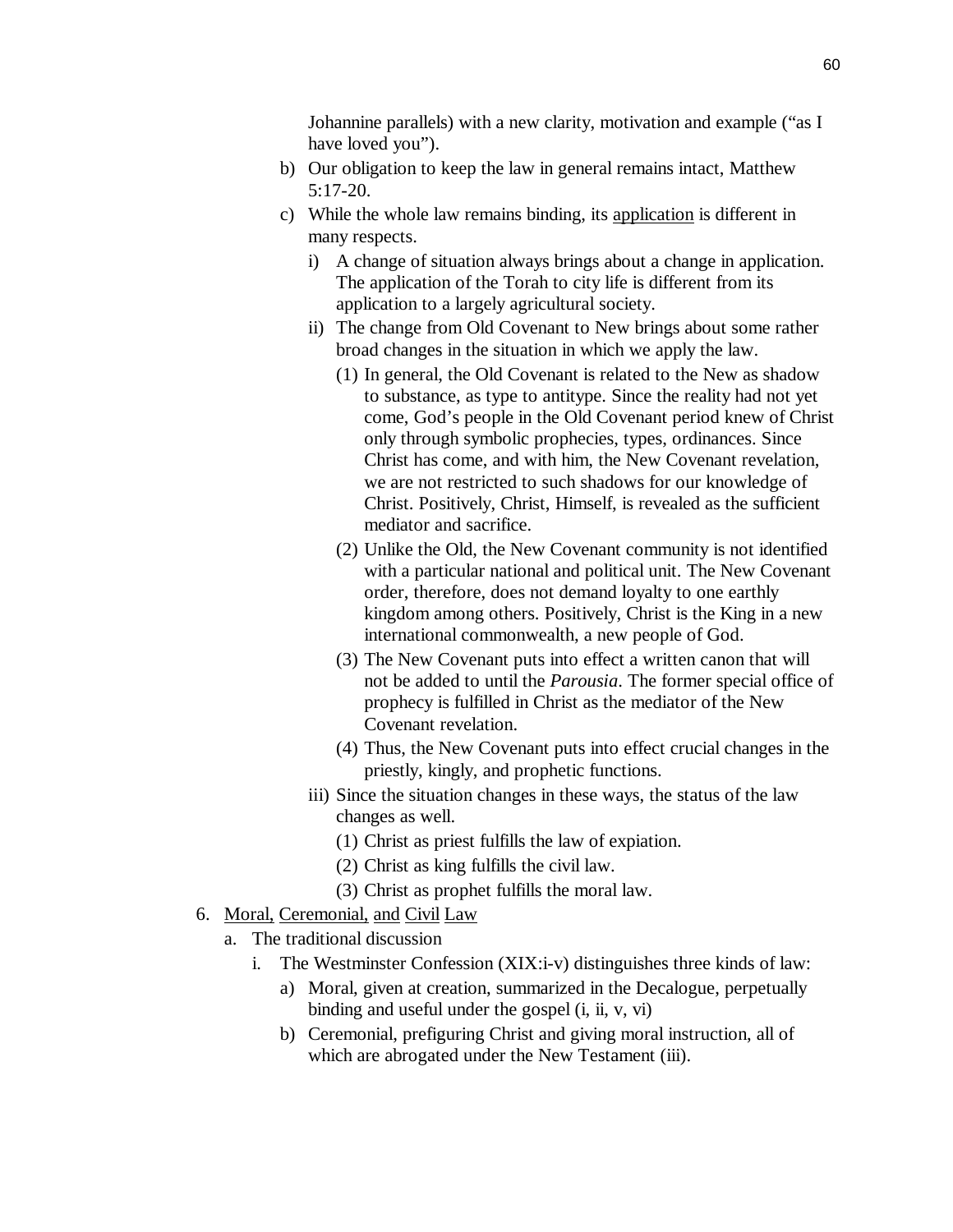- c) Judicial (sometimes called civil), given to govern Israel as a political entity. These expired with that state, "not obliging any other now, further than the general equity may require."
- ii. Controversy has existed:
	- a) Concerning the three-fold distinction itself.
	- b) Concerning the status of the civil law.
- b. Evaluation of the three-fold distinction.
	- i. The distinction is not found explicitly in Scripture. Scripture speaks simply of "the law," both positively and negatively. It is "the law" which Jesus did not come to destroy (Matthew 5:17-20). It is "the law" to which men are in bondage because of sin. It is "the law" from which we are set free in Christ. The Old Testament, too, does not list its statutes in such neat groups. "Moral," "ceremonial," and "civil" statutes are placed alongside each other and mixed together with no apparent concern about possible category-confusion.
	- ii. It is important, therefore, to say that the most basic changes wrought by the New Covenant in this area affect, not one part of the law, but the law as a whole.
	- iii. It is not always easy to distinguish these three categories.
		- a) They don't come neatly labeled in the OT. Typically, they are mixed together.
		- b) Laws traditionally called "ceremonial" do not pertain only to ceremonies, but to many other things, like diet, clothing, economics (the Sabbatical years and Jubilee), etc.
		- c) The Confession's discussion makes it look as though the way to find if a law is currently binding is to determine first which of the three categories it belongs to. However, it more often happens that we determine which laws are binding first, and then decide which bin to put them in.
	- iv. Nevertheless, the three-fold distinction does reflect a genuine distinction within the divine government—the prophetic, priestly, and kingly functions.
		- a) Moral law corresponds closely to the prophetic office, which sets forth God's demand for righteousness.
		- b) Ceremonial law (called law of expiation in an earlier discussion) corresponds to the priestly office, which concerns particularly man's need of expiation from sin.
		- c) Civil law corresponds to the kingly office, which governs the covenant commonwealth.
- c. Evaluation of the discussion concerning continuation / abrogation.
	- i. To summarize our earlier discussion: It is best to say that the law as a whole is subject to changes in application because of the advent of the New Covenant.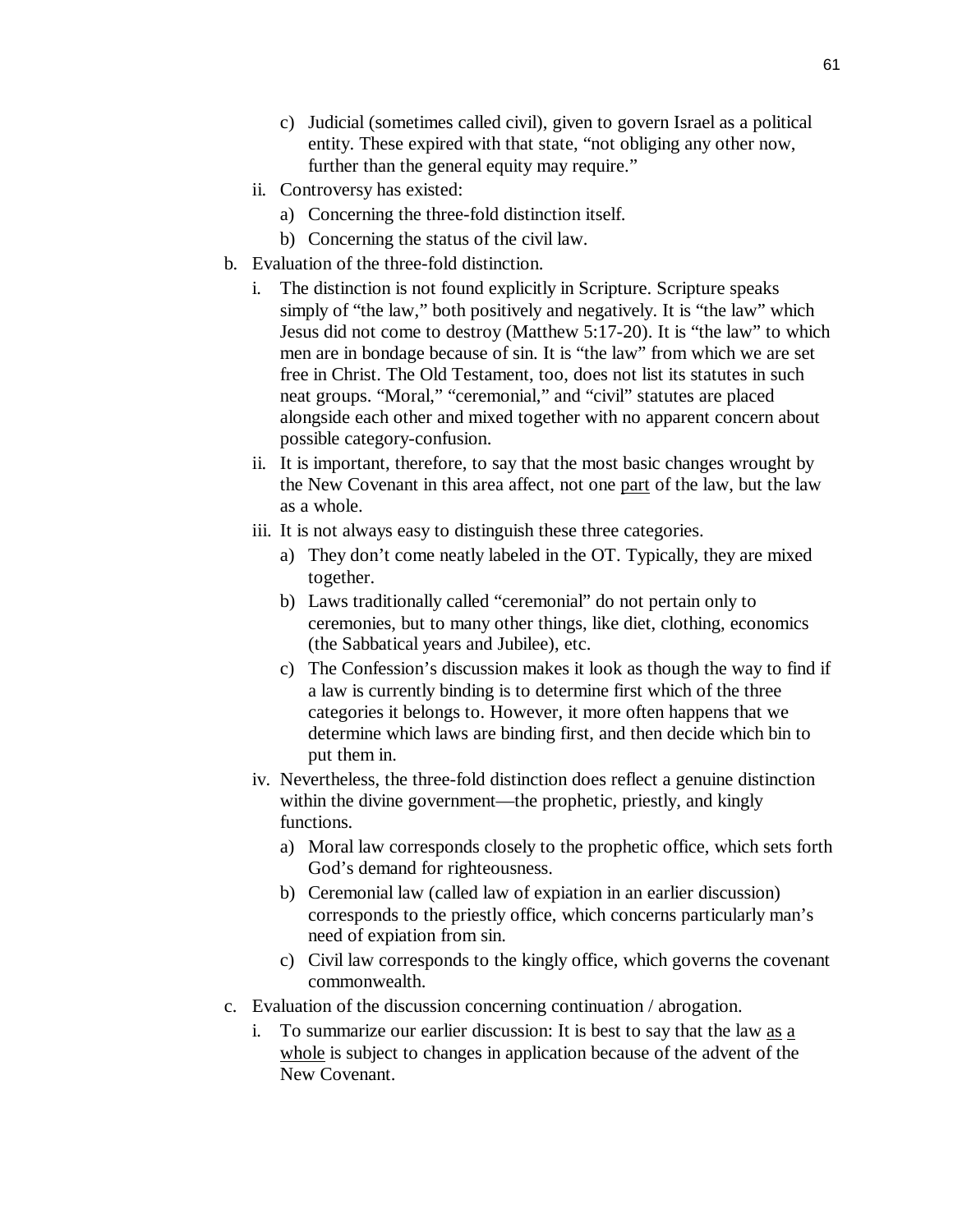- ii. Ideally, then, it is best not to raise the question in terms of the general categories moral, ceremonial, and civil. Rather, having seen something of the overall change in our relation to the law, we ought then to study each particular statute to see how it is affected by the overall change.
- iii. This task, however, can be facilitated if we learn to make at least rough groupings among types of laws, determining those groupings primarily by the functions of the laws in the history of redemption. The distinction between moral, ceremonial, and civil, then, can be an aid to us.
- iv. The ceremonial law.
	- a) Sacrifices and cleansing regulations are no longer literally binding because they are but shadows of the work of Christ (Colossians 2:13- 17; Hebrews 9:8-10; 10:1-18).
	- b) Dietary laws are not literally binding because they are a form of cleansing law, prefiguring the purity of Christ. Enforced under the New Covenant, they would encourage the misconception that the Kingdom of God is food and drink, Mark 7:14-23, esp. verse 19; I Corinthians 8-10; Romans 14; Acts 10:9-16, 11:2-10.
	- c) The calendar of feasts is treated similarly, Colossians 2:16f.
	- d) The fundamental requirement of these laws is still binding, that we approach the holy hill of God with clean hands and a pure heart, i.e., with the righteousness of Christ. We come to God bearing sacrifice the once-for-all sacrifice of Christ.
	- e) The ceremonial laws continue to instruct us concerning that righteousness.
	- f) Do some of the "ceremonial" laws bear upon human health and safety? More work is needed on this subject.
- v. The moral law.
	- a) In general, the authority of the "moral" statutes is reaffirmed in the New Testament and most all of the Old Testament ethical principles are specifically reinforced.
		- i) Statements about the authority of the law (Matthew 5:17ff.) or the moral teaching of the Old Testament (II Timothy 3:16f., etc.).
		- ii) Authoritative use of the Old Testament in moral discussion: Matthew 5-7; James 2:8; Mark 7:10; Romans 13:8-10; Ephesians 6:2f., etc.
		- iii) Reiteration of Old Covenant moral principles, Ephesians 4-6, etc.
	- b) Changes
		- i) The law is no longer a curse and threat because of Christ.
		- ii) Since our sins are forgiven and the Spirit dwells within, the law is now in a greater sense than under the Old Covenant, a delight.
		- iii) We have a stronger motivation to holiness.
		- iv) The New Covenant revelation completes the canon. The moral law has been revealed once-for-all, and our business is application of that, not waiting expectantly for further revelation.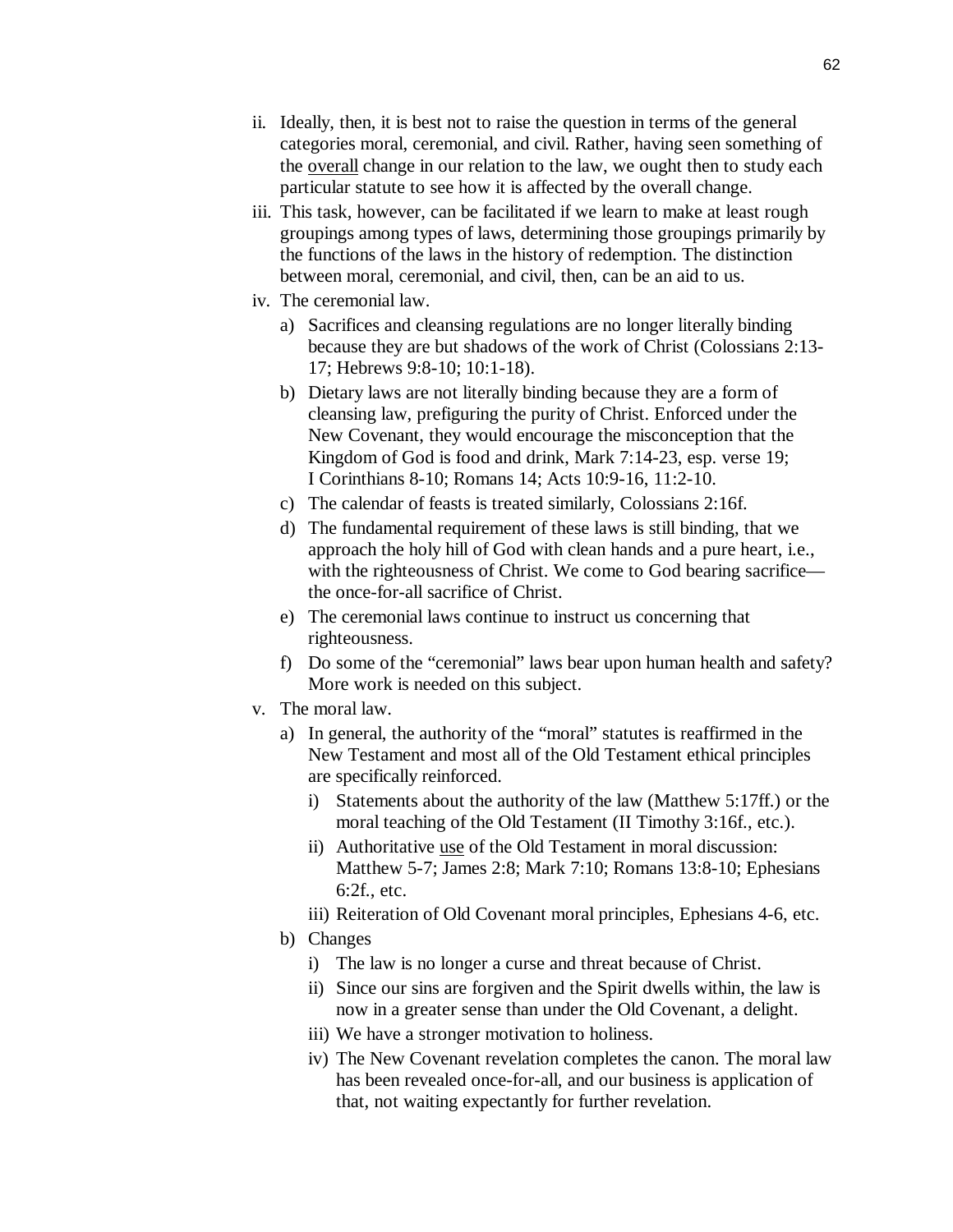- vi. The civil law (Bahnsen, *Theonomy in Christian Ethics*, Poythress, *The Shadow of Christ in the Law of Moses*).
	- a) Obvious Changes
		- i) The New Covenant no longer identifies the Kingdom of God with an earthly political unit. We belong to a heavenly city, under Christ, the King. Thus, there is no requirement of loyalty to national Israel. The Kingdom of God is not to be defended by the sword.
		- ii) Some of the civil laws clearly are addressed to a particular historical situation, e.g., the division of Canaan into portions for the various families of Israel, the consultation of Urim and Thummim, etc.
	- b) Does the kingship of Christ, however, eliminate the need for a distinctively Christian political order?
		- i) In the Old Testament, the ultimate kingship of God was not compromised by the existence of a temporal human kingship.
		- ii) The New Testament teaches that in the new dispensation, God appoints rulers for His righteous purposes (Romans 13:1-7).
		- iii) Since all things are to be done to God's glory, we should expect God to provide us with at least general norms for righteous rule.
	- c) The Old Testament theocracy may be seen as a sort of "incarnation" (Don't press the analogy suggested by that word!): the kingdom of God existing in the form of human social institutions.
		- i) The theocratic statutes presuppose that paradoxical situation, and thus may not be naively applied to any other situation.
		- ii) With the coming of the New Covenant, political institutions on earth lose their "divine nature".
		- iii) Nevertheless, as a form of human government promoting social order, the statutes must be seen as the wisest ever given (Deuteronomy 4:7f.)
		- iv) In the Old Testament period, even pagan rulers were judged for their failure to rule righteously, righteousness being defined by the law of God. Thus, the Old Covenant norms for politics were not seen as applying exclusively to Israel (cf. Bahnsen).
		- v) It is inevitable, then, that we shall seek to imitate the Old Covenant theocracy in developing a Christian politics, somewhat as we seek to imitate the righteousness of the incarnate Christ.
		- vi) Imitation of Old Testament Israel, like imitation of Christ, is fraught with peril. We will often be tempted to claim for ourselves what was unique to the theocracy. On the other hand, we may dismiss as unique to the theocracy something that God wants us to observe. The job is difficult.
	- d) Problem Areas.
		- i) Sabbatical years and the Jubilee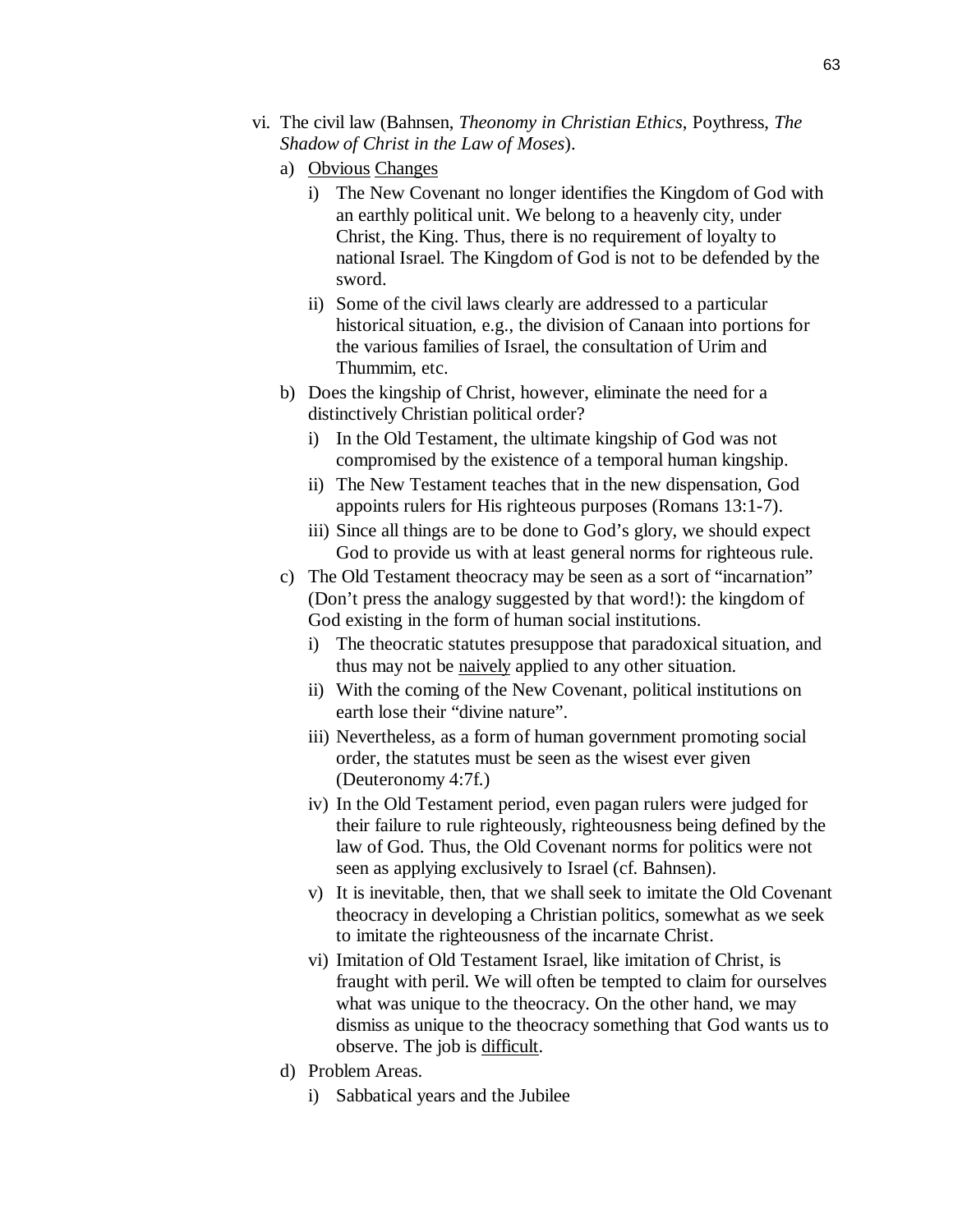- (1) Analogous to yearly feasts or to weekly Sabbath?
- (2) Are they moral, ceremonial, or civil? (Perhaps, the distinction breaks down here.)
- (3) If civil, are they distinctive to Israel or a divine model for all civil order?
- (4) If limited to Israel, how may we in the present situation emulate the equity provided by these laws?
- ii) Tithe structure.
- iii) Penalty structure (same problems).
- e) Summary: I'm straddling the fence on this issue. I hope I can resolve it some in my own mind because it is crucial in determining our social and political responsibility. In general, however, I would say that the burden of proof is on those who would deny the relevance of some civil statute to our time.
- 7. The Love Commandment and Other Commandments

Note: more will be said about the nature of love under the existential perspective. Our present purpose is to sketch the relation between the love-command and the other commands. By "love commandment," we mean the commandment to love God and, thus implicitly and on that basis, the command to love one another.

- a. Prominence of the Love Commandment.
	- i. Love as the covenant allegiance owed by a vassal to he suzerain.
	- ii. Prominence of love (= exclusive covenant loyalty) in the Decalogue. ("Thou shalt have no other gods before me.")
	- iii. Prominence of love in the *shema*, the fundamental confession of faith of God's Old Covenant people (Deuteronomy 6:4ff.)
	- iv. Prominence of love in Jesus' teaching (particularly love of enemies, e.g., Matthew 6:43ff.).
	- v. Love as the "new commandment" identifying the New Covenant people of God, John 13:34f., 15:12, 17; I John 2:7ff., 3:11ff., 4:7ff.
	- vi. Emphases on love in New Covenant ethics: I Thessalonians 4:9; I Peter 1:22; Hebrews 13:1.
	- vii. Love as the highest Christian virtue: I Corinthians 13; I Peter 4:8.
	- viii.Love as fulfillment of the law: Matthew 22:37-40; parallels; Galatians 5:14, 6:2; Matthew 7:12; Romans 13:8ff.
- b. Love is a commandment, part of the law.
	- i. This fact immediately rules out any opposition or antithesis between love and commandments in general.
	- ii. Any arguments directed against the keeping of commandments in general bear with equal weight against obedience to the love commandment.
- c. The love commandment requires obedience to the whole law of God.
	- i. In the covenant structure, the commandment to love the Lord (exclusive covenant loyalty) is a prologue to the detailed prescriptions of the law.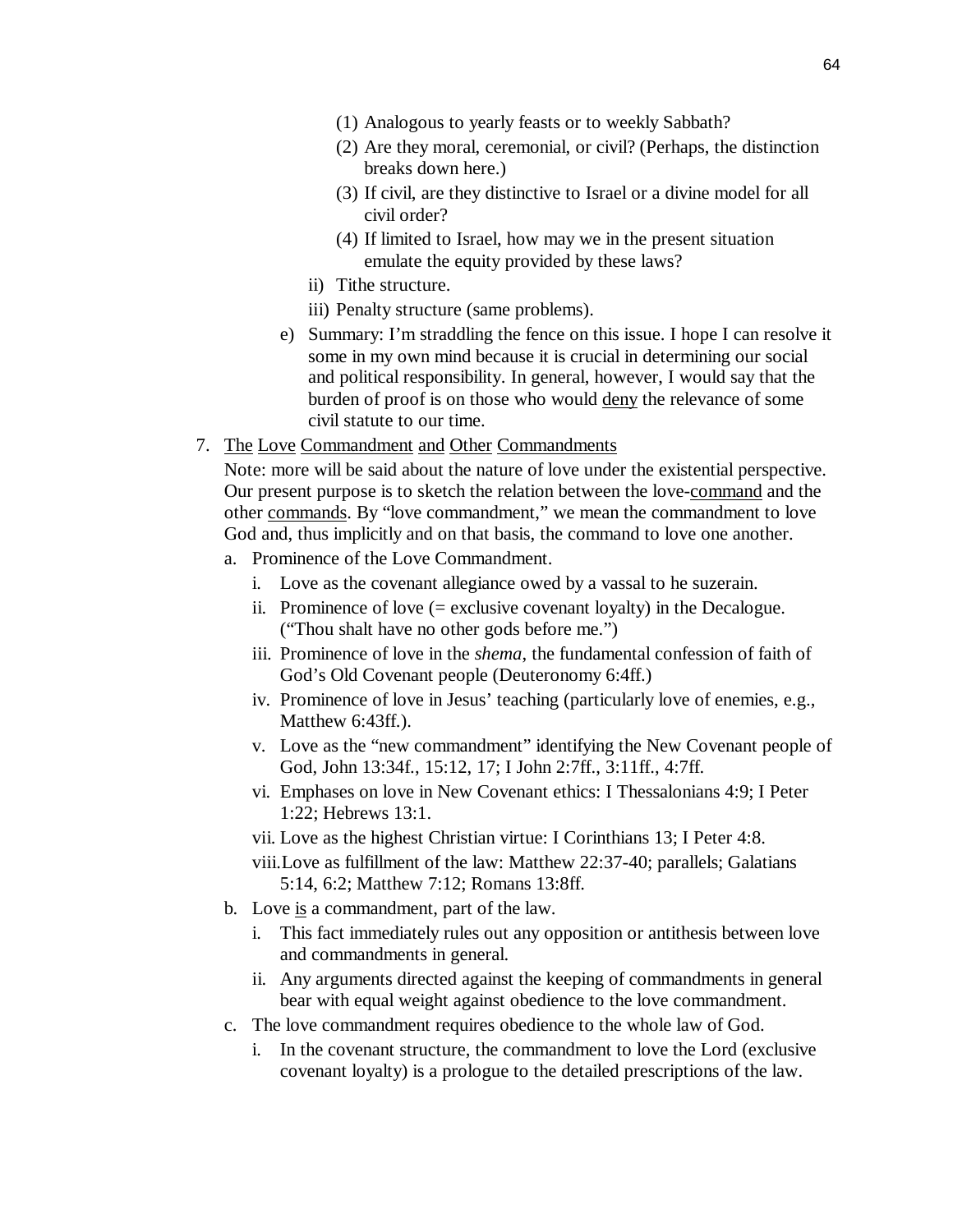Love is demonstrated by obedience to the prescriptions. Note connection in Deuteronomy 6:4ff.

- ii. "Fulfillment" of the law implies that loving behavior will carry out the law's requirements.
- iii. One who loves Jesus will keep his commandments, John 14:15, 21, 23, 15:10; I John 2:3-5, 3:21ff., 5:3. Cf. correlation of "light" and "love" as equally ultimate characterizations of God in I John.
- iv. Scripture never suggests that one must ever disobey a divine command to fulfill the law of love.
- d. Love is a provocative characterization of the law.
	- i. Even though love involves obedience to law, loving and obeying are not merely synonymous. Although they require the same thing, they characterize it in different ways.
	- ii. Love focuses more on the motive of the heart (cf. later under existential perspective), obedience more on the actions performed.
	- iii. The emphasis on love, therefore, warns us that slavish obedience is not the goal of the law. Obedience out of grudging, unwilling submission is not what the law requires. Rather, God calls us to lives of earnest concern, genuine care, for God and one another.
- e. Misunderstandings
	- i. Schleiermacher: law is concerned only with the outward at. Therefore, the love commandment is not a commandment at all.
	- ii. Brunner, Bonhoeffer: Since God's will for me is always absolutely concrete, law can be only a general guide. Knowledge of God's will comes about in a momentary inspiration in a situation.
	- iii. J. Fletcher, *Situation Ethics*: There are no rules. Laws are general guidelines, maxims, but none is absolute. Ultimately, we must simply do what is the most loving thing in a particular situation.
		- a) Contradiction: Fletcher renounces rules (irrationalism) but sets forth his own rule (do what is loving in a situation) as absolute (rationalism). (His attempt to show that his rule is not a rule in unconvincing.)
		- b) Fletcher's rule lacks all content, and, thus, can give no moral guidance.
		- c) Fletcher's notion of love is unbiblical. He denies the biblical relationship between love and the other commandments.
		- d) Implementing the norm of love faces the same difficulties as implementing the principle of utility.
		- e) Thus, Fletcher's arguments (often dogmatic assertions) about what love requires are supremely unconvincing.
- 8. The Decalogue and the Other Commandments (see introduction to Part Three).
- 9. Priorities Among Divine Commands.
	- a. Every legal obligation (in human or divine law) is essentially obligation to a legal system. That system includes not only specific precepts, but also broader principles, judicial arrangements for applying the law, executive arrangements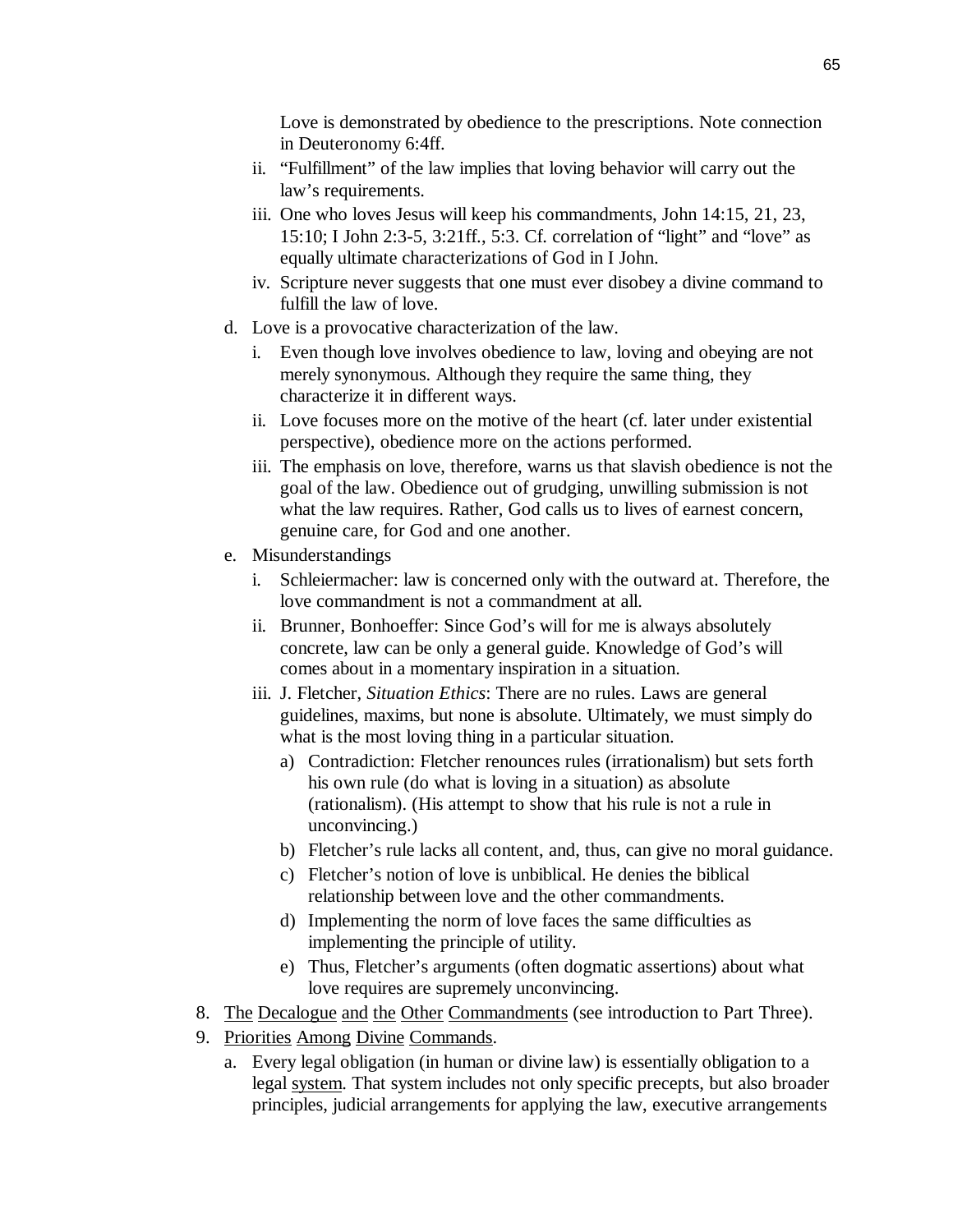for enforcing it, etc. The system as a whole determines what use is to be made of any part of it.

- b. In any legal system, certain principles are regarded as more important than others: "I desire mercy and not sacrifice," Matthew 9:13; "Leave your gift at the altar and be reconciled to your brother," Matthew 5:24; "Weightier matters of the Law," Matthew 23:23. Cf. Psm. 78:17, 32, 56, Ezek. 8:6, 13, 15, Matt. 12:31-32, 18:6, Luke 12:47-48, John 19:11, Heb. 2:2-3, 10:29, 1 John 5:16, WLC 151-52.
- c. In any legal system, it is assumed that, in emergencies, the normal regulations may be transcended by larger principles such as the maintenance of human life and safety (Matthew 12:4, parallels), obedience to higher authority (Acts 5:29; cf. Romans 13; I Peter 2:13ff.)
	- i. Norman Geisler: "graded absolutism"
	- ii. W. D. Ross: "prima facie duties."
- d. Thus, the application of any biblical commandment is subject to the broader principles of biblical ethics. In any particular situation, a lesser principle may be transcended by a higher one.
	- i. This is not antinomianism: we are talking about "higher" and "lesser" principles within the law itself, not exceptions to law. Actions in accord with this principle are obedient to the law in its full meaning.
	- ii. This must be done carefully. This principle is not a warrant, e.g., to disobey the seventh commandment in the name of love since love is a higher and broader principle. We must guard against replacing the biblical norms with the lusts of our own hearts and using the above principle as rationalization.
- e. A further example of this principle: Not every biblical commandment can be carried out immediately by every individual.
	- i. We tend to think of obedience as instant response to divine commands: biblical pictures of Abraham, Jesus, and others reinforce this picture.
	- ii. Thus, sermons often suggest that we ought to drop whatever we are doing and do what the sermon calls for: persistent prayer, evangelism, pursuit of social justice, visiting the sick, feeding the poor, studying the Scripture, etc.
	- iii. However, we clearly cannot do all of these all of the time. We are finite, and our schedules are limited. We must frequently stop obeying one command in order to obey another. And Scripture does not assume otherwise. It assumes that some commands may not be carried out "immediately".
	- iv. It also recognizes that such activities are fundamentally the responsibility of the church as a whole, not of each individual within the church. No individual could single-handedly evangelize everyone in Burma or pray for all the lost in India.
	- v. Each individual is expected to play a role in the fulfillment of these tasks. The role one plays will depend at least partly, on his own gifts. Not everyone is expected to play the same role.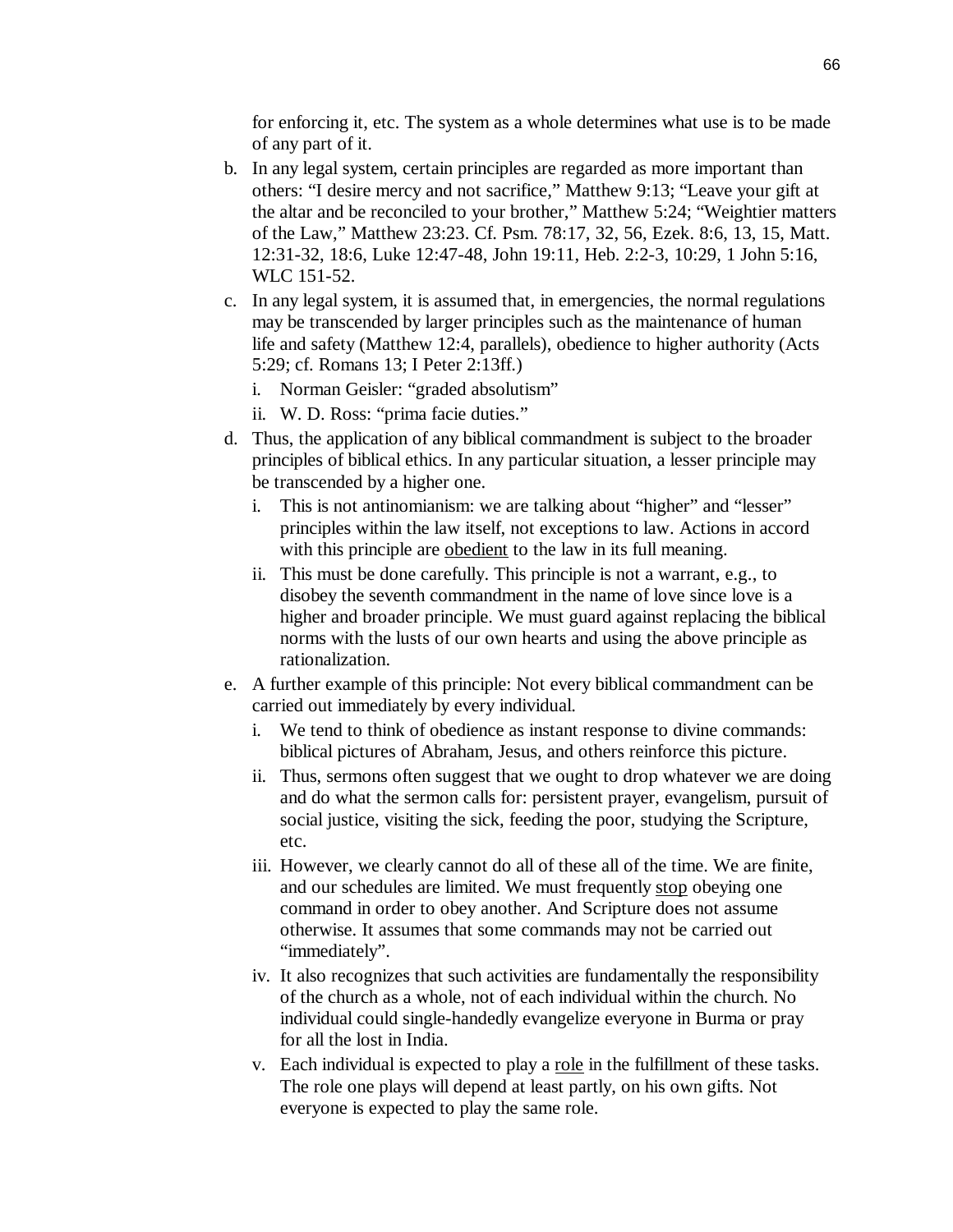- vi. It should not be assumed, therefore, that one who spends ten hours a week helping the poor is necessarily more obedient than someone who spends ten hours in prayer or visiting the sick.
- vii. Therefore, in addition to the general system of "priorities" set forth in the law itself [c., d. above], each individual must develop for himself, in the context of the church and obedience to the Word, a personal set of "priorities" which may be different from those of anyone else.
- viii.It seems odd, even impious, to suggest that an individual may decide what emphasis he will put on various divine (absolute) commands. Yet, this is a necessary part of applying the word to a situation; and without such application, the law is a dead letter.
- ix. It must not be assumed, therefore, that because God has commanded something, it must be done immediately or must be given an unlimited amount of time.
	- a) In some church courts, e.g., one commonly hears that since God has sanctified the truth and requires sound doctrine, questions of doctrinal orthodoxy always must take precedence over all other considerations. Thus, there are church courts that are so preoccupied with doctrinal questions (even minutiae) that they do little in the area of missions, evangelism, prayer, etc. The commandment concerning doctrinal soundness, however, must not be thought to take precedence over every other consideration in every situation.
	- b) Other church courts take the opposite approach: God commands evangelism, and, thus, we must be up and about the business of soulwinning, and questions of doctrine must take second place. But to assume without argument that they must is to take an irresponsible attitude.
	- c) The OP and PCA churches differ essentially in their customary determinations of priorities. The OPC is closer to a) above; the PCA closer to b), though both bodies are most balanced than the caricatures in a) and b) would suggest. The main problem inhibiting merger of these bodies is that neither group is willing to question seriously its own scheme of priorities or to acknowledge the difficulty and subtlety of the question involved. Each group tends simply to assume that its own scale of priorities is right and then to measure the other group in terms of that scale.

### II. Christian Ethics: The Situational Perspective (Christian Teleological or Situational Ethics).

In the normative perspective, we asked "What is our duty?" Here, the ethical question is, "How must I change the world in order to accomplish God's purposes?

- A. The Situation and Our Knowledge of Our Duty.
	- 1. Recall what was said earlier about God's character and acts as ethical revelation.
		- a. As our ultimate "situation" or environment, God Himself is norm [I.A.].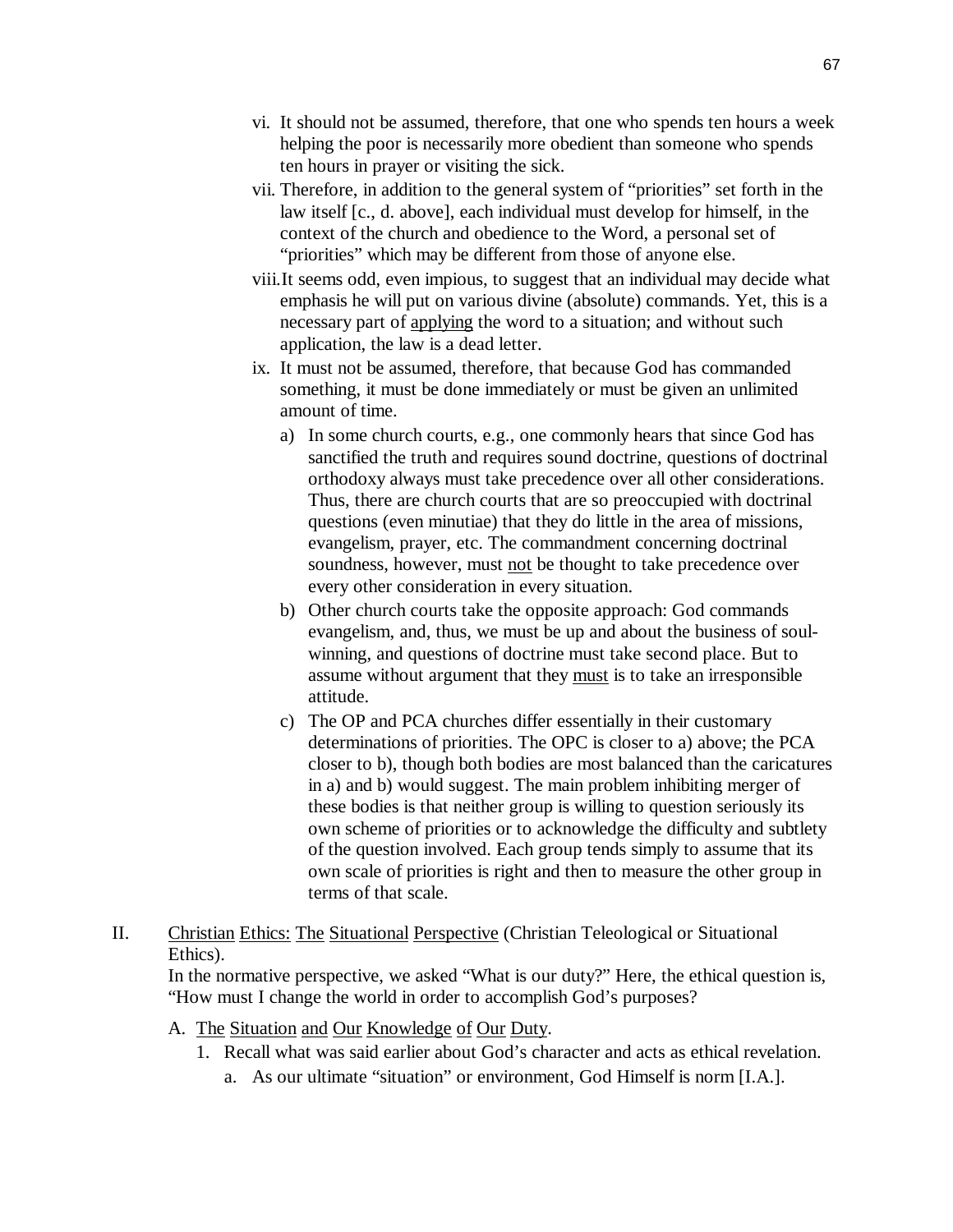- b. Since his word comes through nature and history, there are norms available to us through the situation [I.B.].
- c. Such norms do not go "beyond" Scripture in the sense of compromising Scriptural sufficiency [I.C.5.].
- d. Yet, natural revelation is indispensable for the application of Scripture [esp. I.C.5.c.iii.]. And without the application, we would have no norm at all.
- 2. Functions of the situation in making moral decisions.
	- a. Posing moral questions: We are told to do all to the glory of God. Thus, every fact poses the question of how we are going to use the things before us to God's glory. (Picture Adam's thinking as he came to know more and more about the world: "How can I best relate this fact to my calling before God?")
	- b. Answering moral questions: Everything we learn about the facts helps us to answer the questions of 2.a. The fact that fire cooks food shows us one way in which fire can be employed in the building of God's kingdom. This is saying simply that everything we learn about the world helps us better to apply God's norms. Cf. the relation of presuppositions to evidences in apologetics. (Frame, *Doctrine of the Knowledge of God*)
- 3. Means-end relationships (teleology).
	- a. Often, applications of God's norms will be on the basis of means-end relationships. If I am to obey God by worshipping on Sunday morning, I must find transportation to church. Finding transportation, then, is a duty because it is a means to the end of getting to church.
	- b. Does the end justify any means?
		- i. God uses even ungodly means to achieve his purposes. His purposes will be achieved whatever means we may try to employ (his decretive will). This fact, however, does not justify the use of such means (his preceptive will).
		- ii. Though ungodly means have a certain effectiveness [i], Scripture often represents them as powerless. Ultimately, they can achieve neither their own purposes nor the purposes of God (Ephesians. 6, e.g.).
		- iii. Thus, in one sense, only godly means are capable of achieving God's purposes. Ungodly means must be seen as working against them, contributing to them only in a highly ironic or paradoxical sense. God uses ungodly means by overruling them, overwhelming them, forcing them contrary to their intention to glorify him.
		- iv. Thus, in one sense, the end does justify the means. Any means that is in the best sense conducive to God's glory is legitimate. Any means that is not is illegitimate.
		- v. However, the situation is so complicated that we should seek to evaluate on the basis of Scripture not only the ends we seek, but also the means for achieving them.
		- vi. In practice, we often justify an action because it is conducive to a good end. There is nothing wrong with this as long as we are open to the correction of Scripture concerning both ends and means.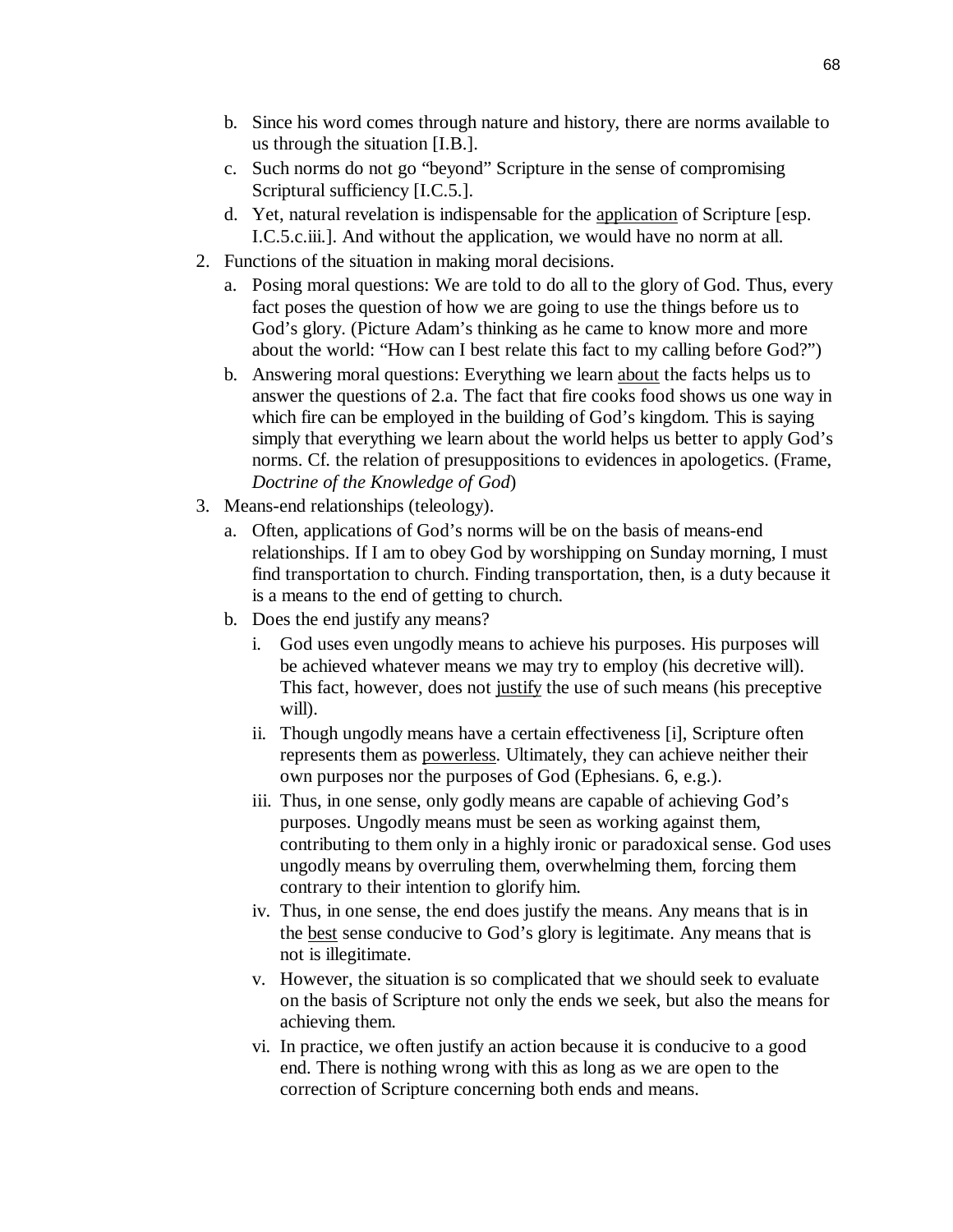- vii. A means which is good 'in itself," or good "in general," must be further evaluated according to the end it aims to accomplish and its efficiency in achieving that end.
- c. Thus, we can see the very limited sense in which a "Christian utilitarianism" is possible. We seek to calculate the consequences of our actions to determine whether they are conducive to God's purposes. But we must do this always in subjection to God's written Word.
- 4. Casuistry.
	- a. Casuistry is simply the application of law to situations.
	- b. As such, it is inevitable. If we are to obey the law at all, we must learn to make judgments about its applications (cf. normative perspective). Scripture requires that. [I.D.5.c.iv.b) i)].
	- c. Casuistry assesses the differences in different situations, the motives of actions, the diversities (priorities, especially) within the law itself.
	- d. Though casuistry is unavoidable to the Christian, it has been subject to much abuse. We dare not take on this job without being aware of the dangers of it, the errors associated with it in the past.
		- i. Pharisaism: The law is in effect replaced or even contradicted by casuistic interpretations, ". . . making the word of God of none effect by tradition."
		- ii. False applications were often made normative in the church.
		- iii. Casuistry as rationalization of sin: ("lax" interpretations). In Rabbinical Judaism and later Roman Catholic casuistry, there was a tendency to polarities between more "lax" and more "rigorous" schools: Shammai vs. Hillel, Jansenists vs. Jesuits, etc.
			- a) Principle that a wrong action can be justified because it is more right than its opposite.
			- b) Too easily determining exceptions to general commands.
			- c) Too easily claiming implicit qualifications to commands.
			- d) Principle that a normally sinful action can be excused if done for a good motive.
		- iv. Casuistry as a burdensome yoke ("rigorous" interpretations):
			- a) Vast catalogue of restrictions added to God's word.
			- b) Leaves little room for freedom of the believer, individual responsibility.
			- c) Encourages a nit-picking mentality, interest in minutiae as over against the "weightier" matters.
			- d) Questions the perspicuity of revelation by making morality a matter for experts to decide.
			- e) Promotes overconfidence in the interpreter's own ability to interpret Scripture and situation. Are we really sure that we "understood" the Viet Nam war?
			- f) Encourages works-righteousness.
	- e. Ways to guard against such abuse.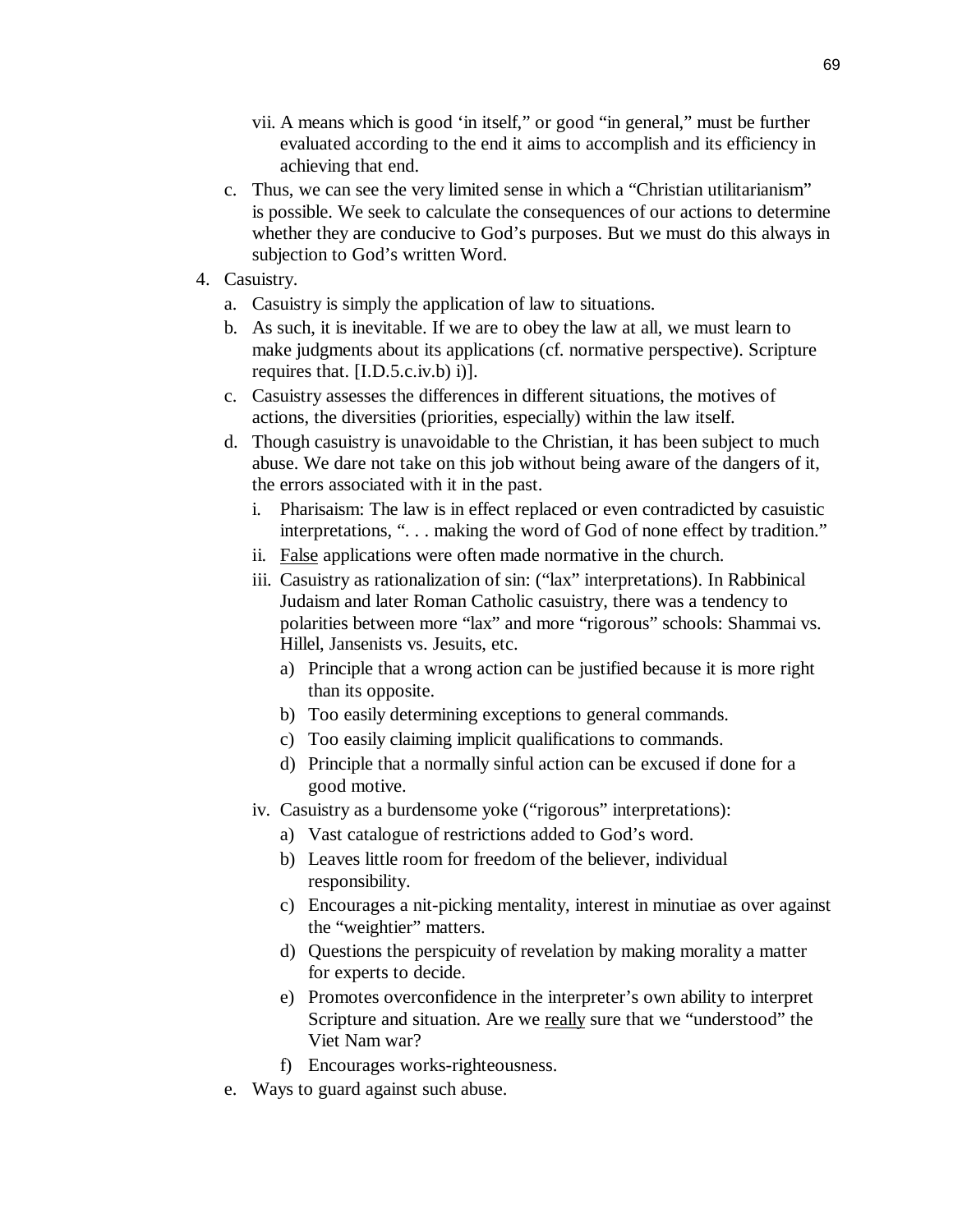- i. Firm, practical confidence in the gospel of justification by grace through faith in the finished work of Christ.
- ii. Firm, practical confidence in Scripture as the clear and sufficient word of God.
- iii. Perspective: Awareness of what is more or less important within Scripture itself, and among its applications ("priorities").
- iv. A mature conscience, resisting rationalization.
- v. A recognition that even the largest catalogue of applications will not be exhaustive. No matter how large (or how accurate!) the catalogue, there will always be a question of application remaining. (If the catalogue applies the Scriptures, who applies the catalogue?). Thus, there is always need for a choice by the individual. And, often, that choice is best helped, not by a list of rules, but by moral growth in the Spirit.
- 5. Summary: A biblical understanding of our situation will tell us our duty. If we understand the ends and means of the created order, we will know what to do. This is a Christian "situational" or "teleological" ethic. However, it presupposes and involves all we said earlier about the norm.
- B. The Ethical Situation (environment).

Since we must take our situation into account when we make ethical choices, it is important that we learn to describe that situation in a biblical way.

- 1. God Himself: God is the original environment from which all else comes, and in whom we liven and move and have our being. Recall the "Lordship attributes," control, authority and presence [Part I: I.C]. It is the fact of God, which must, above all, be taken account of in our ethical decisions.
	- a. His Decree.
		- i. Since God by His decree foreordains everything that comes to pass, all means/end relationships are part of his all-wise plan. We can trust that the means he approves will be effective and that the end he announces will surely come to pass. Hence, the persuasiveness of the "natural law" idea. God's commands are consistent with creation. I would not say that the former are "grounded in" the latter, for the opposite conception is equally legitimate.
		- ii. Thus, the situational and normative perspectives are consistent. What God tells us in His word will surely take place in the world. Obeying the law is the best way to get along in the world.
		- iii. Does our environment ever force us into making a sinful choice? ("Conflict of duties," "tragic moral choice".)
			- a) There are many apparent examples of this: cf.
				- i) Must we not, in some situations, tell lies in order to preserve life? In World War II, many fought moral battles over the question of whether they should answer truly when asked if they were hiding Jews.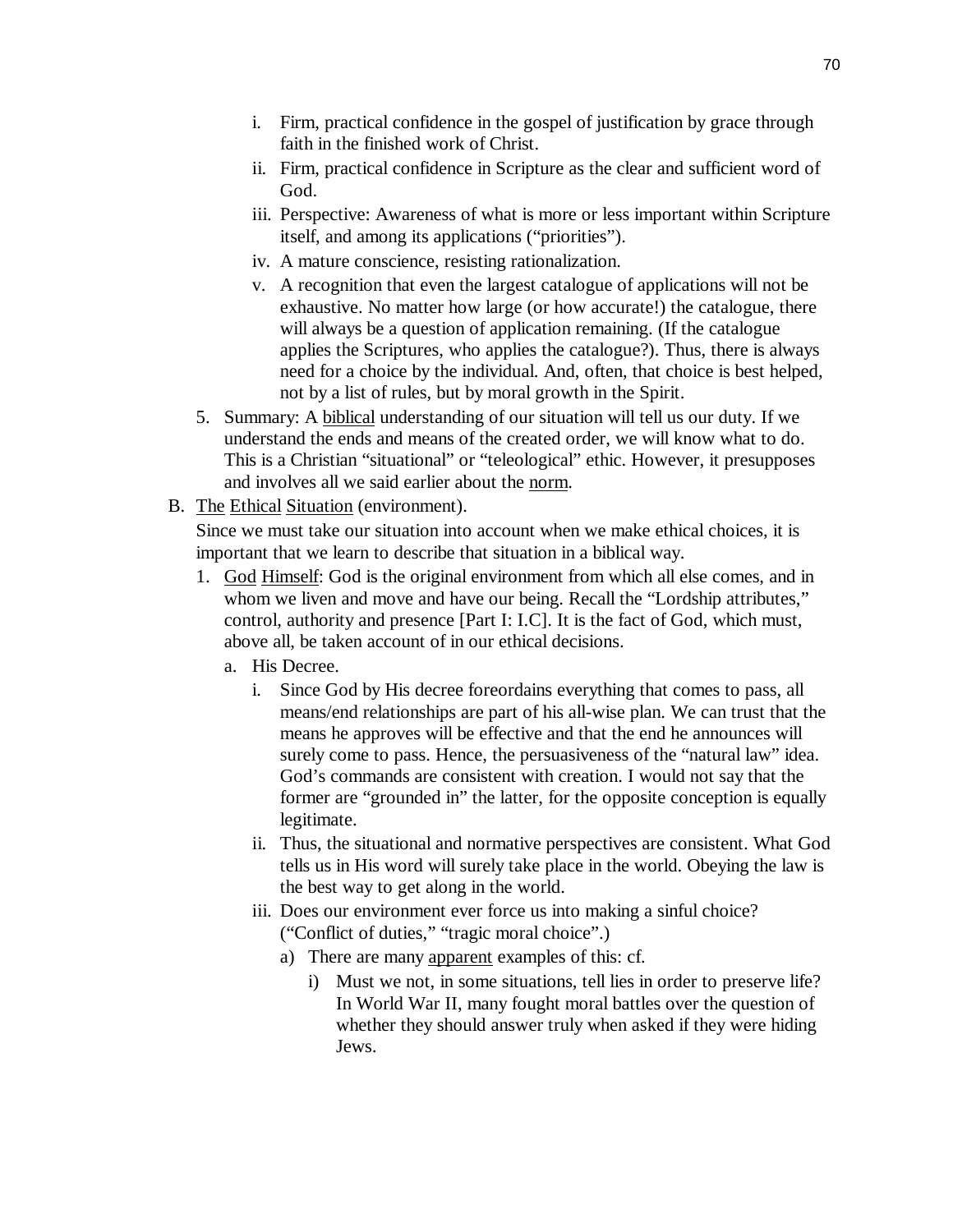- ii) Women in concentration camps were sometimes lured into adulterous relationships on the promise that cooperation would save the lives of their loved ones.
- iii) Biblical examples: cf. Murray 123ff., Kline "The Intrusion".
- b) It appears that in these examples one cannot keep one commandment without breaking another. This is because the situation has become so distorted by sin that no perfectly righteous choice is possible.
- c) Such an analysis must, however, be rejected:
	- i) The character of God.
		- (1) God is not a tempter (James 1:13). Men are tempted when they are enticed by their own lust (v. 14). If God in His providence allowed the world to go so far astray that no good choice could be made, it would be difficult to avoid shifting the blame for our sinful decisions on to him. In a sense, of course, God has decreed that fallen man cannot choose the good. But this presupposes that the environment presents even to fallen man a righteous alternative (see below).
		- (2) God does not deny Himself (II Timothy 2:13). If genuine "tragic choices" existed, God would be, in effect, commanding and forbidding the same thing (in our example, he would be commanding and forbidding either truth-telling or preservation of life).
	- ii) The character of sin: Sin always presupposes that there is something right that ought to be done, and that man knows what that is. Note Romans 1-2, other biblical condemnations of sin. If there were "tragic choices," there would, in those cases, be no clearly right alternative, and, therefore, no way of knowing that alternative.
	- iii) The character of the law:
		- (1) If there are "tragic choices," then the Lord in effect commands two contradictory things [1.b.], and the law, then, would also be contradictory. Remember that where applications are contradictory, meaning is contradictory.
		- (2) "The law of the Lord is perfect, restoring the soul" (Psalm 19:7ff.). If there were "tragic choices," then it would be necessary and beneficial to break the law in some way (e.g., in the example of the law requiring truth), and harmful to keep the law. The suppositions are impossible.
	- iv) The character of Christ:
		- (1) If Jesus did face "tragic choices," i.e., choices in which it is impossible not to sin, then, it could not be said that Jesus was "tempted in all points like as we are, yet without sin." If Jesus faced "tragic choices," then He was a sinner.
		- (2) If we face "tragic choices" and Jesus did not, then it can scarcely be said that Jesus was "tempted in all points like as we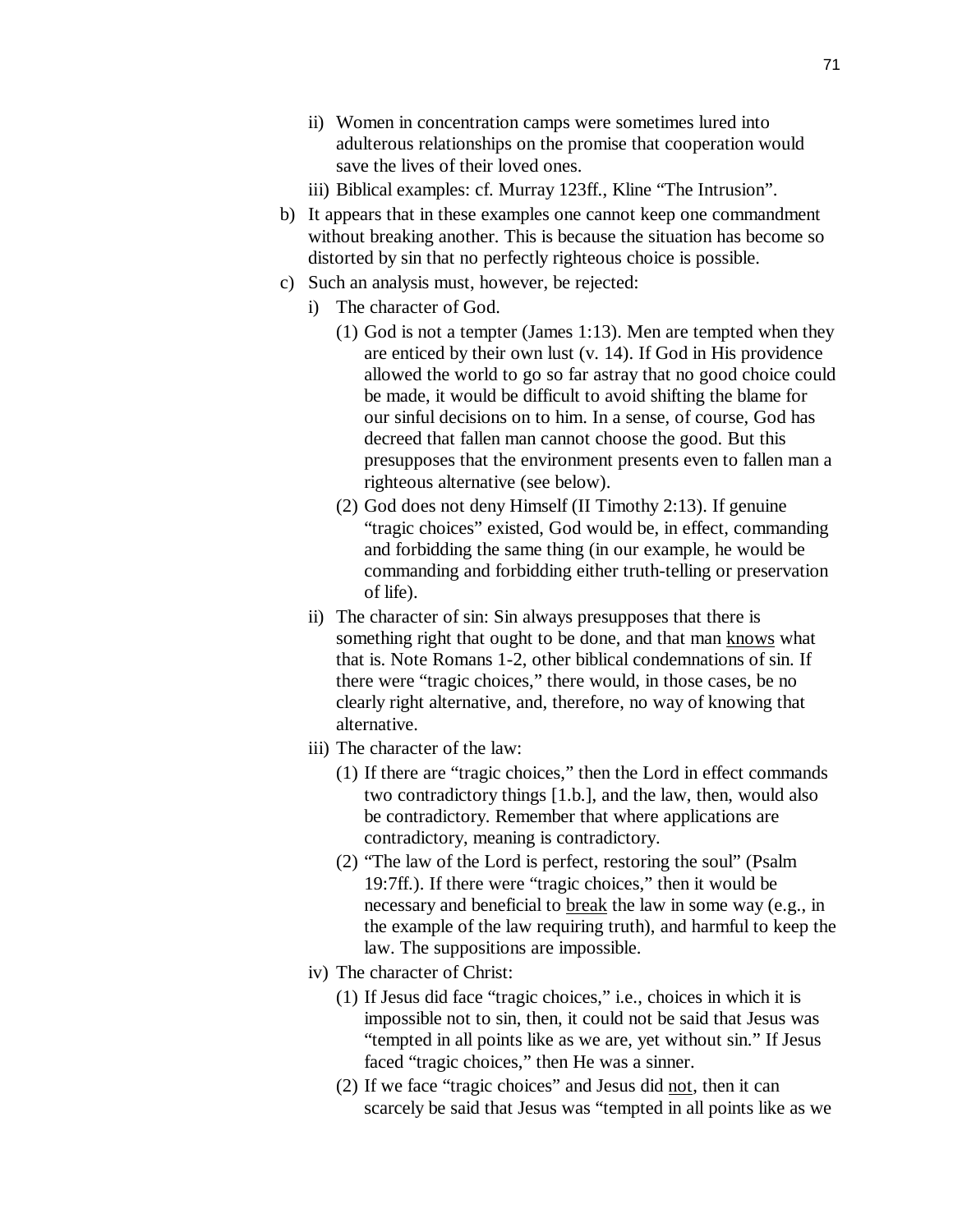are." (Hebrews 4:15). I.e., if Jesus did not face decisions of this most difficult type, then he can hardly be said to have participated in the moral agony of our fallen world.

- v) I Corinthians 10:13—A promise particularly given to believers, but reflecting the general view of moral life summarized above.
- d) Why the theory is plausible.
	- i) It is easy enough, when writing an ethics text, to concoct an example where all "ways of escape" from sin are ruled out. But are there cases like that in the real world? Be careful of forming your picture of the ethical life on the basis of hypothetical examples taken from ethics textbooks.
	- ii) Some of the plausibility of this theory comes, however, from the undeniable fact that moral choice is often very difficult. Often, it is not easy to find the "way of escape." In rejecting the concept of "tragic moral choice," do not fall to the other extreme of oversimplifying ethical problems.
	- iii) Some alleged examples of tragic moral choice are really questions of priority within the divine law. [Cf. I.D.11.]. It is at least arguable, e.g., that the command to preserve life overrides the command to tell the truth in some cases.
	- iv) Some moral situations are particularly difficult because they involve a choice between two evils. When trying to save lives on a battlefield, we may have to choose between allowing one man or another to die, in order to have time and resources to save others. This seems like a "tragic choice" in the above sense. Note well, however: It is a choice between two evils, not a choice between two wrongs. Either choice we make will bring harm to someone, and that is, in one sense, evil, even "tragic" in a general sense. But it cannot be shown that all possible choices in that situation will displease the Lord.
- iv. Foreordination, freedom, responsibility.
	- a) It has often been thought that if man is to be responsible for his actions, he must be able to act independently of God's decree.
		- i) Recall *autexousion* (free will) in many church fathers.
		- ii) Thomas Aquinas: God moves man's will toward the universal good; else man would not be able to will anything. However, man determines himself, by his reason, to will this or that (which may be a true or only apparent good).
		- iii) Arminianism.
		- iv) Secular philosophers: Descartes, Kant, Existentialism, some British writers such as H. D. Lewis and C.A. Campbell.
			- (1) Lewis and Campbell deny not only divine foreordination; they also deny that our choices are determined at all by past choices or character.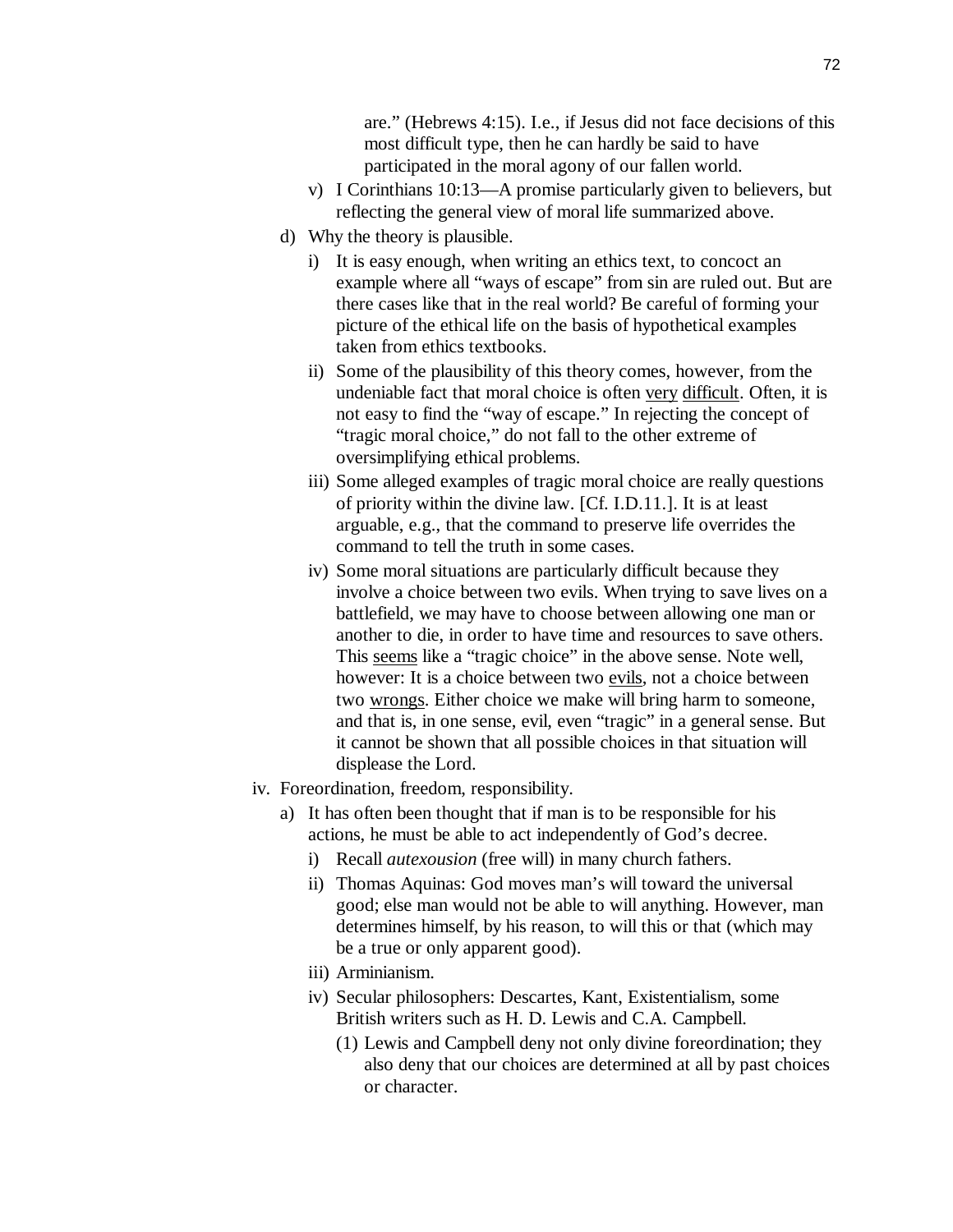- (2) Other secular philosophers the same.
- b) The central argument: "ought" implies "can".
	- i) It is generally assumed in law that a person can be blamed for something only if he was able to avoid doing it. If, e.g., someone is judged insane, he may be acquitted of blame, since, presumably, he "could not avoid" doing what he did.
	- ii) Scripture, then, is also invoked to support this principle.
- c) Comments:
	- i) It is true that in Scripture moral responsibility presupposes certain kinds of "ability".
		- (1) Doing right or wrong presupposes all those abilities which distinguish human beings from the animal kingdom. Animals are not subject to moral praise or blame (except metaphorically or symbolically, Exodus 19:13, etc.)
		- (2) Morality presupposes that ethical decisions are our decisions decisions which, even if foreordained, are genuine decisions of the person, based on norms which the person adopts as his own  $[cf. III.B.1.d-e.]$
		- (3) Doing right or wrong presupposes knowledge of God's standards, Romans 1-2. Those who have greater knowledge are subject to greater condemnation, Leviticus 5:17ff., Numbers 15:29ff., Luke 12:47f., for, in a sense, they are more "able" to do right.
		- (4) Moral choice also presupposes that mankind in Adam was originally created with such a nature that he could have chosen obedience. Thus, the human race is responsible for the depravity which resulted from disobedience (Romans 5).
		- (5) Scripture also presupposes that man is not determined entirely by his heredity and created environment. Even those without wealth or education or moral training know God's law and are expected to obey even if their environment militates against it. (Cf. *Westminster Confession of Faith*, IX.) A bad environment, therefore, is no excuse for disobedience.
		- (6) Moral responsibility presupposes various natural abilities: physical and mental capacities for carrying out God's commands.
		- (7) Accessibility to God: God can reach us by his grace, so that we "can" do his will.
	- ii) Other kinds of ability, however, are not presupposed by the Scriptural concept of responsibility.
		- (1) The power of contrary choice since the Fall.
		- (2) The ability to will contrary to, or independently of, God's decree (Acts 2:23, 4:27f.).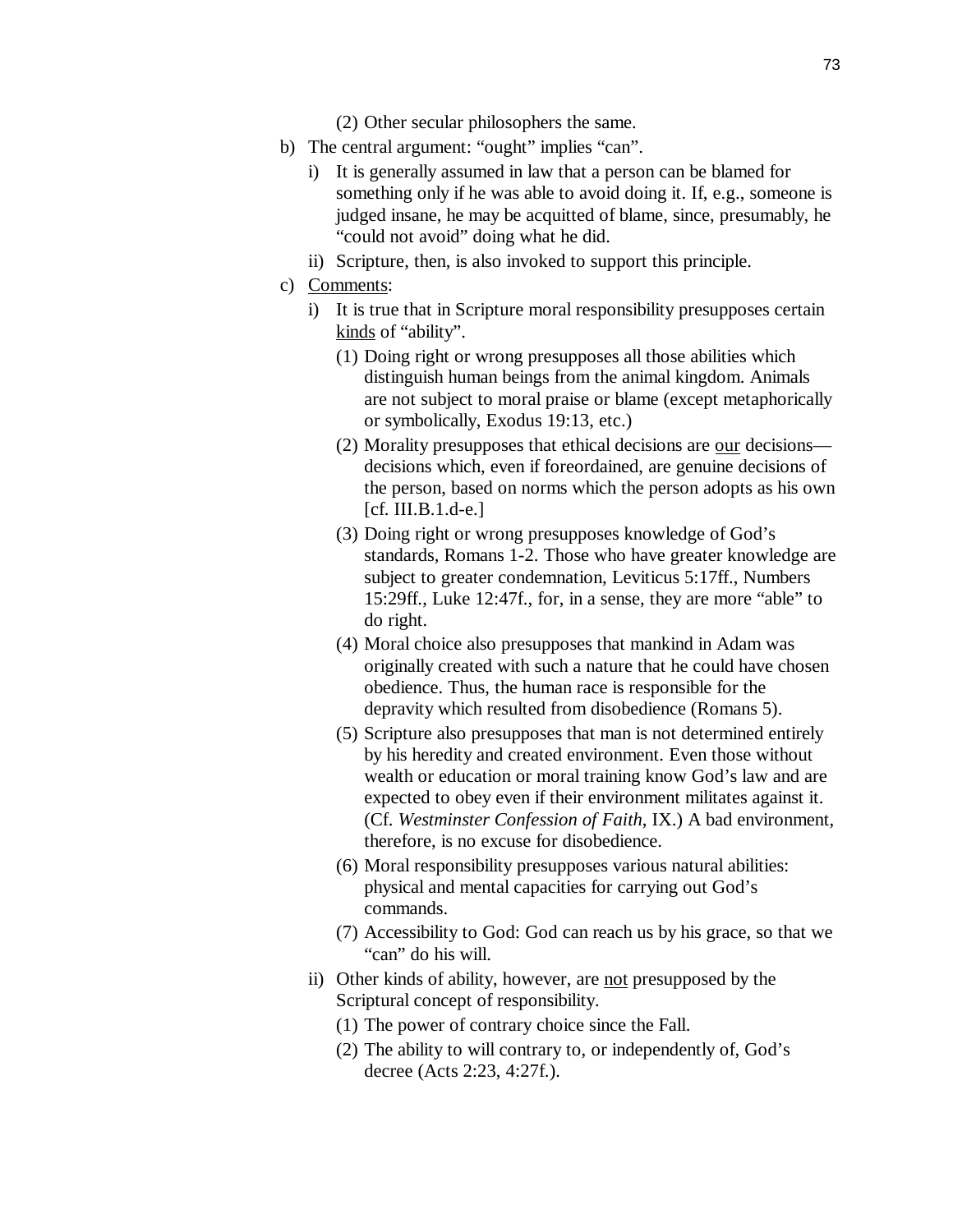- (3) The power to know exhaustively or control completely the effects of our actions.
- (4) The power to establish our own moral standards (cf. Sartre).
- iii) To suppose that any of the abilities under ii) are required for morality is to adopt a non-biblical set of moral presuppositions. Thus, the basic question is a question of morality, not merely of metaphysics or anthropology.
- iv) "Free will" in the Arminian sense is actually destructive of responsibility.
	- (1) It makes our choices to some extent the product of chance. And who can be held responsible for choices which are purely accidental, which just happen?
	- (2) This problem is even more obvious in those views which make choice independent of previous choices and character. Moral choice on such views becomes "internal accident," a queer movement of the mind.
	- (3) It makes our ultimate environment, at some point, impersonal rather than personal. At that point, we are no longer responsible, because responsibility is always responsibility to a person.
	- (4) The notion of chance (irrationalism) coupled with moral autonomy (rationalism) amounts to a non-Christian dialectic that is destructive of all moral (and other) discourse.
- v) The Problem of Evil: See Frame, *Apologetics to the Glory of God; Doctrine of God*.
- b. His Authority (cf. I., the Normative Perspective): God's word is the fact by which all other facts are to be interpreted and evaluated.
- c. His Presence (cf. III., the Existential Perspective): In our thinking about ethics, we must reckon on the fact that God is not aloof or far away from us, but deeply involved in our midst both to bless and to curse.
	- i. Before the Fall: God was Lord and Friend to man; Control, Authority, Presence.
	- ii. After the Fall:
		- a) God appears to judge sin. His hostility toward sin continues even in the present period. Thus, we make our ethical decisions with the wrath of God in view (Ephesians 5:6; Colossians 3:6).
		- b) He gives the redemptive promise—the basis of ethical hope.
	- iii. With the patriarchs and Israel: covenant solidarity. "I will be with you," Exodus 3:12; Cf. Deuteronomy 7:6ff., etc. Because we are his, because he has drawn us to himself, therefore we are to be holy, set apart for him.
	- iv. Incarnation to Pentecost:
		- a) The kingdom has come—the righteousness of God on earth.
		- b) We are in the kingdom, in Christ, in the "age to come." We are children of light. Thus, we are able to prevail in the moral battle.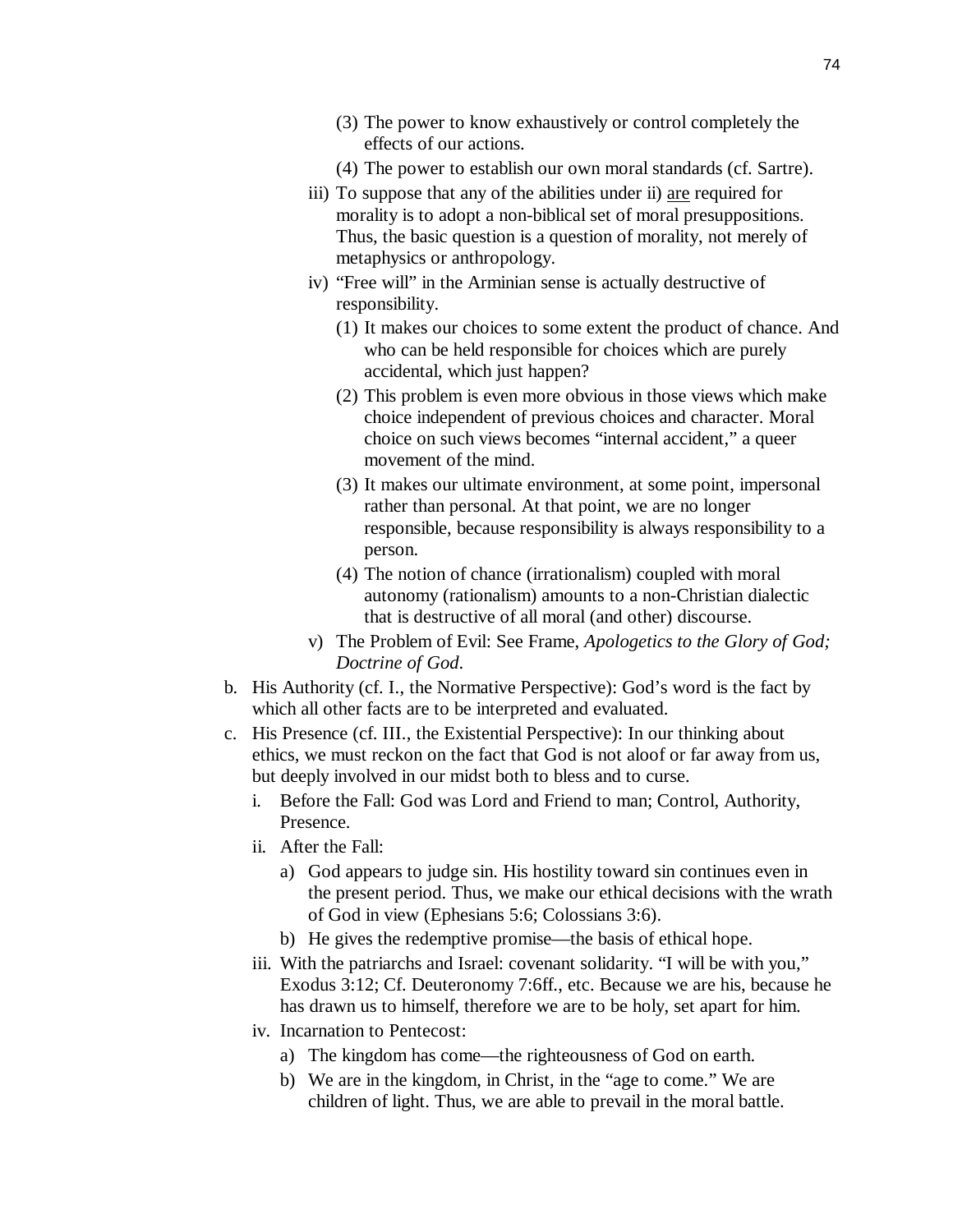- c) In Christ, we have the definitive example of righteousness.
- d) Yet, we are also living in "this age". The old and new ages overlap, and we exist simultaneously in both. Christ has won the decisive victory ("already,") but sin continues to exercise power until the *parousia* ("not yet"). Thus, all ethical life involves tension. We are holy in Christ, yet disobedient servants.
- v. The *Parousia* and Consummation: Note the various ways in which this hope is related to ethics as a purifying doctrine:
	- a) Since this age is to end and the things of this world are to be dissolved, the Christian ought to have a set of priorities radically different from those of the world, II Peter 3:11; cf. I Corinthians 7:26, 29.
	- b) Since we eagerly await that day (II Peter 3:12; I John 3:3), we will anticipate it even now by purifying ourselves as he is pure. Thus even now, we are part of the new age, not of the old (Galatians 1:4; Romans 12:2)
	- c) Since the Resurrection of Christ has decisively established the new age, we are confident that our labors for his kingdom will not be in vain, but will inevitably prevail, I Corinthians 15:58.
	- d) We look to the *parousia* as our deliverance from tribulation, and thus as a source of hope in tribulation, Luke 21:28, parallels.
	- e) Knowing that Christ is coming, but not knowing the day and hour, we must always be ready to meet him, Matthew 24:44; I Thessalonians 5:1-10; I Peter 1:7; II Peter 3:14.
	- f) Rewards also serve as motivation, Romans 14:10; II Corinthians 5:10; I Corinthians 3:8ff., 9:17f., 25; Colossians 3:23-25; Ephesians 6:7f., II Timothy 4:8; I Peter 5:4; James 1:12; Psalm 19:11; Matthew 5:12, 46, 6:1ff., 10:41f., parallels; II John 8; Revelation 11:18.
		- i) This teaching is not works righteousness or salvation by merit.
			- (1) We do not deserve the reward. Even at our best, we do no more than our duty, Luke 17:7-10.
			- (2) The reward is out of all proportion to the service rendered, Matthew 19:29, 20:1-16, 24:45-47, 25:21ff.; Luke 7:48, 12:37.
			- (3) Essentially, the reward is the kingdom itself (Matthew 5:3, 10, 25:34) which is given by grace to the elect, Matthew 20:33, 25:34; Luke 12:31f. Cf. the Old Testament emphasis on the Lord himself as the inheritance of his people. Psalm 16:5, 73:24-26; Lamentations 3:24. Cf. Philippians 1:7-11.
		- ii) Paradoxically, however, there are also degrees of reward, and these have some positive correlation to our faithfulness [passages under f)].
			- (1) Remember that our faithfulness is itself a gift, a product of God's grace.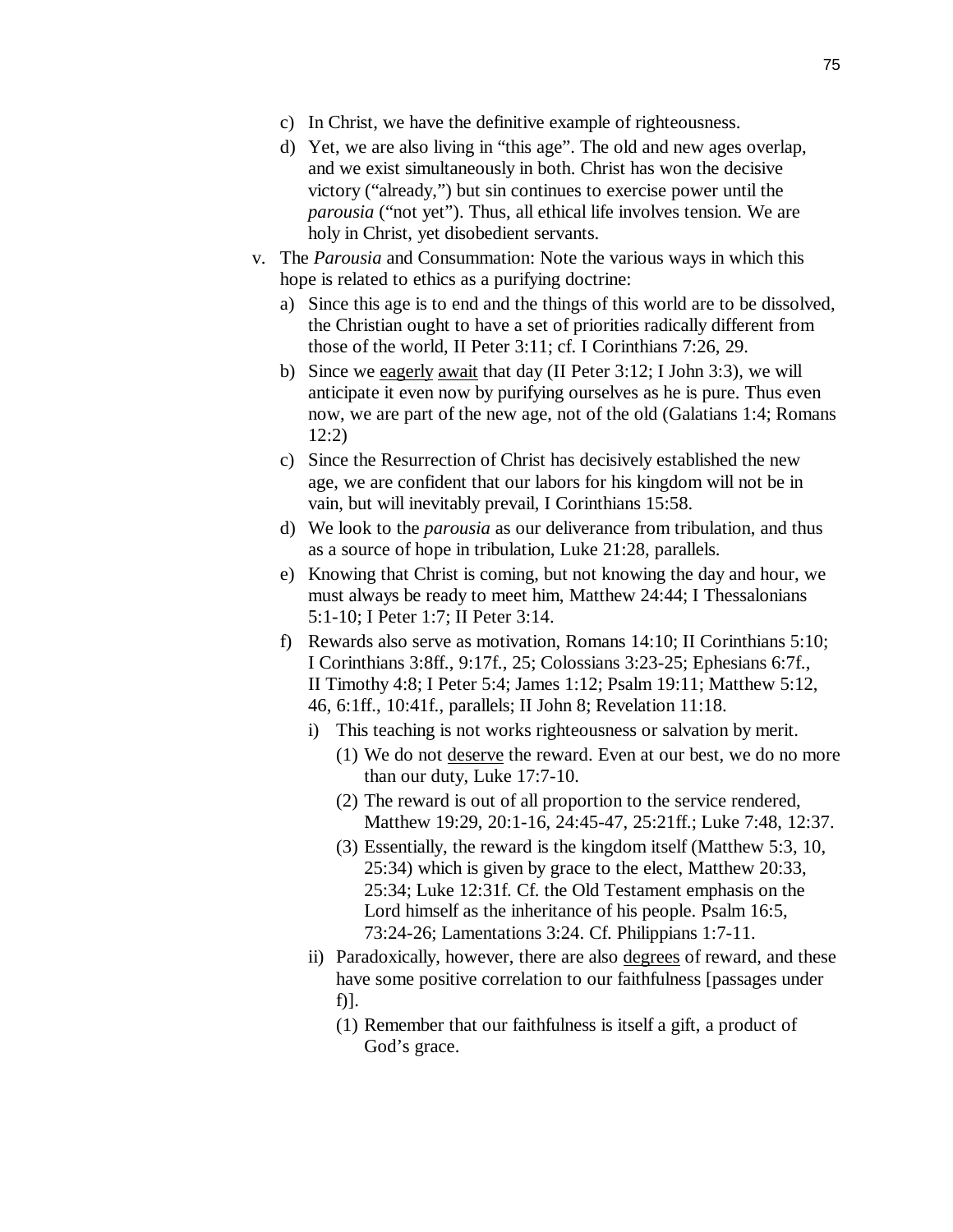- (2) The passages underscore the principle that although we are saved by grace through faith alone, the faith that saves is never alone, never without obedience.
- (3) Since, then, there is a positive correlation between salvation and obedience, it is not surprising that there should also be a correlation between the degree of obedience and the fullness of salvation blessing.
- (4) Since there is no sorrow or pain in heaven, we must assume that even though there are degrees of blessing, everyone will be perfectly happy with the blessing he has. Everyone receives enough to fill him to capacity. No one will be jealous.
- iii) Note the correlation between our own ultimate self-interest and the fulfillment of God's purposes. [Cf. below on the goal.] There is no antagonism between these in Christian ethics.
- vi. Notice, then, how our ethical decisions must take account of past, present, and future events.
- 2. The Angels.

In a surprising number of passages, Scripture teaches us to take our angelic "environment" into account when making ethical decisions.

- a. The doctrine of angels rebukes the smallness of our cosmology.
	- i. The modern cosmology leaves little room for angels.
		- a) In one sense, it is relatively easy for modern man to deal with God: He makes God so utterly transcendent that his existence is irrelevant to the world.
		- b) Angels, however, cannot easily be eliminated by the transcendence route.
	- ii. Though the modern cosmology is often said to be much broader than the biblical one, much larger, it is actually smaller in its view of rational beings. The modern view sees man as the only rational being on earth and the vast reaches of space (save some enclaves on other planets) as devoid of intelligent life. In Scripture, however, the universe is filled with great multitudes—legions—of angels. Thus:
	- iii. Scripture teaches that the visible world is only a small part of God's kingdom, only a small part of the intelligent life of the universe. II Kings 6:17 teaches us that we need a larger perspective than the visible word affords.
		- a) Our spiritual struggles are part of a much larger warfare.
		- b) The warfare is in one sense far bigger and more complicated than we would ever suppose apart from revelation.
	- iv. The doctrine of angels also emphasizes the personal character of God's providence. Not only is the world governed by a divine person, but that divine person typically works, not through impersonal "law structures," but through personal agents. This is important, for impersonal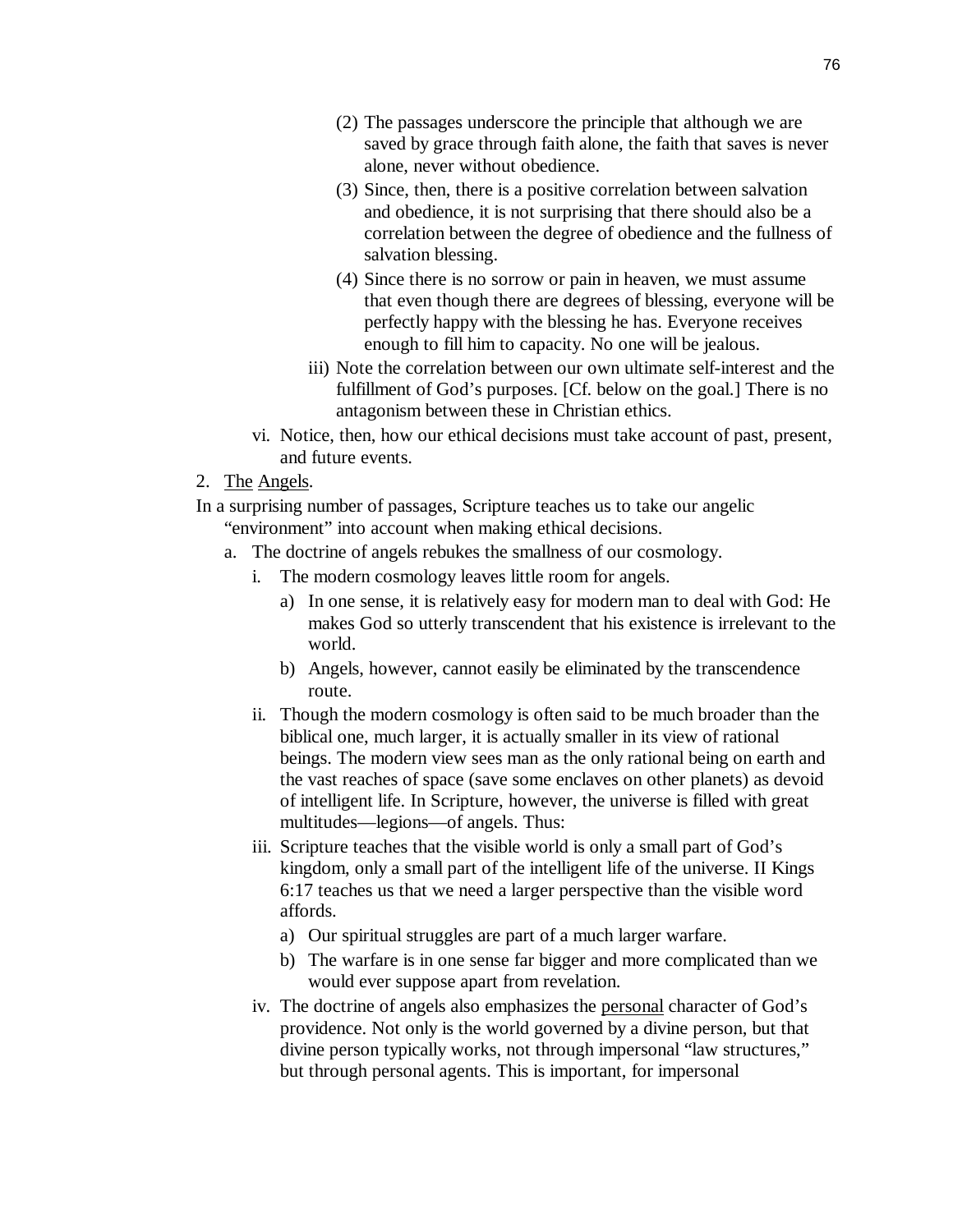determinism militates against ethical responsibility. God does not press buttons—not often at least; rather, he sends messengers.

- b. The doctrine of angels shows us something of the dimensions of our ethical warfare.
	- i. Angels participate in the kingdom warfare.
		- a) Bad angels—Satan and his hosts—tempters, accusers, etc.
		- b) Good angels—ministering spirits for us (Hebrews 1:14).
		- c) The fight one another, as well as against and for us (Daniel 10:13, 21; Jude 9; Revelation 12:7).
		- d) Thus, Scripture urges us not to underestimate the difficulty of the struggle, as if we could succeed with human resources alone, Ephesians 6. Not only are men involved, but also beings which are terribly strong, intelligent, numerous, and, to us, exceedingly mysterious.
		- e) On the other hand, we ought not to overestimate the difficulty either; for there are angels fighting on our side, II Kings 6:15-17.
		- f) The main point: Do not base your hopes or fears merely upon the empirical situation. The really decisive issues in life are religious and ethical, even if "experience" suggests otherwise; for it is our religious and ethical equipment alone that will prevail over the hosts of evil. Use the armor of God!
	- ii. Angels are witnesses to human salvation. Luke 12:8f., 15:10; I Corinthians 4:9; Ephesians 3:10; I Timothy 3:16; I Peter 1:12; Revelation 14:10.
		- a) Although in one sense angels participate in the redemptive drama, there is another sense in which they are spectators rather than participants. Redemption does not extend to them. Unfallen angels need no redemption, and fallen angels receive none (cf. Hebrews 2:16).
		- b) Thus, the angels are somewhat bewildered by the process of redemption. They are amazed at what God has done for humanity.
		- c) Remarkably enough, they learn the redemptive wisdom of God through the church, Ephesians 3:10! It is our privilege to teach angels by our words and life! (Consider this as an ethical motivation.)
		- d) Beyond this, the angels also serve as "witnesses" in a more official sense (Luke 12:8f., etc.).
	- iii. The doctrine of angels is a measure of the greatness of our salvation in Christ; for that salvation lifts us above the angels.
		- a) According to Hebrews 2:9, Jesus was made a little (or "for a little while;" the temporal expression *brachu* is used) lower than the angels for the suffering of death. He is then again exalted above them.
		- b) The passage implies that Jesus' brethren share that exaltation with him. Thus, Psalm 8 is fulfilled. Although we do not yet see everything subject to man, we see this dominion in Jesus (2:8).
		- c) Thus, the angels minister to us, not *vice versa*, Hebrews 1:14.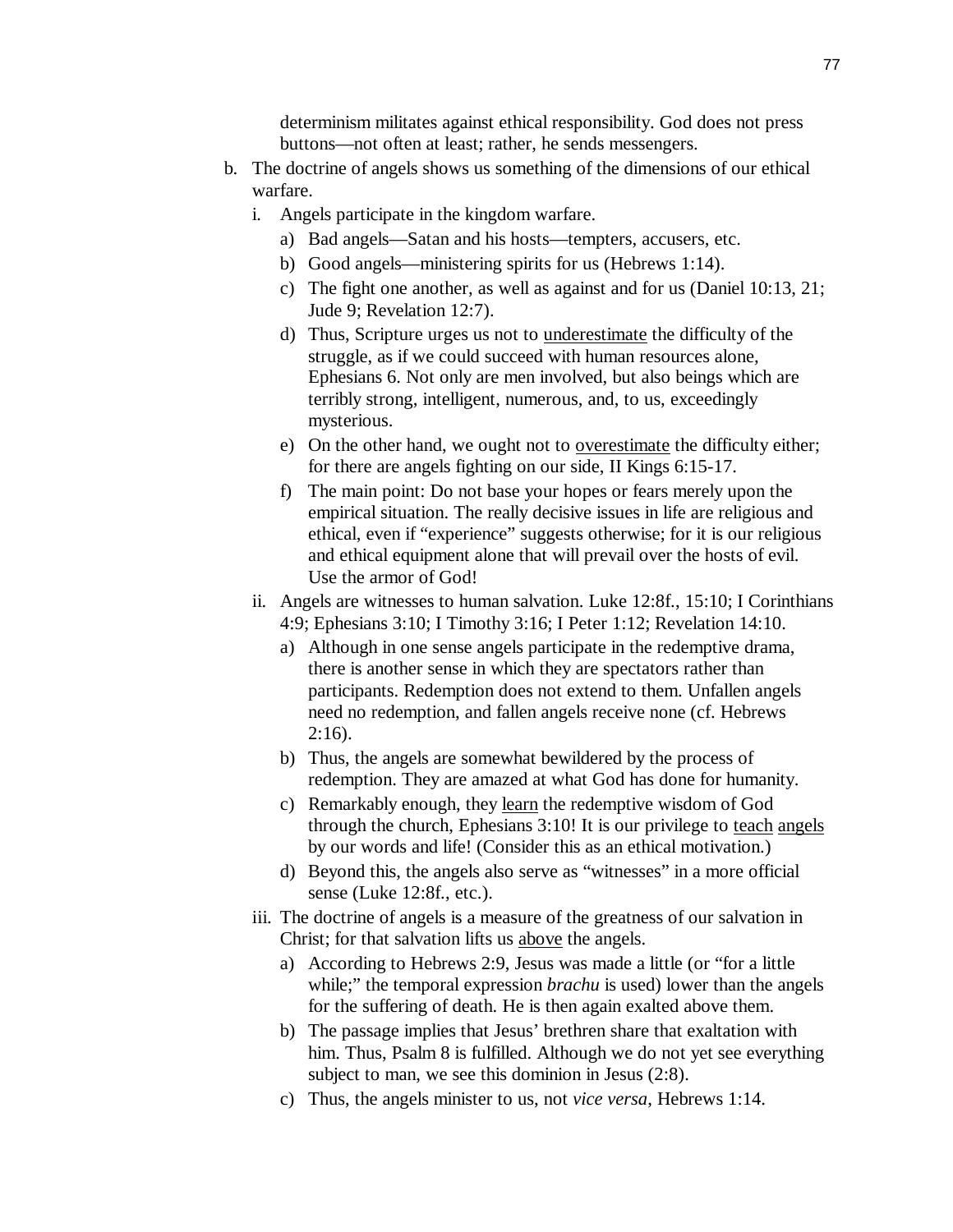- d) The world to come is not theirs, but ours, 2:5ff. (Cf. Paul's odd statement that we shall judge angels, I Corinthians 6:3.)
- e) Thus, angel worship is a great delusion from which Christ has set us free, Colossians 2:18f., Revelation 19:10, 22:8f.
- f) Because of Christ, Satan is a defeated foe. We may resist him, and he will flee, I Peter 5:8f.; James 4:7.
- g) Salvation is for man alone, God's image, not for angels (Hebrews 2:16) [cf. ii., above].
- 3. The Human Environment (Social).
- God expects us to take our fellow human beings into account when we make moral decisions. We shall say much more about the foundations of social ethics in connection with the ethics of government (Fifth Commandment) and of sex (Seventh). At this point, we shall restrict ourselves to some very general observations.
	- a. The Cultural Mandate: A Corporate Task (Genesis 1:28ff.).
		- i. "Subduing" and "replenishing" the earth are not tasks that Adam could even conceivably have done alone [cf. I.D.11.e.iv.].
		- ii. Since God made man male and female, and since reproduction is part of the cultural task itself, God intended from the beginning that this work be carried out primarily as a corporate task, a task of mankind.
		- iii. Thus, the individual is **not** responsible to replenish and subdue the earth; rather, his responsibility is to make the best contribution to this task of which he is capable.
		- iv. Thus, from the very beginning, God intended for us to make our individual decisions by taking other people into account, and specifically by seeking how we can best help our fellow human beings in their divinely ordained task.
	- b. The Fall: A Corporate Failure.
		- i. Eve was intended as a helper for Adam in every respect including the ethical-religious. Both were to encourage one another in keeping the commands of God.
		- ii. In the Fall, Eve became temptress instead of helper, taking the role of Satan.
		- iii. Similarly, Adam forsook his headship and capitulated to the sinful request of his wife.
		- iv. Thus, the Fall involved not only individual sins on the part of Adam and Eve, but simultaneously a breakdown of their relationship, of their Godordained family structure.
		- v. Corroborating these observations: The Fall brings about sexual shame between the man and woman, Genesis 3:7, 10f., 21, cf. 2:25. Also, note Adam's blaming his wife for his sin, 3:12, further breakdown of family harmony, 3:16, pain and toil in the cultural task, 3:16-19 [cf. a.].
		- vi. Note also the New Testament emphasis on Adam as corporate head of the human race, Romans 5; I Corinthians 15.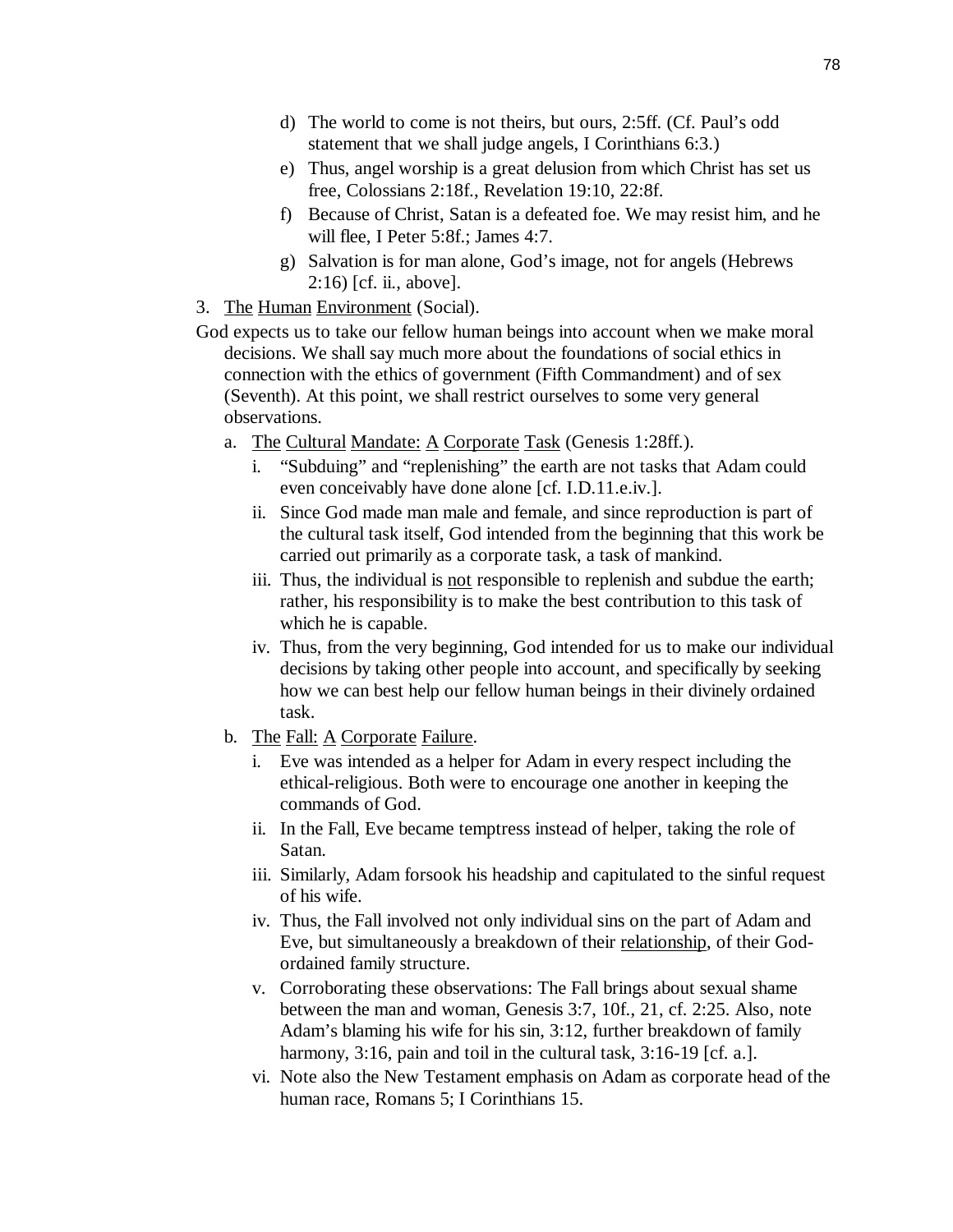- vii. Thus, the question "What would have happened if Eve had sinned but Adam remained obedient?" is an unreal question, demanding, not a minor, but a major change in the biblical story. Adam and Eve were united in their cultural task and united also in sin. It was the race that fell in Genesis 3.
- c. Corporate Effects of the Fall.
	- i. Working out of the curse [above, b.v.]
	- ii. Development of "civilization" among sinful men.
		- a) The sons of Cain, Genesis 4:17-24, developing social, cultural, governmental institutions in opposition to God.
		- b) Genesis 6:1-5: Royal polygamy? Angel marriages? Mixed marriages? In any case, a breakdown in the divinely ordained social structure.
		- c) Genesis 11:1ff.: Babel. Unification of the human race in disobedience to God.
		- d) Compounding of evil through cultural developments; Sodom and Gomorrah, Canaan, etc. Sinful practices reinforced by unified cultural tradition, rationalized, accepted easily by individuals.
		- e) Principles of evil incarnate in governmental, ecclesiastical forms: Daniel, Revelation.
- d. The Corporate Character of Redemption.
	- i. The first redemptive promise, like the cultural mandate, concerns land and seed (Genesis 3:16-19): In toil, we will live off the land until the seed of promise defeats the enemy. Like the cultural mandate, these promises concern humanity as a body. The toil over the land is a common task, and the seed presupposes reproduction and family.
	- ii. God redeems, not merely individuals, but "a people".
		- a) Sethites / Cainites, Noah's family, Shem / Ham and Japheth, Peleg / Joktan (Genesis 10:25?), Abraham, Isaac, Jacob, Christ.
		- b) The promise "to you and to your children"—family units brought into the kingdom. Circumcision and baptism.
	- iii. Redeeming a people implies that the people is united by common structures. Thus, redemption involves the development of a new civilization, new social institutions.
		- a) Prophetic, priestly, kingly institutions.
		- b) Family, church, state.
		- c) New Covenant: Christ as king, apostles, prophets, pastor-teachers, elders, deacons, each believer using his gifts to serve the body.
		- d) The consummation: not only new heavens and new earth, but New Jerusalem as well—new city, new social order.
- e. Corporate Life "Between the Times".
	- i. Specific situations do develop, different in some respects from those noted in Scripture, to which the law must be applied.
	- ii. Thus in ethics, we must discern carefully the process of history.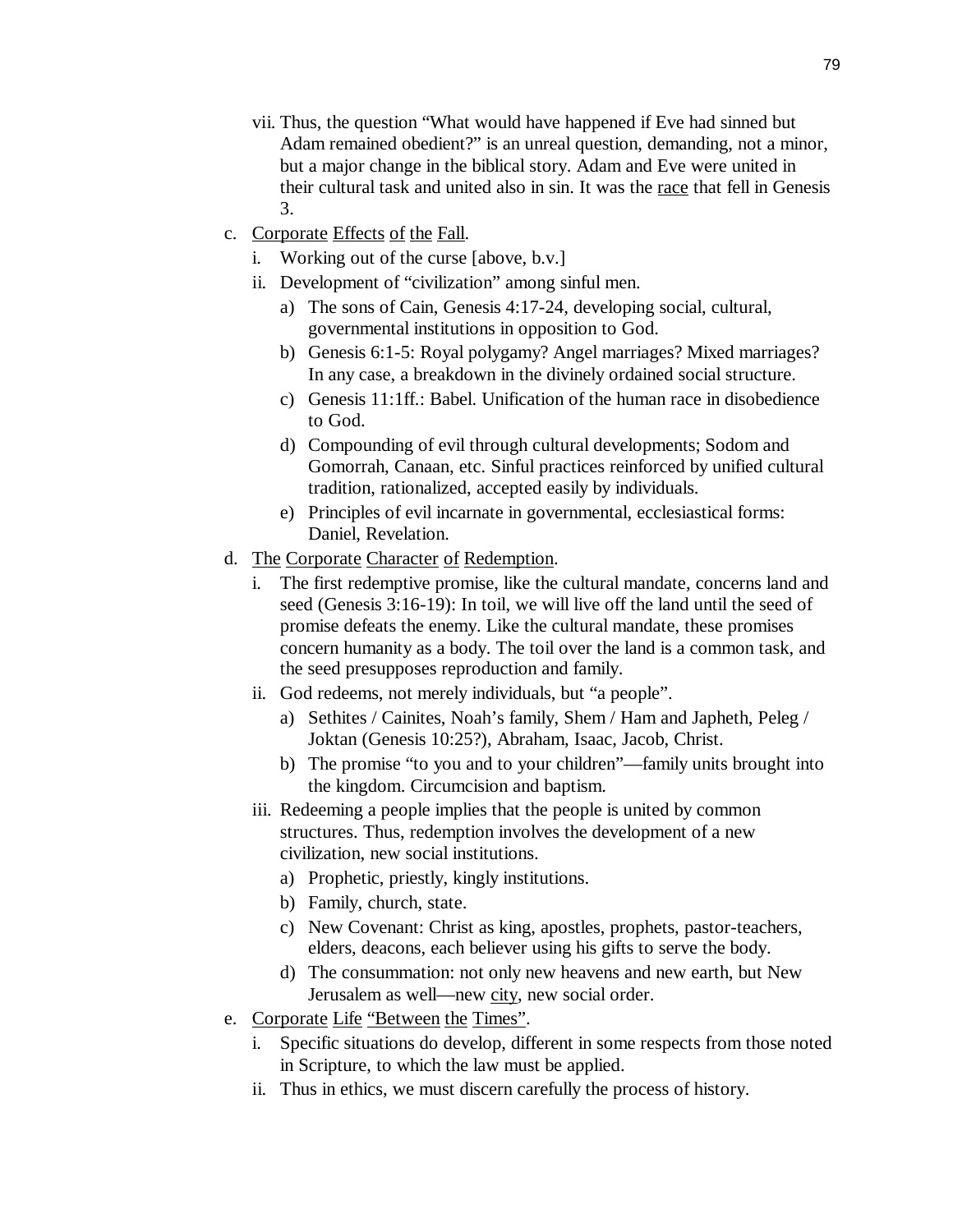- f. Corporate Life and Moral Decisions (Summary).
	- i. God intended for us to help one another in our common task, not to try to do everything alone. Thus, we are to seek help and guidance from those equipped to give it.
	- ii. Because of sin, however, other people are not only helpers, but tempters as well. Thus, the need of vigilance, testing, proving as well as trusting.
	- iii. Such temptation, sinful influence, is compounded by the development of unregenerate social institutions.
	- iv. Because of redemption, we may expect from others, not only help coming out of "natural" gifts, but specifically, the blessing of the Spirit. In other words, we meet Christ in his brethren. The gifts of the Spirit are not proportional to intelligence, education, wealth.
	- v. The blessing of the Spirit is magnified in the development of regenerate institutions.
	- vi. We must not only expect help from one another, but must above all seek to help one another—the love-command. In all our decisions, we must consider the needs of others above our own.
	- vii. The great events of our time must be addressed by the Word. This involves Christian analysis of social and political issues. Such social critique is itself a corporate task. Many ministers do not have the training to carry out such analysis knowledgeably. The ministry needs help from many Christians trained in many fields.
- 4. The Human Environment (Individual).
	- a. Christian ethics is throughout both individual and social. In every decision (not only decisions about "social issues"), we are called to take others into account. On the other hand, every decision (even on "social issues) is a decision which we make as individuals. We must always live "with others," but also with ourselves.
	- b. Our character.
		- i. Created in God's image, precious to God.
		- ii. Depraved by the fall, unable of ourselves to do anything good.
		- iii. New creatures in Christ, free from sin's dominion, filled with gifts of the Spirit.
		- iv. Sin still lingers until the consummation.
		- v. Individual differences in character from other Christians due to differences in level of sanctification, specific temptations, etc.
		- vi. For more on this, see existential perspective, III.
	- c. Our history.
		- i. Besides being members of groups and institutions, we are each unique different in some way from every other human being.
		- ii. This uniqueness begins in the creative mind of God and exists from conception.
		- iii. Each of us has unique heredity, environment, abilities, strengths, weaknesses.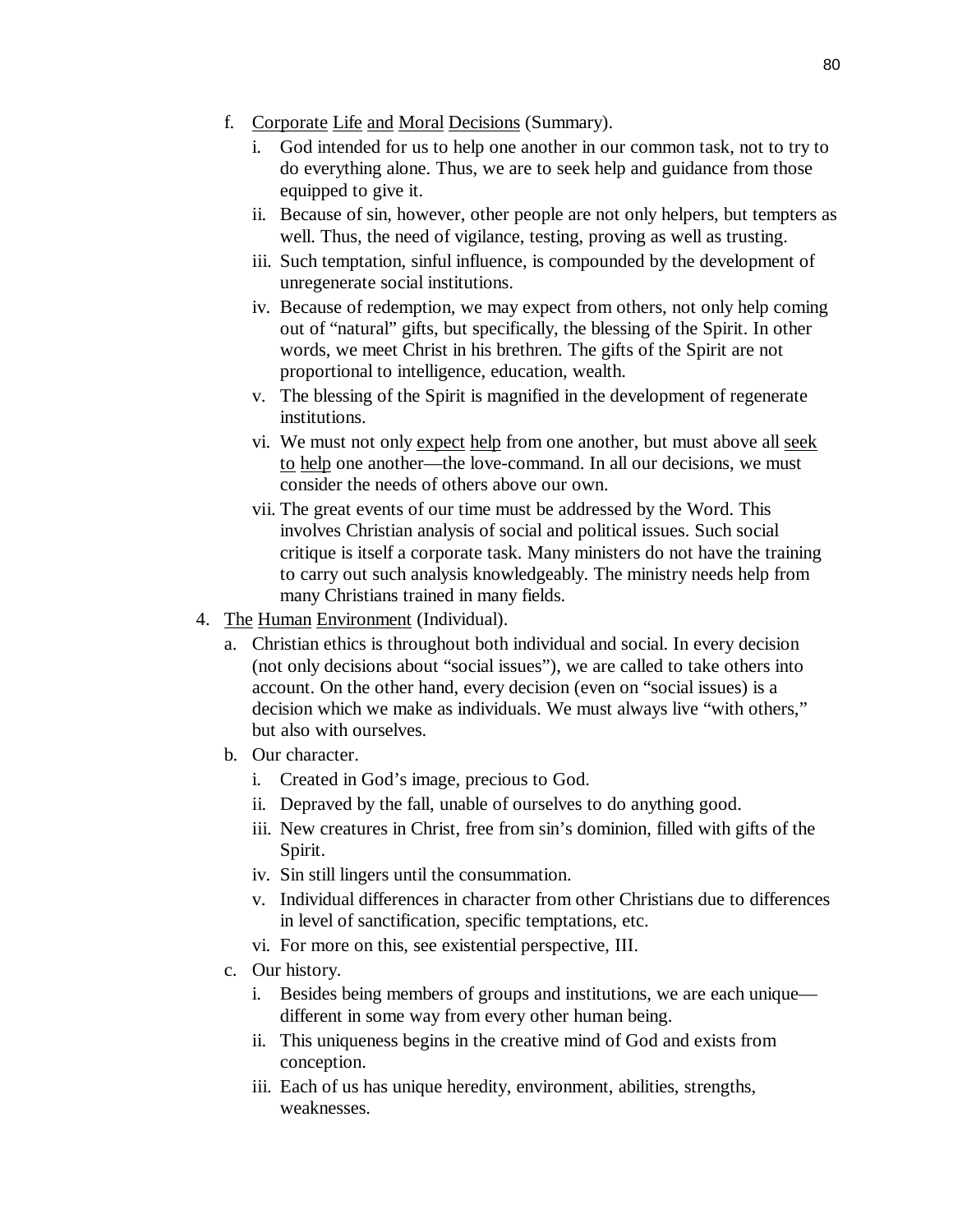- iv. None of us enters the kingdom of God in precisely the same way. Though faith and repentance are necessary in all cases, these occur in many different forms and in many different situations.
- v. Each of us has a set of experiences different in some way from those of everyone else.
- vi. Each of us has, in some degree, a unique role in the kingdom of God—a unique calling, unique gifts and opportunities.
- vii. Each of us has, in some sense, a unique spiritual battle. True, the temptations we face are "common to man" (I Corinthians 10:13); but they do not take identical form in every individual case. All of us are tempted to steal, but in different ways: Some are tempted to steal from individuals, others "only" from corporations or government, others from the honor due to God.
- viii.Each of us has, in some measure, unique moral responsibilities stemming from his particular calling. (The pastor of Covenant PCA, Winter Park, is obligated to preach there regularly; I am not.) These arise out of applications of the Word to our unique situations.
- d. Moral decisions, then, must take into account both the likenesses and the differences between ourselves and other persons (particularly other Christians).
	- i. We must each apply the word to his unique situation. Though we can and must seek help from others in this, no one else can do it for us. Even in applying the advice of others, an individual judgment must be made.
	- ii. We must each seek to overcome his unique temptations through the means of grace, realizing that our temptations are not, at the most basic level, different from those all men experience (I Corinthians 10:13) or, specifically, different from those which Christ experienced as a man (Hebrews 4:15).
- 5. The Natural Environment.
	- a. Man as part of nature.
		- i. Man is a creature, and in that respect is closer to nature than he is to God.
		- ii. Man is made of the dust, Genesis 2:7.
		- iii. He is dependent upon the ground for his continued life, Genesis 1:29, 2:8ff., 3:17ff., etc.
		- iv. Thus, many obvious similarities and analogies between human and animal life.
	- b. Man as distinct from nature.
		- i. A special creation, not a product of evolution, Genesis 2:7, 21ff.
		- ii. Special engagement of the divine counsel, Genesis 1:26.
		- iii. Image of God, Genesis 1:26ff.
		- iv. Vassal lordship over the earth, Genesis 1:26ff., 2:19f.
	- c. The curse on the ground, Genesis 3:17-19.
		- i. The earth resists man's dominion.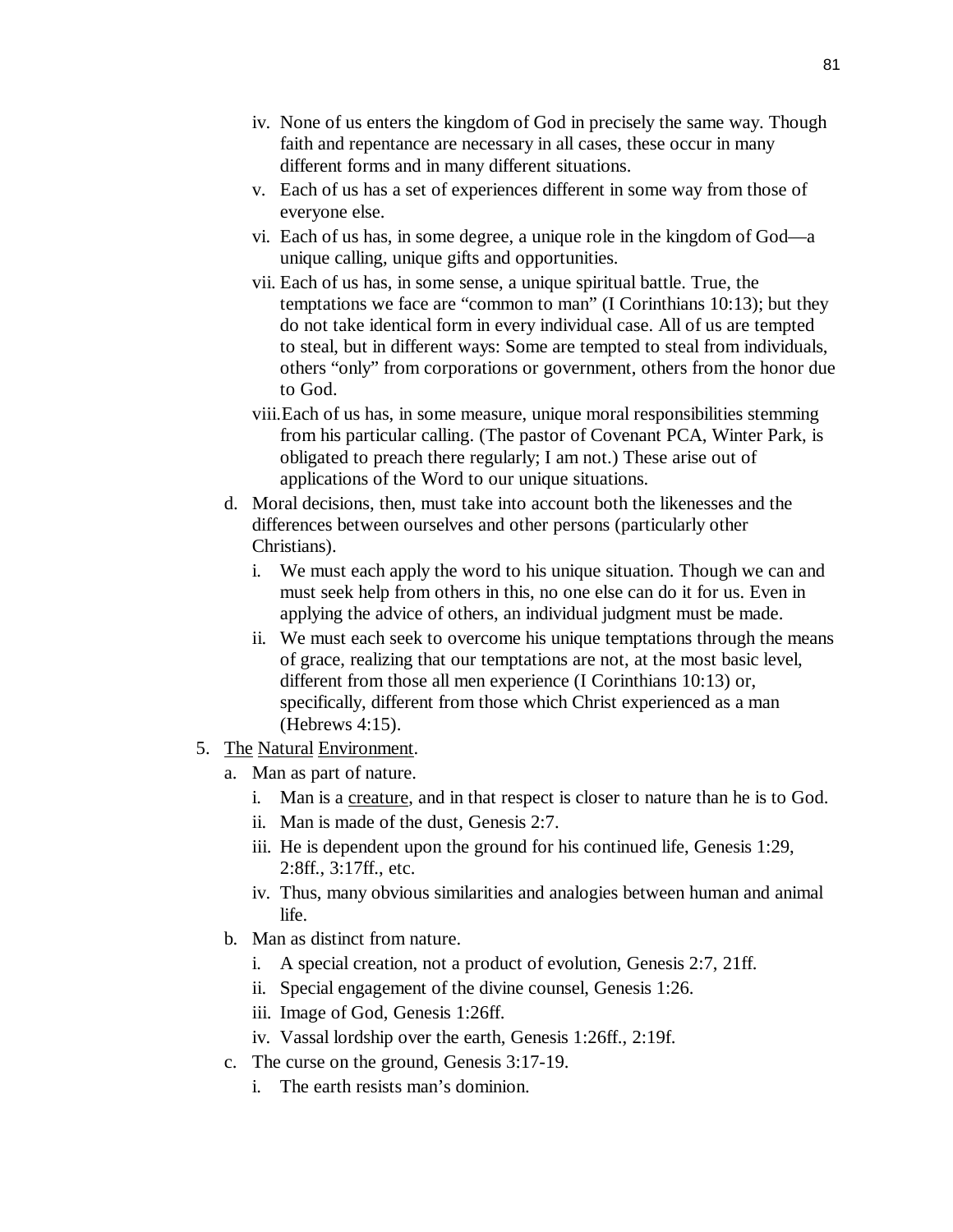- ii. It is a source of distress ("toil"), weariness.
- iii. Though all things are good, even after the fall (I Timothy 4:4; cf. Genesis 1:31, I Corinthians 10:26), man's lust finds in things a source of temptation, as with the fruit in the fall narrative itself.
- iv. Events in the natural world serve as means of divine judgment, chastening, deliverance.
	- a) The plagues of Egypt.
	- b) Job's sufferings.
	- c) The Flood, etc.
- d. Nature and redemption
	- i. Natural (and supernatural) signs, Matthew 2:2, 24:29ff.
	- ii. Nature and redemptive events (above, d.iv.).
	- iii. Creation waiting anxiously for the consummation, Romans 8:19-23.
	- iv. The course of nature and history is "on our side". Things and events are occasions for growth and victory, not only means of temptation (Romans 8:28).
	- v. Consummation: The new heavens and new earth, II Peter 3:13; Revelation 21:1.
- e. Nature and moral decisions.
	- i. From the beginning, man was expected to apply God's word to his natural environment.
		- a) Cultural mandate: How do we use each thing to God's glory and to fulfill our task?
		- b) Naming of animals.
		- c) Abstaining from the forbidden fruit.
		- d) "Keeping" and "cultivating" the garden, Genesis 2:15. I.e., Adam's task is not merely t dominate, but also to maintain and improve his natural environment. Conservation is not, of course, opposite to subduing and replenishing, but necessary to them.
	- ii. Since the fall, we must reckon with nature as an occasion for suffering, frustration, sin.
	- iii. Yet even now, we live by the ground (Genesis 3:17ff.) and, thus, must continue to cultivate and subdue it.
	- iv. Anticipation of physical resurrection in the new creation-purifying doctrine.
- C. The Goal of Christian Ethics.
- Since Christian ethics is, from the situational perspective, a matter of determining the best godly means of achieving God's purposes, it is important for us to try to define in general what those purposes are. What goal or goals ought we to be seeking in moral decisions?
	- 1. The Doctrine of the Two-fold End.
		- a. Some church fathers, perhaps under Gnostic influence or due to misreading of Scripture, denigrated the physical world, favoring an ascetic withdrawal from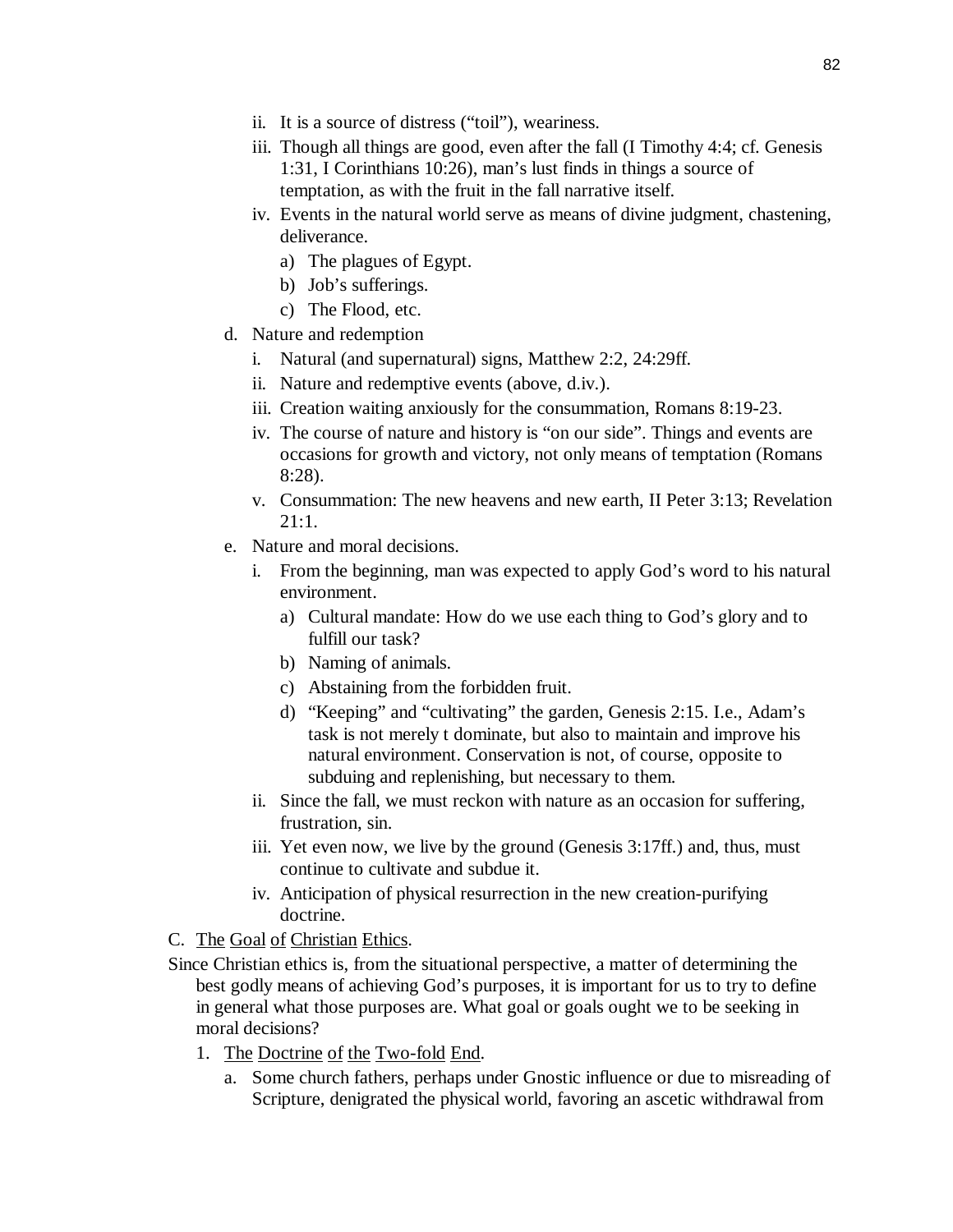the world as the highest form of Christian morality (Tatian, Clement of Alexandria, Tertullian, Jerome).

- b. Augustine.
	- i. More positive, world-affirming view of the state, marriage, property. These are not evil in themselves.
	- ii. Earthly life, however, is but a pilgrimage to the hereafter. The supreme goal of human life is our union with God in the vision of God in heaven.
	- iii. Earthly pursuits, therefore, though not sinful in themselves, can distract us from our heavenly goal.
		- a) Private property is legitimate; the rich and poor alike can be saved by God's grace. But possessions are a hindrance to the soul, and, thus, poverty is preferable. If we cannot abstain from possessions, let us at least seek to avoid the love of possessions.
		- b) Marriage is a sacrament and therefore good, but sex always involves desire (in this age), and desire is evil. Therefore, celibacy is higher than marriage.
		- c) The state promotes justice and happiness in the world. Yet in this fallen world, it is based on self-love, contempt of God. Thus, it must be subordinate to the church.
		- d) Even good works are always tinged by sin.
	- iv. Asceticism, therefore, is valuable, not because the flesh is evil or because we ought to seek what is unpleasant for its own sake, but rather because such practices free us from earthly preoccupation so that we may better serve God.
	- v. Comments:
		- a) Augustine realizes better than his predecessors that God's creation is good.
		- b) His motive for asceticism is not that things are bad in themselves, but that our sinful hearts become preoccupied with them so as to draw us away from the service of God. Augustine's concern, then, is ethical, not metaphysical. The question he asks about the use of things is altogether biblical.
		- c) Augustine, however, tends to go beyond the biblical data in his moral generalizations. Is it true that all desire is evil? That marriage always or generally presents more spiritual dangers than celibacy? That the state is necessarily less godly than the church?
		- d) In these overgeneralizations, Augustine almost unconsciously returns to hierarchical patterns of thought: the soul vs. the body, the church vs. the state, etc.
		- e) Augustine's otherworldliness, his preference for monasticism, run counter to the biblical emphasis upon involvement in the affairs and needs of the creation.
- c. Thomas Aquinas.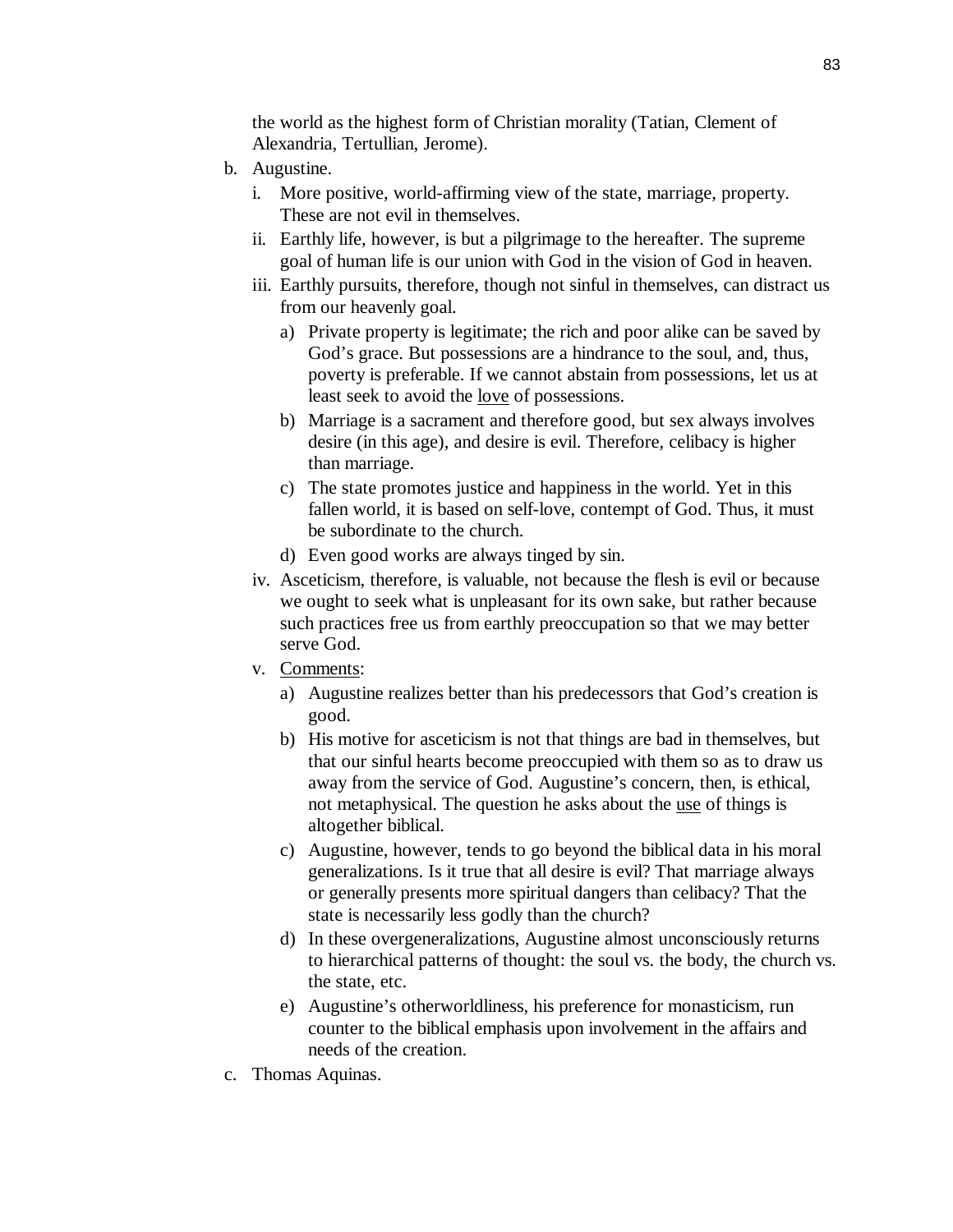- i. Man's highest good: Contemplation and love of God, bringing likeness to God and realization of the true self.
- ii. In its highest form, the beatific vision, this is possible only in the life to come.
- iii. Through reason, leading us to habits of virtue, we can attain an incomplete happiness in this life.
- iv. For eternal blessedness, however, a supernatural principle of grace must be infused into man by God—the supernatural virtues of faith, hope, love.
- v. Even in this life, the contemplative life is superior to the practical life.
	- a) It is based on the love of God, while the practical life is based on the love of man.
	- b) The practical life is therefore less meritorious.
	- c) The contemplative life is more free from the senses and bodily organs.
- vi. *Consilia Evangelica* (evangelical counsels).
	- a) The safest, quickest way to blessedness is the monastic life, the life of poverty, chastity, obedience.
	- b) These cannot be commanded, for they are not for everybody. Yet for those capable of it, this is the way to the highest perfection.
- vii. Comments:
	- a) Like Augustine, Aquinas presents us with an essentially otherworldly ethic, based on biblical warnings about the temptations of earthly life and the kingdom of God as the highest good.
	- b) Aquinas is subject to the same criticisms as Augustine in these matters.
	- c) Aquinas compounds the problems which Augustine had.
		- i) With a lower view of the effects of sin. He sees man without grace as capable of goodness at a certain level, but needing grace to achieve the highest goal.
		- ii) By dividing Christians into various groups who have essentially different obligations. One group has a "higher" morality than the other, even though the other group is not guilty of sin on that account. There is no biblical support for this notion.
- d. Lessons.
	- i. It is important to maintain that all men have the same "chief end". Much mischief has been done.
		- a) By allowing the legitimacy of non-Christian ends as having natural but not supernatural validity.
		- b) By claiming that different groups of Christians may properly seek different ethical goals.
	- ii. Formulation of the goal must be based upon Scripture, not on plausible generalizations about the physical and spiritual, the civil and ecclesiastical, the married vs. the celibate life, etc.
- 2. The Overall Goal: Biblical Formulations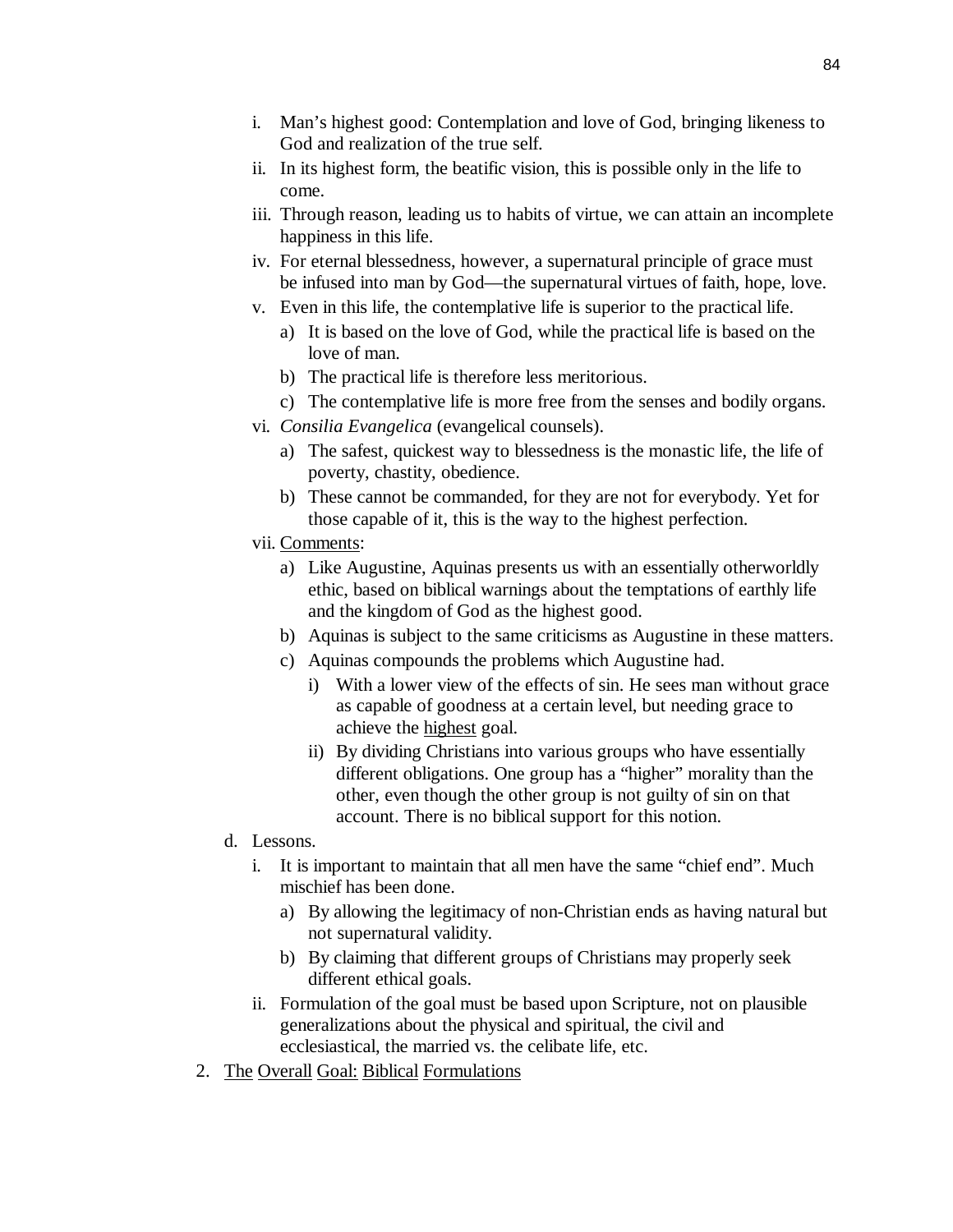*Westminster Shorter Catechism*, Question #1: "What is the chief end of man? Man's chief end is to glorify God, and to enjoy him forever."

- a. Glory of God.
	- i. Man's purpose from the beginning is determined by God, Genesis 1:26ff. Man is created, preserved and redeemed fro the sake of God's purposes and no other.
	- ii. Man's obligation to God is the central feature of biblical law (cf. normative perspective).
	- iii. I Corinthians 10:31; Romans 14:23; Colossians 3:17ff., 23: All that we do must be done as unto the Lord. Our obligation to seek his glory pervades every aspect of life, every moral choice. Matt. 6:33.
- b. Human Enjoyment of God (cf. "eternal life" as the goal *Westminster Confession of Faith* XVI:2).
	- i. Scripture data:
		- a) Law as delight of the redeemed heart, Psalm 1, 119:97; Romans 7:22.
		- b) Law as gift of grace, Psalm 119:29.
		- c) Law as way of life, Leviticus 18:5; Deuteronomy 5:33, 8:3, 11:13-15, 28:1-4, 30:11-20. Obedience is the road to covenant blessing.
		- d) Law given for our good, Deuteronomy 10:12f; cf. 4:40, 12:28.
		- e) Rewards as motivation for obedience: [cf. above, II.B.1.c.v.f)]
	- ii. An "anthropocentric" formulation? Yes, in a way. But remember that it is God who is to be enjoyed, and indeed God in contrast with the lusts of our own hearts.
	- iii. Consistency with the first formulation: God is glorified by the realization of redeemed human life. He does not demand the annihilation of man, but rather obedience to him brings the highest happiness. There is no need to draw sharp opposition between "happiness" and "duty" as in much non-Christian philosophy.
	- iv. Scripture does condemn selfishness and preoccupation with one's own comfort and pleasure, demanding self-sacrifice and even the endurance of hardship and persecution. But this is presented as the road to the most enduring forms of happiness: Matthew 5:24-34, 10:16-42, etc.
		- a) The passages which most graphically describe the rigors, the difficulties of the Christian life, characteristically also emphasizes its rewards.
		- b) In contrast, the pleasures of sin are characterized as fleeting and vain. Even the pursuit of the good things of this earth is vain outside the context of God's overall purpose (Ecclesiastes).
- c. The Kingdom of God as Man's *Summum Bonum* (Van Til).
	- i. Biblical emphases
		- a) Qualifications for entering the kingdom are ethical, but conferred by grace.
		- b) Seeking the kingdom involves seeking God's righteousness, therefore, at all levels. Cf. Matthew 6:10.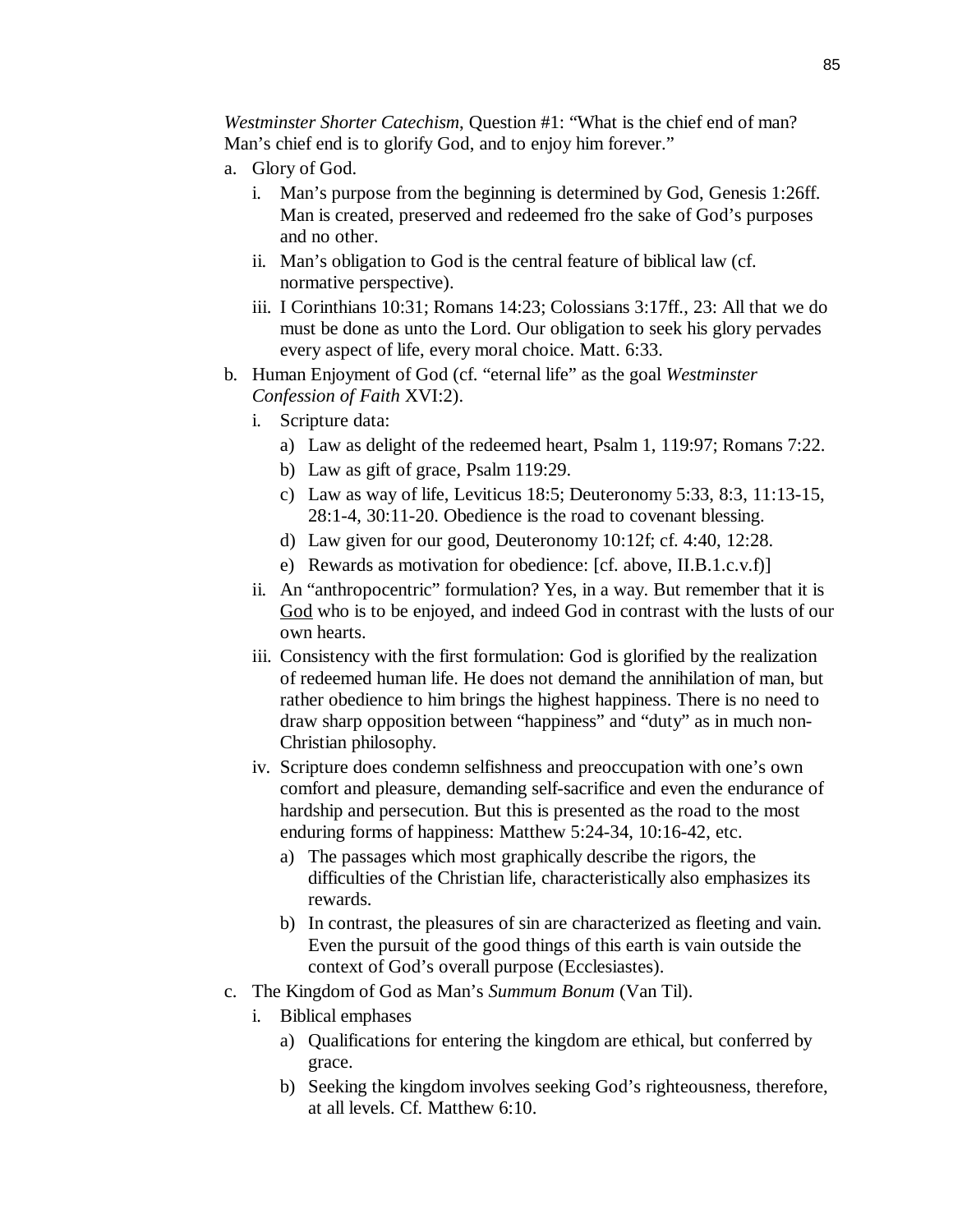- c) Thus, "seeking the kingdom" is that supreme purpose which takes precedence over all others, Matthew 6:33. Cf. Matthew 25:34.
- ii. Relation to other formulations:
	- a) Combines theocentric, anthropocentric emphases. Matthew 6:33 teaches that as we seek to glorify God, we will find our own happiness.
	- b) Brings out the key factor of historical development: The goal of ethics is the implementation of a particular historical program, not merely of general norms.
	- c) This specific program shows concretely how the glory of God is related to our happiness.
- iii. Summary: The Goal of ethics is the fulfillment of the total covenant relationship between God and man. We seek to advance the purposes of that covenant, that kingdom program.
- 3. More Specific Goals.
	- a. Every commandment, indeed every application of a commandment, presents us with a goal to be fulfilled, an end to be attained (overlap of situational and normative perspectives). The question of priorities among these goals is the same as the question of "priorities among divine commands" [above, I.D.11.].
	- b. Cultural Mandate and Great Commission.

We shall deal with only one specific priority question here, the relation between these two basic aspects of God's kingdom program. There is much to be said here, and I have much work yet to do on the question. However, I offer the following theses as fuel for discussion. The general point: The Great Commission is an application of the cultural mandate to the post-fall situation, and within that situation, has "priority" in some, but not all, senses.

- i. The redemptive promise takes the form of the Cultural Mandate.
	- a) The Cultural Mandate (Genesis 1:28ff.) has two basic elements, the subduing and the replenishing of the earth, corresponding to the creation ordinances of labor and marriage. (The consecration of these activities to God is reflected in the Sabbath ordinance.)
	- b) The curse again brings these two elements into view. Childbearing (3:16) and labor (3:17ff.) are the aspects of human life singled out for special mention.
	- c) The *Protevangelium* (3:15ff.) also mentions these functions specifically. They are not only cursed, but are instruments of redemption.
		- i) Though childbearing will be painful, it will, in time, yield a redeemer.
		- ii) Though labor will be toilsome, nevertheless, it will sustain physical life so that the line of the promised seed will be preserved.
	- d) The post-Adamic covenants promise land and seed.
		- i) Noah: His family is to be saved, and the land will be preserved from further destruction by flood. His sons will live and be subject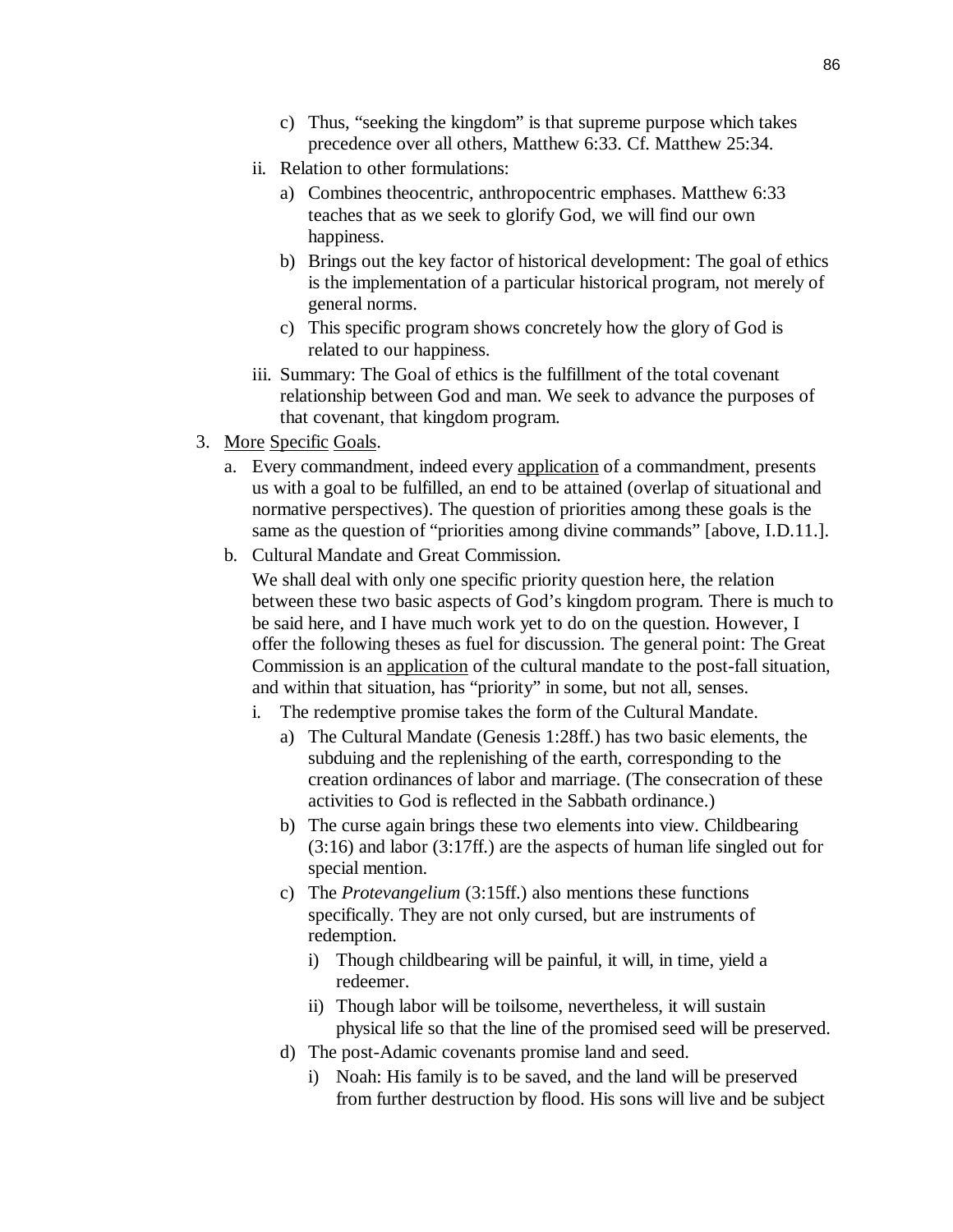to curses and blessings. Note especially the renewal of the Cultural Mandate, Genesis 9:7.

- ii) Abraham: The seed of the promise and the land of Canaan.
- iii) Moses: The Abrahamic promise renewed.
- iv) David: Seed and territorial dominion combined in the concept of kingship and the promise of a continuing Davidic throne.
- v) Christ: Rules (Matthew 28:18, etc.), fills (Ephesians 1:23, 4:10) all things. Rule and filling by Christ are present realities, but they also have an aspect yet to be fulfilled, I Corinthians 15:24ff., Philippians 3:21.
- e) Redemption, therefore, is a particular kind of "subduing" and "replenishing".
	- i) It is the subduing of sin and of the enemies of God, and of the curse which these have brought upon the earth.
	- ii) It is the filling of all things with the redemptive presence of God in Christ, through the Spirit. More specifically, it is the creation of a new race of people (I Peter 2:9) with their children (Acts 2:39) who are to carry the knowledge of God throughout the earth (Matthew 28:19f.). Thus "the earth shall be full of the knowledge of the Lord as the waters cover the sea," (Isaiah 11:9).
- ii. After the fall, the goal of ethics is always presented in specifically redemptive terms.
	- a) "To him (Jesus), the kingdom exists there, where not merely God is supreme, for that is true at all times and under all circumstances, but where God supernaturally carries through his supremacy against all opposing powers and brings man to the willing recognition of the same." Vos, *The Kingdom and the Church*, p. 50.
		- i) Note: The kingdom is not mere rule, but redemptive rule; not mere filling of the earth, but filling the earth with faithful kingdom subjects.
		- ii) Scriptural basis: The kingdom as the righteousness of God on earth [above, 2.c.].
	- b) I Corinthians 9, 10.
		- i) Paul, here, speaks of the goals of his ministry, specifically the reasons why he does not use his "rights": 9:16-27, 10:33.
			- (1) To make the gospel known without charge, 9:18.
			- (2) To save men, verses 19-22, 10:33.
			- (3) For his own share of Gospel benefit, 23-27.
			- (4) Note that all of these are specifically redemptive goals.
		- ii) Paul urges us to have the same goals: 9:24, 10:31-11:1.
			- (1) 10:31 presents us with a purpose which covers all of our activities.
			- (2) That purpose presupposes a concern for the redemption of others, verses 32-33. Doing things to the glory of God implies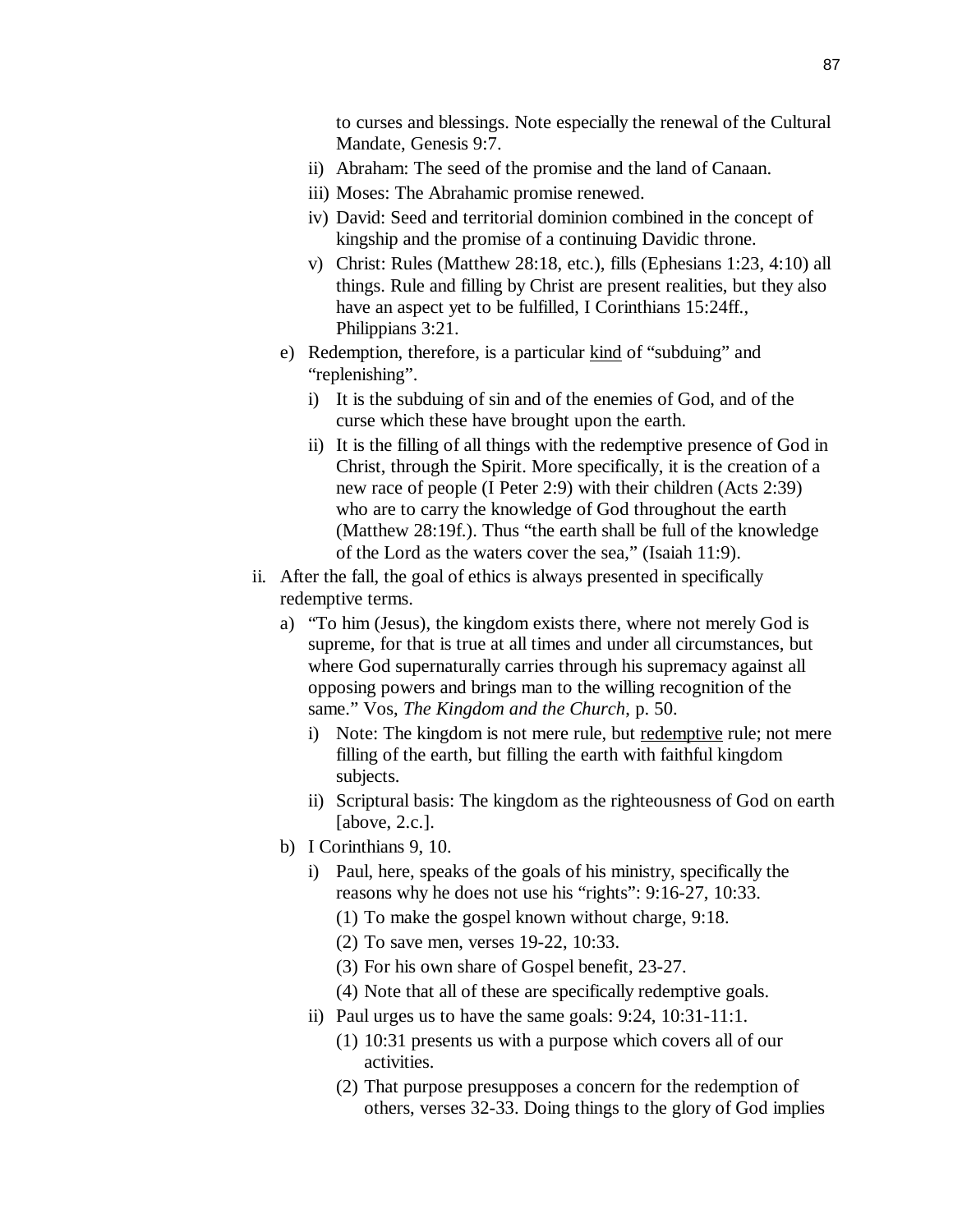that we will constantly be thinking about the redemptive needs of other people.

- (3) Imitating Paul and Christ (11:1) involves imitation of redemptive love [cf. other references to *imitatio Christi*, I.A.3.d.]
- iii) Philippians 3:4-17.
	- (1) Here again, Paul describes the goal of his life in broad terms. Note the "all things," v. 7f., the "one thing," 13, "the goal," 14.
	- (2) Here again, he presents his goal as an example to us, 15-17.
	- (3) Here, the emphasis is upon Paul's own participation in Christ's redemptive blessing, the knowledge of Christ gained through redemption, specifically in contrast with "confidence in the flesh" (3f.).
- iv) Matthew 6:33.
	- (1) In context, the kingdom of God is presented as our ultimate priority as over against lesser priorities (seeking food, drink, clothing).
	- (2) The ultimate priority is characterized not only as the kingdom, but as righteousness (cf. 5:6). In the post-fall context, this is the righteousness of God in contrast with human sin. It is the divine program of redemption and judgment.
	- (3) It is, then, this program which we must regard as our prime concern, even over against the (in itself good) concern for physical necessities.
- v) Conclusion: Everything we do must be done in advance, not only God's purposes in general, but specifically the purposes connected with his post-fall program, the purpose of redemption.
- iii. To say that the goal of ethics is specifically redemptive is, in one sense, to narrow the goal, and, in another sense, not.
	- a) We are no longer concerned to subdue and replenish the earth apart from the redemptive significance of those acts. In that sense, our goal is "narrower" than it was before the fall.
	- b) On the other hand, the redemptive mandate is every bit as comprehensive as the cultural mandate.
		- i) The redemptive program culminates in a New Heaven and New Earth—if anything, a more comprehensive and radical change than would have resulted from Adam's obedience to the original mandate.
		- ii) Our redemptive responsibility involves all our decisions, all aspects of life.
		- iii) The Christian bricklayer, e.g., is responsible not only to bring out the potential from the earth to God's glory, but in doing so to contribute to the progress of the gospel (and this is done in many ways).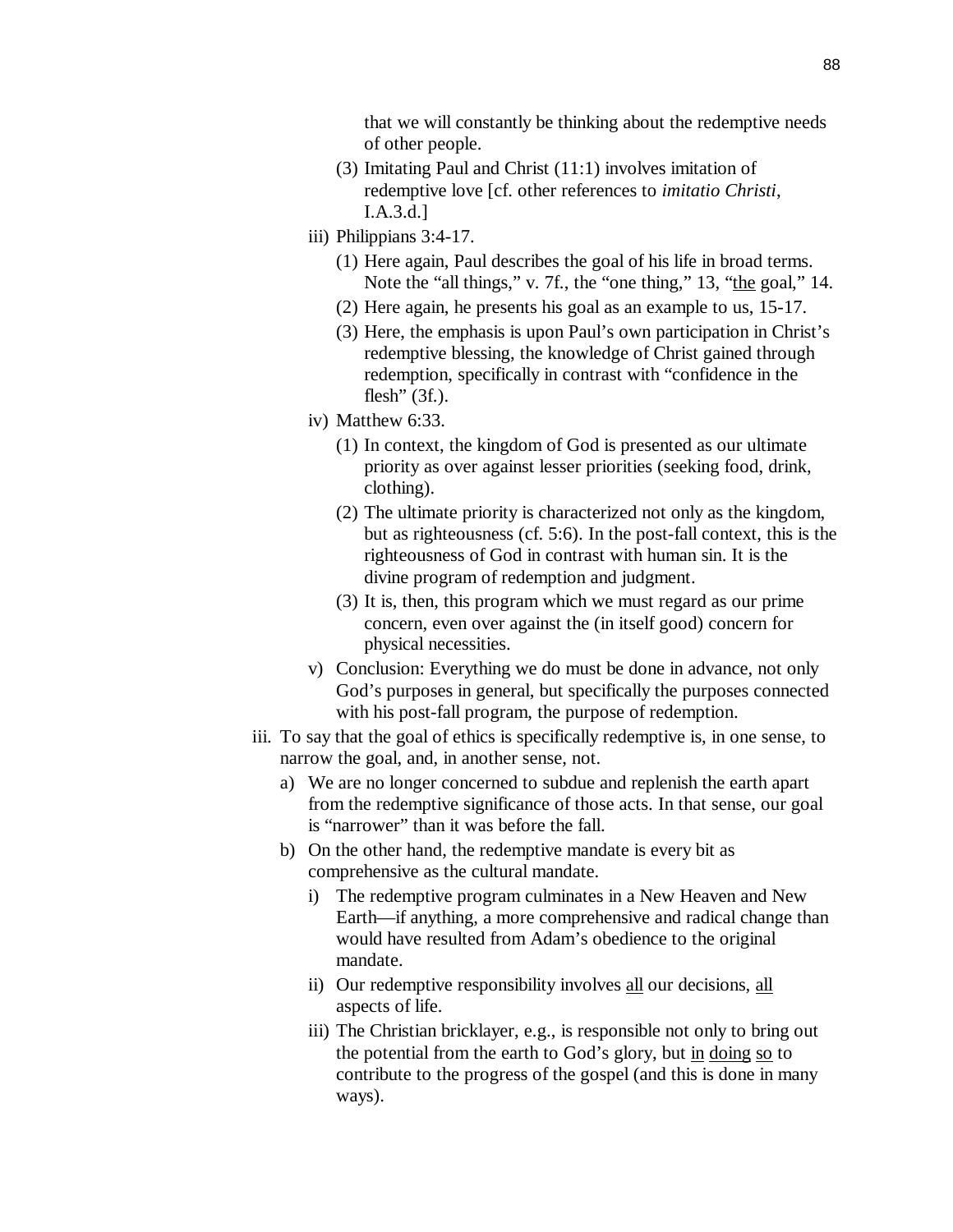- iv. The Great Commission is a statement of the redemptive goal.
	- a) Note that it is not merely a command to preach the way of forgiveness in abstraction. It commands us to "make disciples" and to teach "to observe all that I commanded you." Note the comprehensiveness here.
	- b) The Great Commission, then, calls us to preach the gospel, but including all the implications of the gospel for all areas of life.
	- c) Discipling and teaching are not only by word, but also by example. Cf. the notion of witness, Acts 1:8.
	- d) Thus, the Great Commission calls us to redemptive witness in all aspects of life.
- v. Relations between Cultural Mandate and Great Commission.
	- a) Both call for creative involvement in God's purposes in every decision of life.
	- b) Both call for godly subduing and filling of the earth.
	- c) Both call for comprehensive change in the world-system.
	- d) The Cultural Mandate is prior in that it came first in history and established the general structure of man's responsibility. The Great Commission is merely a particular application of it to a sinful age.
	- e) The Great Commission sets forth the specific concerns which must motivate our subduing and filling today. In that sense, it has priority.
		- i) Thus, Paul gives up his cultural rights and responsibilities (eating, drinking, marriage) to carry out his redemptive calling, I Corinthians 9.
		- ii) Each of us must imitate Paul insofar as our gifts and callings require.
		- iii) This does not mean that everyone must be a preacher. Those better equipped to do other things also carry on redemptive witness as they demonstrate the difference made by the Gospel in their work.
			- (1) Not only making money for missions, etc.
			- (2) Ethical responsibility on the job.
			- (3) Seeking to develop new structures by which the love and righteousness of Christ can be made manifest through their work.
			- (4) Seeking to apply the teaching of Christ in its full scope.
- III. Christian Ethics: The Existential Perspective (Christian Existential or Personalist Ethics) The normative perspective asks, "What is my duty?" The situational asks, "How may I change the world in order to bring about those goals pleasing to God?" The existential perspective puts it this way: "How must I be changed, that I may please God? Or corporately, "How must we be changed, etc.?"
	- A. Goodness and the Being of God.
		- 1. [Cf. I.A.] God's moral attributes and his person are one. His goodness is inseparable from his being. Without his goodness, God would not be God. His good acts, therefore, are expressions of what he truly is.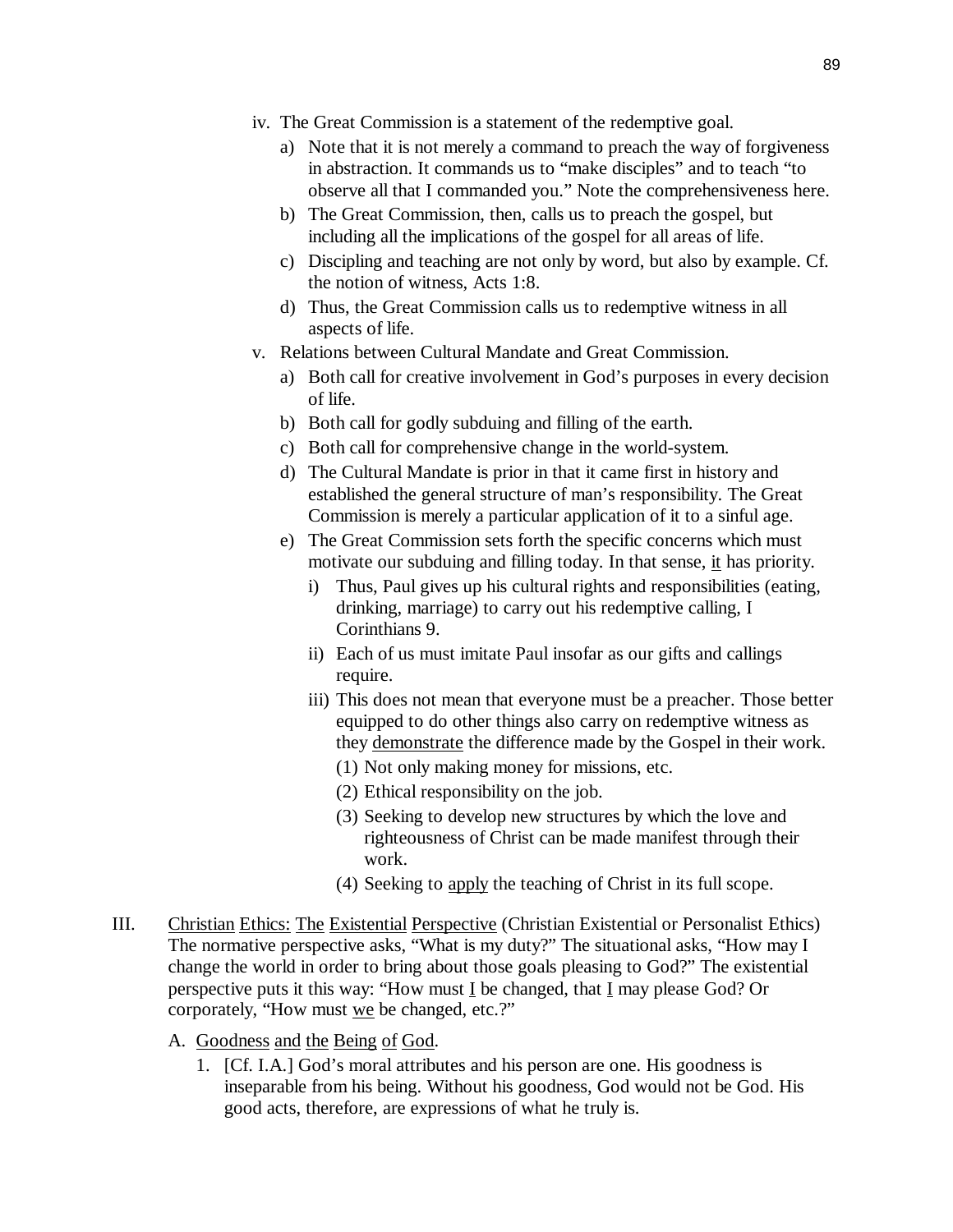2. God's moral attributes, not only his power and authority, render him "worthy" of all praise and obedience. The goodness of his acts, further, motivates us to obey.

B. Goodness and the Being of Man.

God intends that man as God's image should reflect in a creaturely way this union of goodness and being, so that doing good comes "naturally"—i.e. as a normal expression of his nature. As an aspect of the divine image, this natural goodness renders man an object of worth, deserving of respect above all creatures.

- 1. Creation.
	- a. As image of God, man was originally made with a positively good character—not, as on the Roman Catholic construction, in need of special grace.
	- b. He was made free [cf. II.B.1.a.iv.] in various senses, particularly in the sense that, although good, he was in some paradoxical way capable of sinning.
	- c. He was responsible to obey God's commands.
	- d. As free and responsible, he made his own decisions, in a sense. Though subject to God's authority, he was responsible to adopt God's norms as his own. Unlike all other creatures, man had the capacity to decide whether to obey or not.
	- e. Thus, though God's norms were imposed upon him from above, in one sense, they were also imposed by man upon himself. Man acts upon those principles which he makes his own. (Note relative truth in existentialism.)
	- f. As vassal king, man also has the responsibility of applying God's norms to the lower creation. Everything else in creation is subject to man and specifically subject to man as a means of fulfilling the cultural task. Thus in a sense, man becomes a lawgiver to the lower creation. Man's authority reflects that of God of which it is image.
	- g. Like God, also, man is a unity. The distinction between body and soul creates no ethical conflict in man (as in Roman Catholic theology), nor does it imply that man is torn between an earthly and a heavenly end [II.C.1.]. Nor is there any tension in man created by the distinctions between will and intellect, emotions and reason, etc.
	- h. These ethical attributes of man (goodness, freedom, responsibility, authority, unity), together with all the aspects of the image of God, make man, like God, a person of worth, deserving respect. Christian ethics is personalist in that it values people above all other created things. Cf. Genesis 9:6; I Corinthians 11:7; James 3:9.
- 2. Fall.
	- a. Man is depraved; in himself, he cannot please God (Romans 8:8; cf. 7:18).
	- b. There is controversy in the church as to whether man lost the image of God in the fall or whether that image is merely "defaced". The latter view, I think, is the Scriptural one. In any case, it is clear that man's original creation in God's image confers upon man a continuing dignity and importance, despite his sin [1.h., above].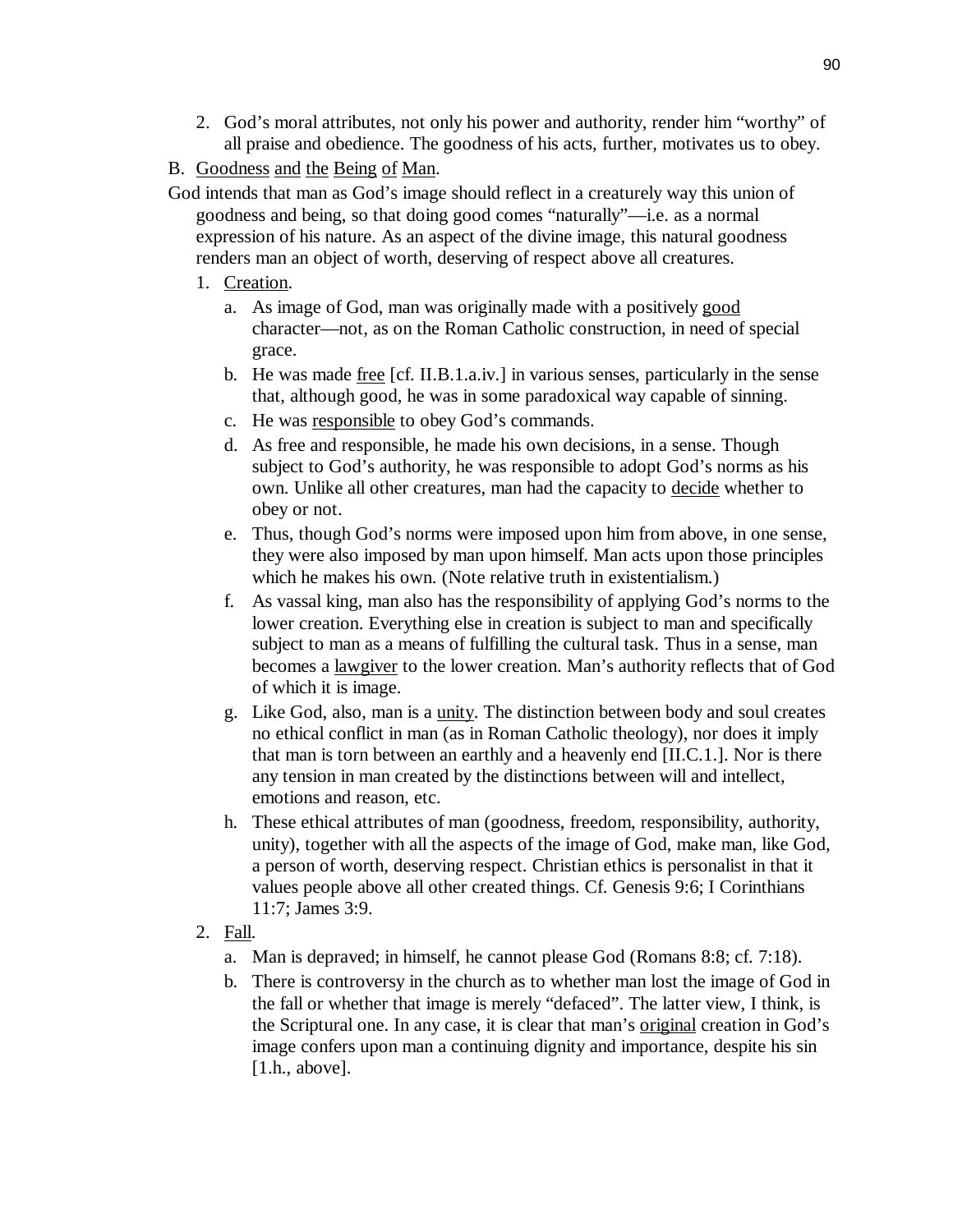- c. After the fall, man is no longer free by nature to choose the good. Yet, he is free in other senses [II.B.1.a.iv.].
- d. After the fall, man is still responsible.
- e. Similarly, man maintains a kind of moral authority subordinate to that of God. He still must "decide for himself" [above, 1.d.]; He still establishes subordinate norms [1.f.]. Although he will abuse this responsibility, the responsibility remains.
- f. After the fall, man remains a unity. His sin is not the result of inevitable conflict among the parts of his being; rather it is the result of willful choice. It does sometimes happen that will and intellect, or intellect and emotion, "conflict" in some sense; but such conflict simply means that fallen man wants to do what he knows is wrong. All "aspects" of man are equally affected by sin.
- g. Though fallen, man is responsible to be what he was before the fall—obedient from the heart, obedient by nature. Nothing less will please God. Hence the depth of the hopelessness of fallen man even trying to please God apart from grace.
- 3. Redemption.
	- a. The atonement of Christ, applied to our hearts by the continuing work of the Spirit, renews us in the image of Christ (Ephesians 4:24; Colossians 3:10). There is controversy over the relation between this "image" and the image in which we were originally created. However, it is an image of God, and thus includes all the moral excellencies with which man was originally created.
	- b. Sin remains in the believer, not to be wholly eradicated until the return of Christ; but the dominion of sin is gone forever (Romans 6:1-14).
	- c. The process of sanctification (cf. courses on *ordo salutis* and means of grace), Murray, "The Dynamic," *Principles*, IX.
		- i. It involves both dependence upon God and substantial effort on our part. Sanctification is a spiritual battle. It takes vigilance, discipline, effort (*contra* quietism, perfectionism, Keswick, some Lutheran representations).
		- ii. It involves conscious obedience to God's commands [cf. I., normative perspective] as well as spontaneous action in the Spirit.
			- a) Recall earlier discussion of the Lutheran *Formula of Concord* [I.D.3.] which finds an opposition between obeying commandments and working in the Spirit.
			- b) Comments:
				- i) Such an opposition or antagonism is not found in Scripture. It is true that mere obedience to commands without a heart renewed by the Spirit is worthless; but such obedience is not true obedience either.
				- ii) The two need not compete, for each has a distinct function in equipping us for good works. The commands tell us God's will, and the Spirit enables us to do it. Neither can do the job of the other.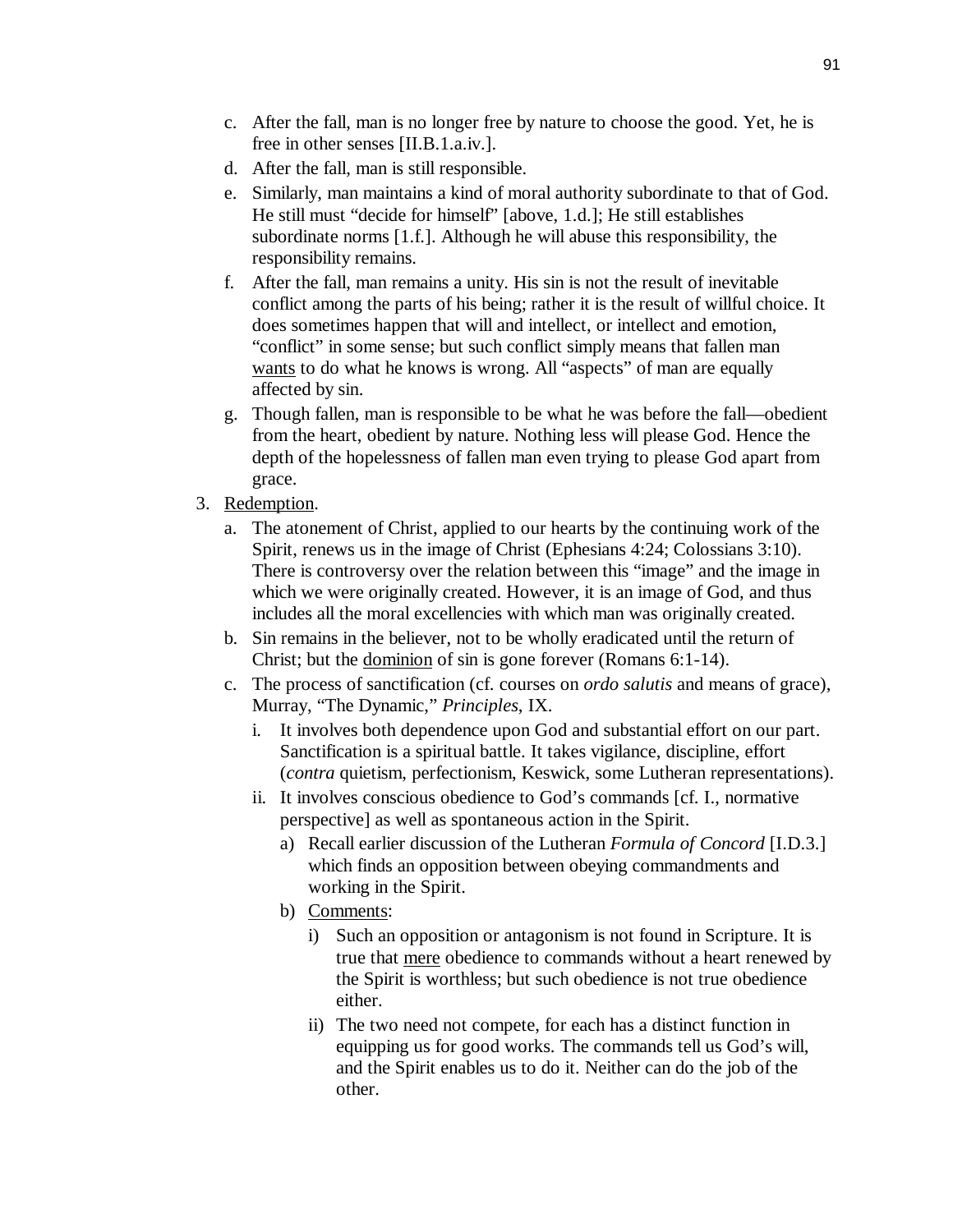- iii) It is true that, as we mature in the Lord, our obedience becomes less labored, more spontaneous, in those areas in which are becoming sanctified [cf. d., below]. We do not always need to look up chapter and verse; we know God's law so well that it is written on the heart, and we do it simply out of gratefulness and delight. Even in such cases, however, it is the law which we obey out of gratefulness and delight.
- c) It involves Christ in union with us and us in union with Him.
	- i) Regeneration, justification, adoption, sanctification, glorification are aspects of our union with Christ (Gaffin).
	- ii) Faith, repentance, these represent union with Christ "from our side". We do these things because we are in Christ. They represent our reception of Christ.
- d. Note ethical goodness, freedom, responsibility, authority, unity in the redeemed [cf. 1., 2., above]. The process of sanctification brings about greater and greater unity between us and the goodness of Christ which indwells us. We are light in the Lord, Ephesians 5:8, Matthew 5:14; [cf. above, I.A.]. The law is written on the heart, [I.B.2.b.]. The goal, again, is that we serve him gladly from the heart simply because we are his joyful servants; because what we want to do is to serve him in that way. The service of Christ is perfect freedom.

### C. The Motive of Christian Ethics.

- 1. The Concept of Motive.
	- a. "Motive" as reason given for an action: "His motive was revenge."
		- i. A norm: "He did it because he was commanded to"—normative perspective.
		- ii. A goal: "He did it to achieve this purpose."—situational perspective.
		- iii. An inward disposition: "He did it because he was hungry."—existential perspective.
			- a) Overlaps the normative, since it presupposes a norm (that hunger ought to be satisfied).
			- b) Overlaps the situational, since it presupposes a goal (the satisfaction of hunger).
	- b. "Motive" as efficient cause for an action (whether or not given as reason): "His political liberalism is motivated by a hatred of his domineering father."
		- i. Norms [a. i.] and goals [a. ii.] do not in themselves cause actions unless accompanied by an inward commitment to obey the norm or to achieve the  $goal [a. iii.].$
		- ii. Thus, motive, in the second sense, is roughly equivalent to motive in sense a.
		- iii. However, an inward disposition may cause an action even when it is not acknowledged as a reason for the action, and even when it functions unconsciously.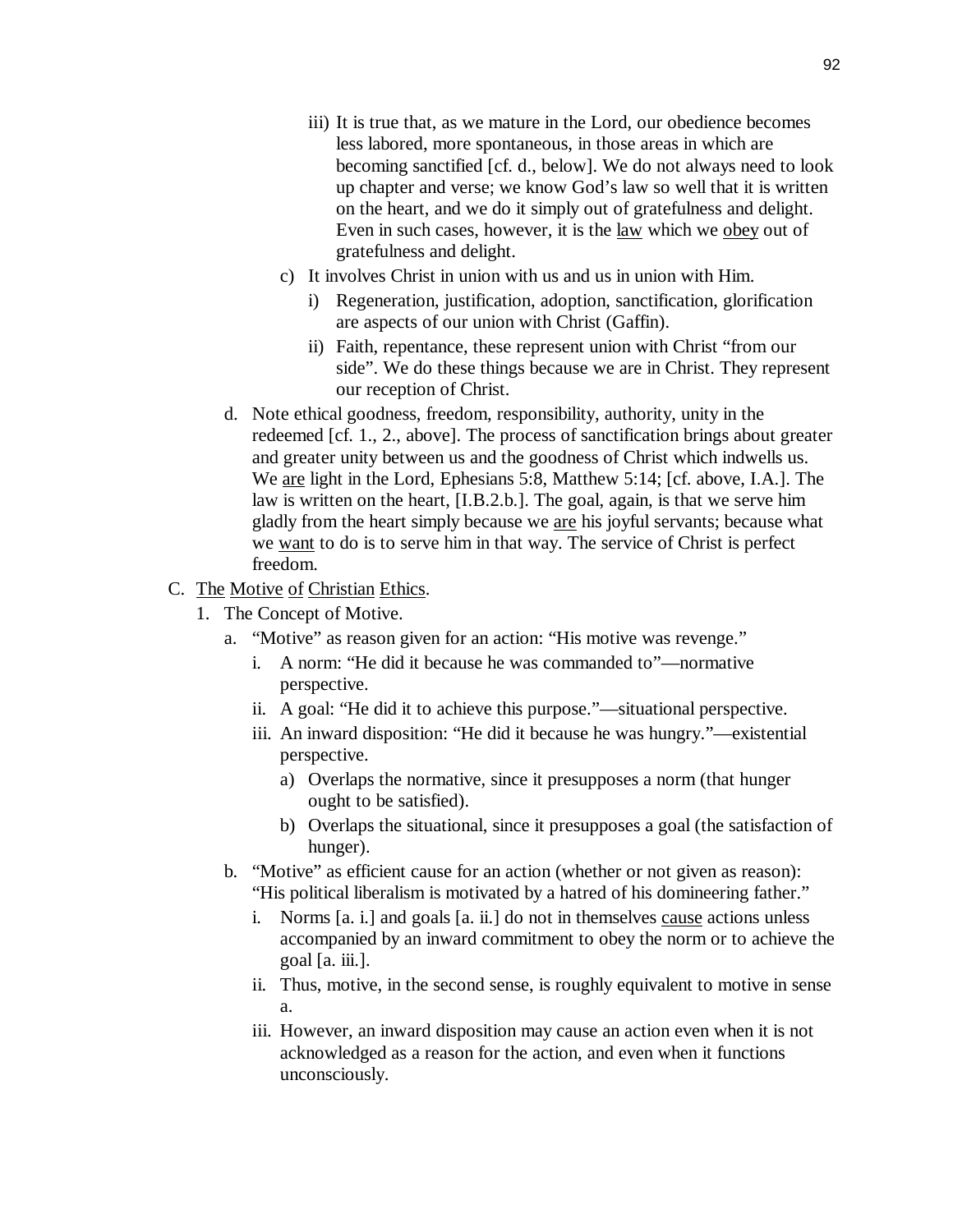- c. The existential perspective deals with "motive" in senses a. iii. and b. The motives discussed (love, hate, faith, rebellion, etc.) will often be motives in both senses, but always in sense b.
- 2. The Necessity of a Right Motive (The Inwardness of Biblical Ethics).
	- a. The demand for heart-righteousness, Deuteronomy 6:5; Matthew 5:8, etc.
	- b. The polemic against externalism and hypocrisy, Isaiah 29:13f.; Matthew 23.
	- c. The necessity of faith, love, etc., for any good work. Romans 14:23.
	- d. Revelation as writing on the heart (cf. Christian Mind course): I Corinthians 13, to bring saving benefit, the word must be applied to the most basic level of man's being.
- 3. Formulations of Motive.
	- a. Here, we shall consider those "inward dispositions" which, in Scripture, are considered necessary and sufficient for good works. "Virtue ethics."
		- i. "Necessary" = without them, there can be no good work.
		- ii. "Sufficient" = any work motivated by them will be good.
	- b. Each of these may be regarded as "perspectives" on the whole regenerate character.
		- i. None is ever found without the others.
		- ii. Each characterizes each of the others: Faith is loving (Galatians 5:6); love believes (I Corinthians 13:7), etc.
		- iii. The regenerate life is characterized by all of them.
		- iv. This does not make them all synonymous. They are different "perspectives". While they all describe the regenerate life, they do it in different ways. Thus, love, e.g., cannot be substituted for faith in the expression ""justification by faith alone". Faith describes the regenerate life specifically as trusting and receiving Christ, and these qualities have a special role in justification.
	- c. Faith.
		- i. Its basic character (review from Doctrine of the Holy Spirit course)
			- a) Receiving the free gift of salvation.
			- b) Trusting Christ as savior and Lord (involves understanding and believing the word, Romans 4).
		- ii. Relation to works.
			- a) Faith is an obedient response to a divine command,, the command to believe, and therefore is itself a good work.
			- b) One who has faith will inevitably do good works, so that there is no true faith without good works (James 2:14-26; Galatians 5:6).
			- c) Thus, works are an evidence of faith (James 2, Hebrews 11).
			- d) Faith is not a particular act which we can distinguish and isolate from all others. It is a way of doing other things.
				- i) Consider this model: Faith is one act, followed by other acts ("works"). We believe at one time, and that act of believing gives us the strength to do other things (good works).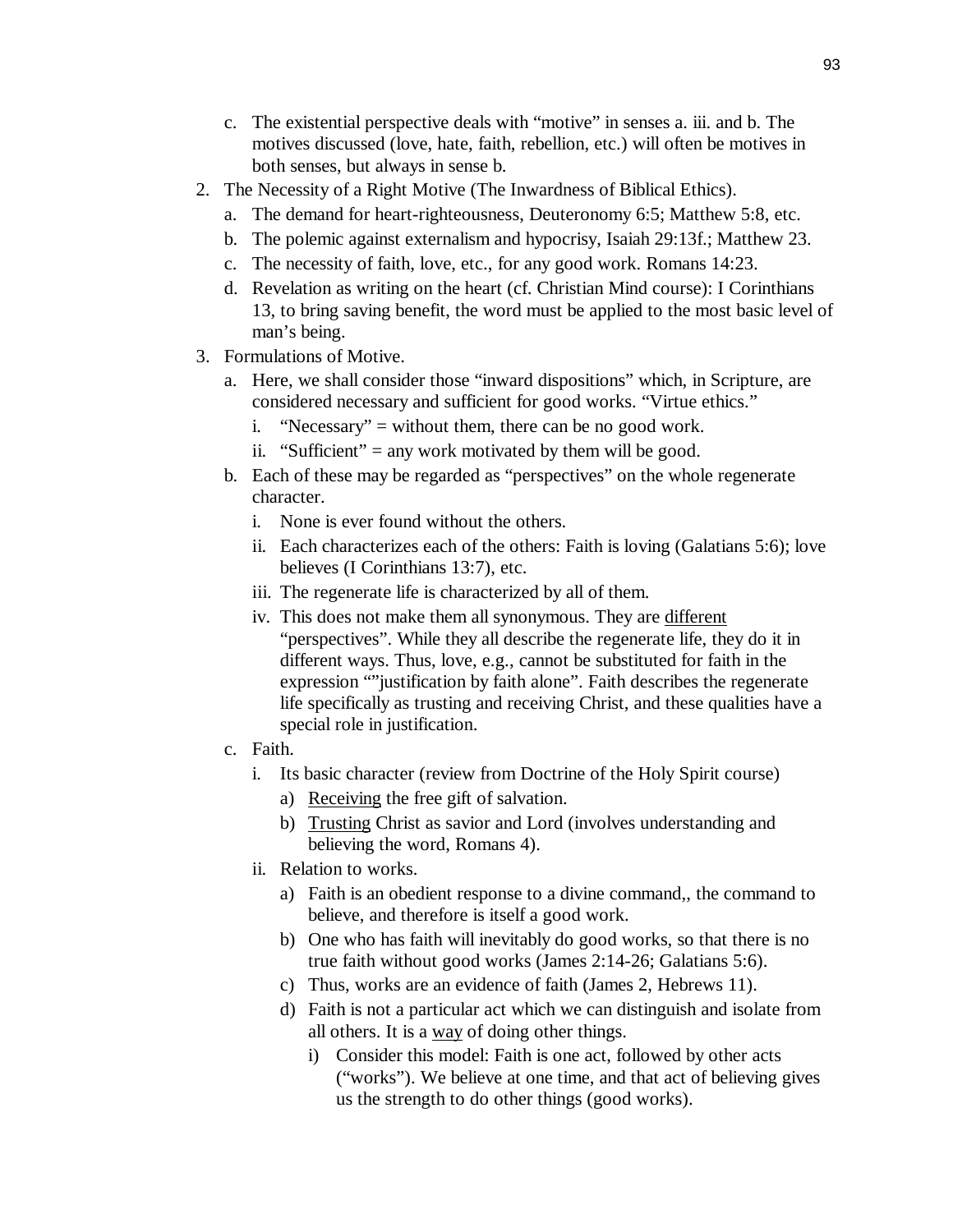- A) It is like eating a candy bar and thereby getting strength to set a pole vaulting record.
- B) The model of the evangelistic meeting: coming forward is faith; what follows is works.
- ii) This model is misleading.
	- (1) What is the one act which constitutes faith (analogous to eating the candy bar)?
		- (a) Not a concrete physical act, like raising one's hand at an evangelistic rally, or submitting to baptism. These can be done hypocritically, unfaithful, and well as faithfully.
		- (b) Not a concrete mental action (like praying a silent prayer, or saying "yes" to Jesus inwardly). These acts too can be hypocritical as well as faithful.
		- (c) Not something utterly mysterious, incapable of concrete definition. For in Scripture, "faith" is a word in the common language of Christians.
	- (2) Trusting Christ is not something that I do, and then stop doing, before I obey. Rather, faith is particularly evident during obedience.
	- (3) Trusting is most naturally understood as a characteristic of actions (including thoughts). The child trusts his father to catch him, not primarily before he jumps, but <u>as</u> he jumps. To trust is to act on the assumption that the object of our trust is reliable.
	- (4) Thus, the close relation between faith and obedience in Scripture. It is not just that obedience always follows faith. Rather, faith and obedience are simultaneous, and even beyond that, logically involved in one another, inseparable in concept. Obedience always involves faith, and *vice-versa*.
- iii) Conclusions.
	- (1) Faith is not something distinctively "mental" as opposed to something "physical" (G. Clark, *Religion, Reason and Revelation*). It is as likely to be present (or absent) in physical acts as in mental acts. (Cf. the child jumping into father's arms—perhaps without reflection; Abraham leaving Ur.)
	- (2) Faith is not some act that we perform for a time and then stop doing in order to do something else. It pertains to all our actions insofar as these are obedient to God.
	- (3) Faith is "adjectival" or "adverbial". It is a quality of other acts, not something that can be performed by itself.
- e) However, although the relation of faith to works is so close that faith involves works, faith does not justify us in virtue of its character as obedience. It justifies by virtue of its quality as trust and receiving of Christ. It justifies because it looks away from itself, even from obedience, to Christ and his salvation.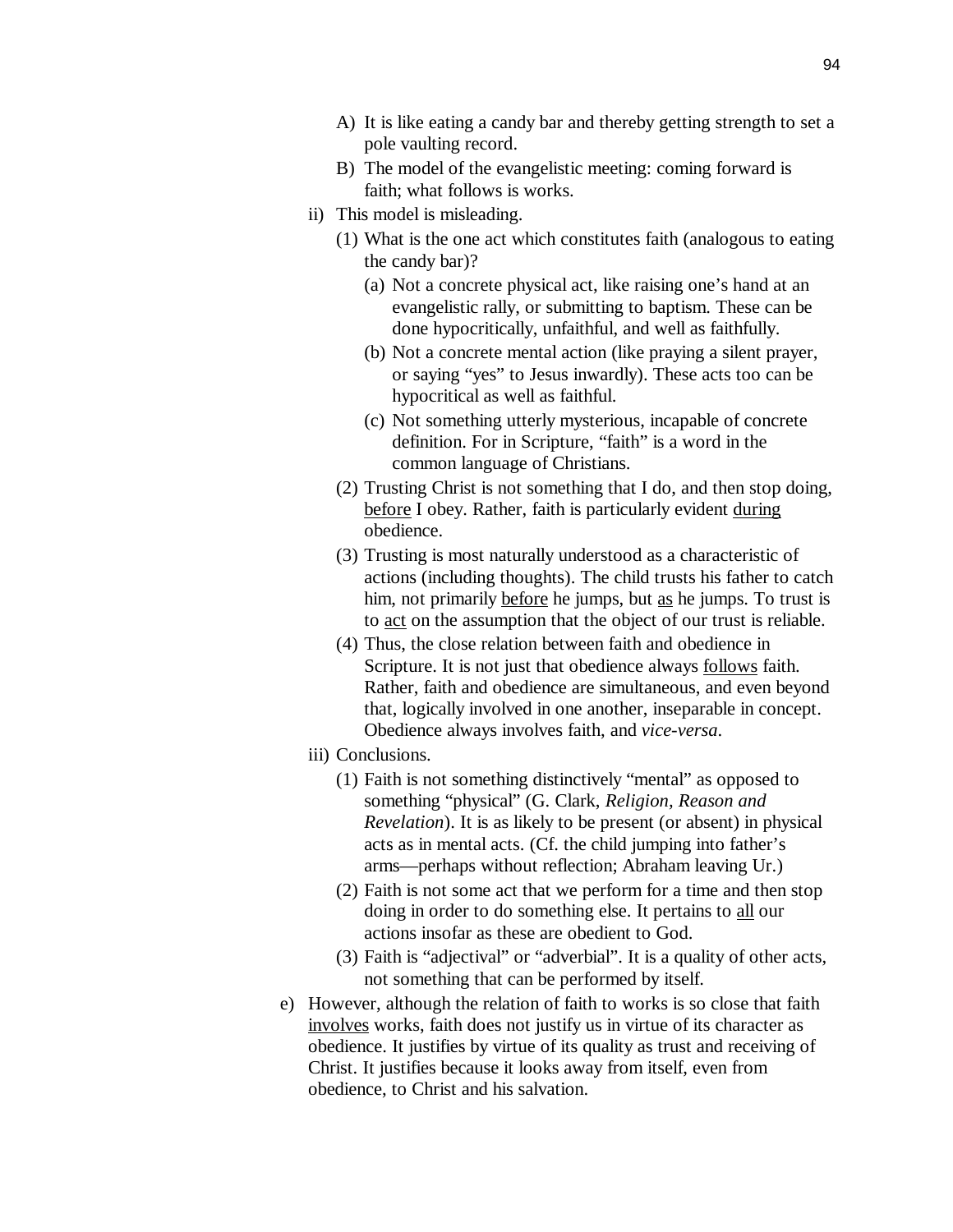- iii. The necessity and sufficiency of faith for good works.
	- a) Necessity, Hebrews 11:6; Romans 14:23.
	- b) Sufficiency, Genesis 15:6; New Testament parallels.
- iv. Faith as motive.
	- a) Exhortations to act in faith, Matthew 8:10, 9:2, 22, 17:20, 21:22, etc.
	- b) Ethical appeal to the great realities which are the object of Christian faith, Ephesians 4:1ff., Romans 12:1ff., etc.
	- c) Indications that only believers are capable of doing good works.
	- d) Inseparability of faith from good works and *vice-versa* (above).
- d. Repentance.
	- i. Repentance is the negative side of faith and inseparable from it. It is turning away from sin, while faith is turning to Christ. Each involves the other.
	- ii. Repentance, therefore, functions as a motive as does faith, Matthew 3:8; Acts 26:20; II Timothy 2:25f., Revelation 2:5.
	- iii. As faith is not only a preparation for action but a quality of actions, so is repentance. Repentance is not just believing that one is a sinner, or feeling sorry, or even hating one's sins. Repentance is actually turning away from sin, and that is found only in one's actions.
- e. Fear of God—see Murray, *Principles*, X.
- f. Hope.
	- i. Hope is faith directed toward the future aspect of salvation. Like faith, it is firm and sure, not tentative or wishful as the English word "hope" sometimes suggests. Romans 5:5; I Corinthians 1:7; I Timothy 1:1; Hebrews 3:6.
	- ii. As such, hope functions as a motive to good works.
		- a) Specific references, Acts 23:6, parallels; Romans 5:4ff.; II Corinthians 3:12ff.; Ephesians 4:4; Colossians 1:5 (there said to motivate faith and love!), I Thessalonians 5:8, etc.
		- b) Ethical passages motivating obedience by presenting the consummation of redemption [Above, II.B.1.c.v.].
- g. Love
	- i. Prominence of the love-commandment in Scripture, c. I.D.9.
	- ii. Relation of the love-commandment to the rest of the law, also cf. I.D.9.
	- iii. Necessity and sufficiency for good works, I Corinthians 13.
	- iv. Basic characteristics. (Here, love of God and of one another will be treated as one—cf. I John 4:19ff.)
		- a) Gratefulness.
			- i) In the covenant structure, the love-command follows and presupposes the historical prologue, in which the suzerain's gracious deeds are set forth. Love, then, is the vassal's grateful response to the suzerain's benevolence.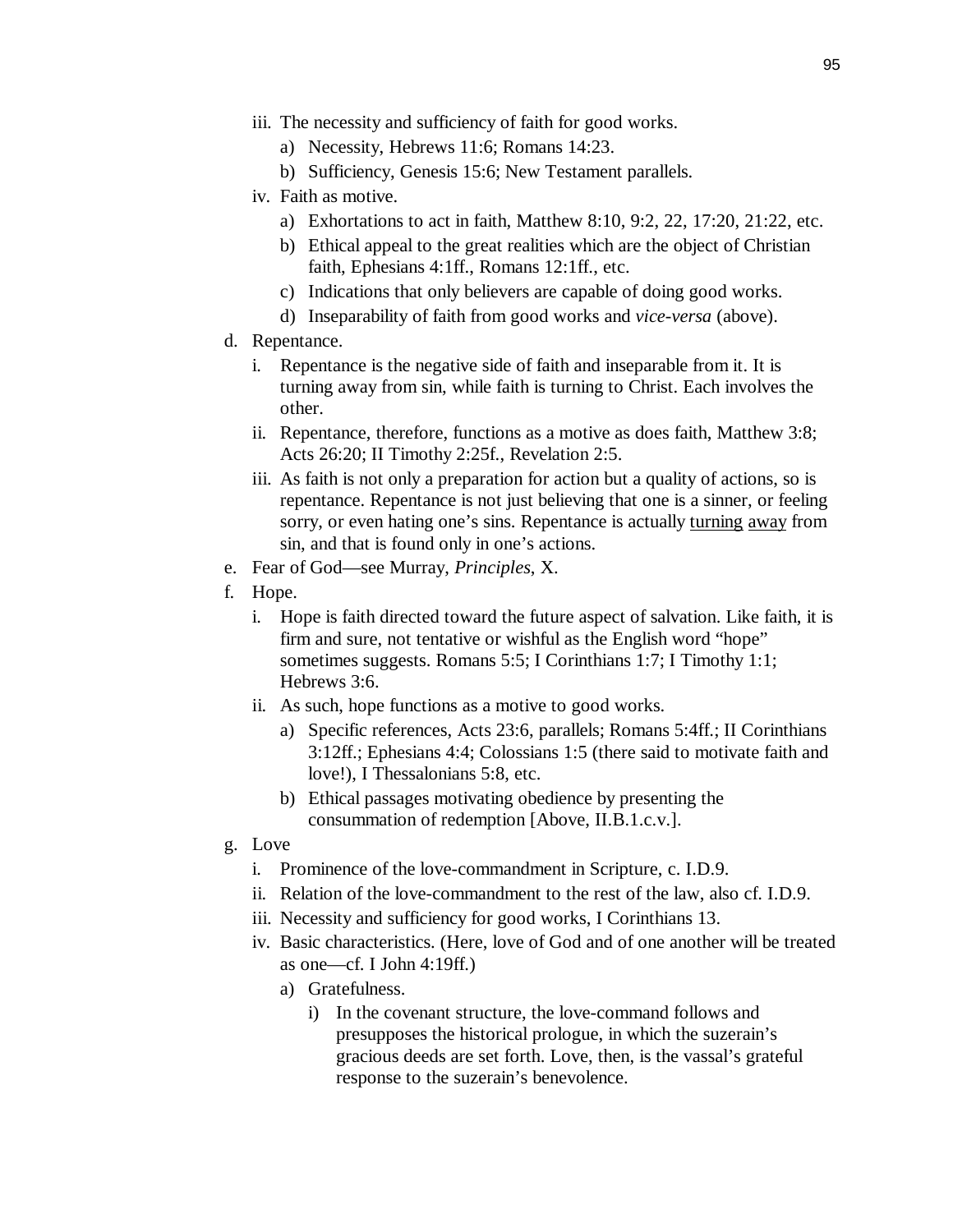- ii) In the Old Testament structure, love is particularly Israel's grateful response to God for his taking Israel to himself and delivering them from death.
- iii) The New Testament calls us to love as God first loved us in Christ, I John 4:7-21; John 13:34f.
- iv) Note, apart from use of the term "love," the biblical emphasis on thanksgiving through offering, prayer, actions: gratefulness as "motive". Emphasis of *Heidelberg Catechism*.
- b) Covenant Loyalty.
	- i) "Love" is the term used in the treaties to describe the fundamental responsibility of the vassal: to give his ultimate loyalty exclusively to his covenant Lord, to avoid any competing treaty relationships.
	- ii) Note this emphasis in Israel's fundamental confession of faith, Deuteronomy 6:5ff., and in the first commandment of the Decalogue, which takes the role of a "love-command" in the Decalogue structure.
	- iii) In the New Testament also, love is covenant loyalty. It is a commitment to Christ as the only Lord and therefore a resolution to keep (obey) him [above, I.D.9.]. Thus, it is the mark of Christians as opposed to those outside the covenant (John 13:34f., etc.).
	- iv) As loyalty to the whole covenant institution, love binds the vassals to one another as to the suzerain. I John 4:19ff.
	- v) Douma, "To love means to stick with your choice." *The Ten Commandments*, 21.
- c) Comprehensive Reorientation of Life.
	- i) Deuteronomy 6:5f. and its New Testament allusions indicate that the love of God is a loyalty that is to permeate all aspects of life, so that nothing is left unaffected by it.
	- ii) Note the comprehensiveness of love as a way of life in I Corinthians 13, particularly its connections with all other Christian virtues.
	- iii) It has sometimes been asked whether the concept of love undergoes change from Deuteronomy (covenantal love—a relation of loyalty and obedience) to the later Old Testament (in Hosea, a more emotional commitment, focused on marriage rather than politics as a model).
		- (1) Remember, however, that marriage, life politics, is essentially covenantal in character and involves loyalty and obedience, as Hosea makes clear.
		- (2) Remember also that covenantal love, being a heartcommitment, a commitment of the whole person (nation), engages the emotions as every other part of life. One cannot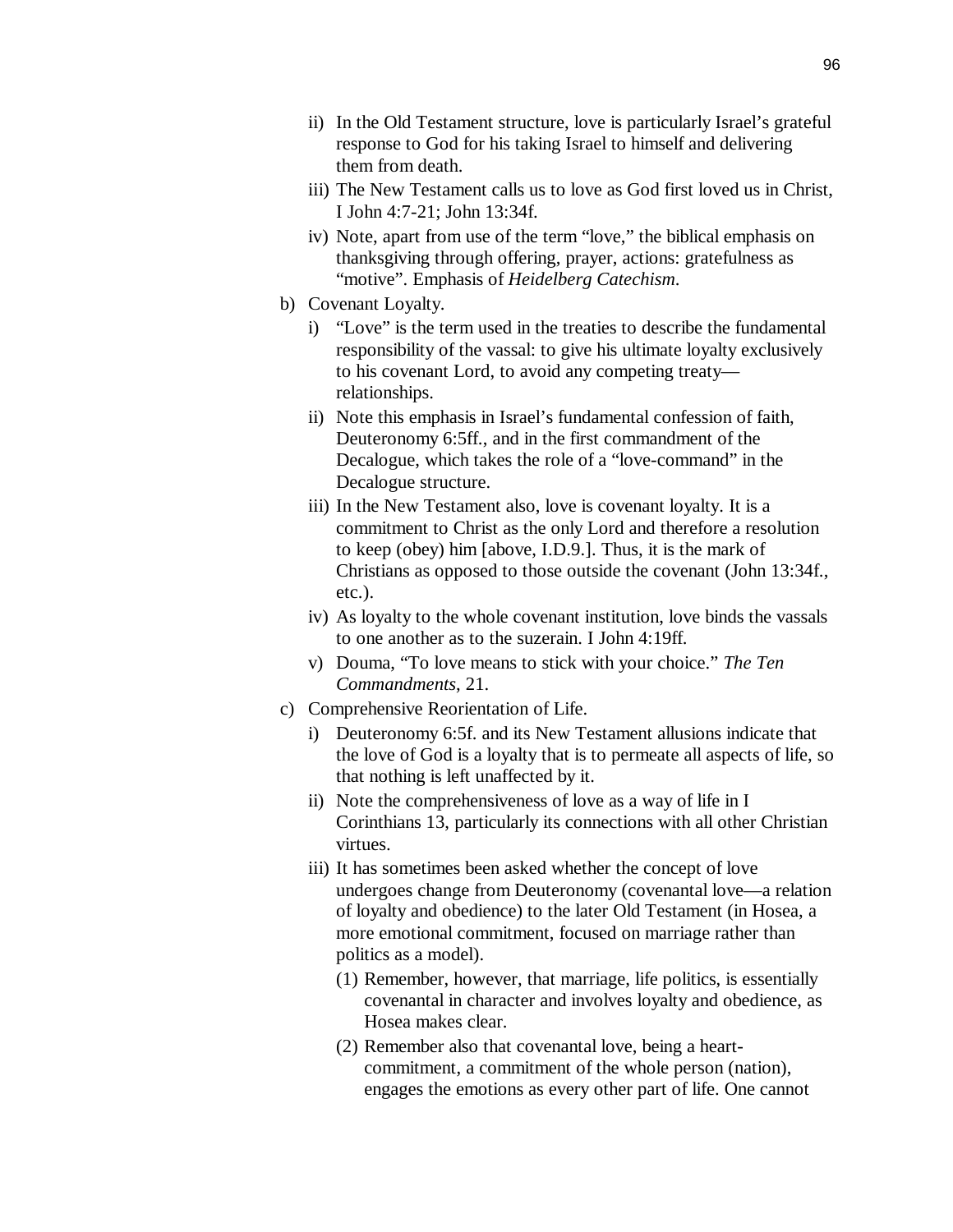love God with his whole heart while remaining cool to him. He demands (and wins) our emotional allegiance along with the rest of what we are.

- (3) God's love for us is highly emotional, Psm. 103:13, Isa. 49:15, 66:13, Hos. 11:3.
- d) Imitation of God's grace.
	- i) Cf. imitation of God as fundamental principle of biblical ethics, I.A.3.
	- ii) Those who have been delivered will seek to deliver others, Deuteronomy 5:15; Matthew 18:21-35.
	- iii) Thus, we are called to imitate specifically God's love for us by loving one another in the same way, John 13:34f.; I John 4:7-21.
- e) Imitation of the Atonement: laying down our lives for one another, I John 3:16.
	- i) The love of God which we are to imitate is most precisely displayed in the atonement: John 3:16, 15:13; Romans 5:8, 8:39 (in context); Ephesians 2:4f.; II Thessalonians 2:16; I John 3:16, 4:9f.; Revelation 1:5. Cf. Mark 10:45; I Peter 2:18-25; Philippians 2:1- 11.
	- ii) Involves loving the "unlovely," since we were unlovely when Christ loved us, Romans 5:8; Luke 14:21; Matthew 9:9-13.
	- iii) Involves putting the interests of others above our own, Philippians 2.
- f) Imitation of God's Common Grace: love of enemies, Matthew 5:43- 48; Galatians 6:10; Exodus 23:4.
	- i) Question of the Imprecatory Psalms:
		- A) Remember that the Psalms are communal, not merely individual songs, and that they call down the wrath of God against those who oppose that nation identified with the Kingdom of God. In our time, these are not so clearly identified, and the long-suffering of God in our age is more central.
		- B) Nevertheless, there are imprecations in the NT as well as the OT: Matt. 23:17ff, Acts 1:16-20, Rom. 11:9-10, Gal. 1:8ff, Rev. 6:10, 18:20. Jesus takes Psm. 69 on his lips, John 2:17, 15:25, Rom. 15:3.
		- C) And the OT, like the New, prohibits personal vengeance (Lev. 19:17f, Psm. 5:6, 7:4, Prov. 20:22).
		- D) It is not wrong, however, to call down God's wrath on those who clearly oppose his kingdom—with the understanding that God may answer that prayer by bringing his wrath upon Jesus.
		- E) A proper imprecation disclaims personal vengeance. It is a prayer for the vindication of God's name against rebels, leaving vengeance in God's hands.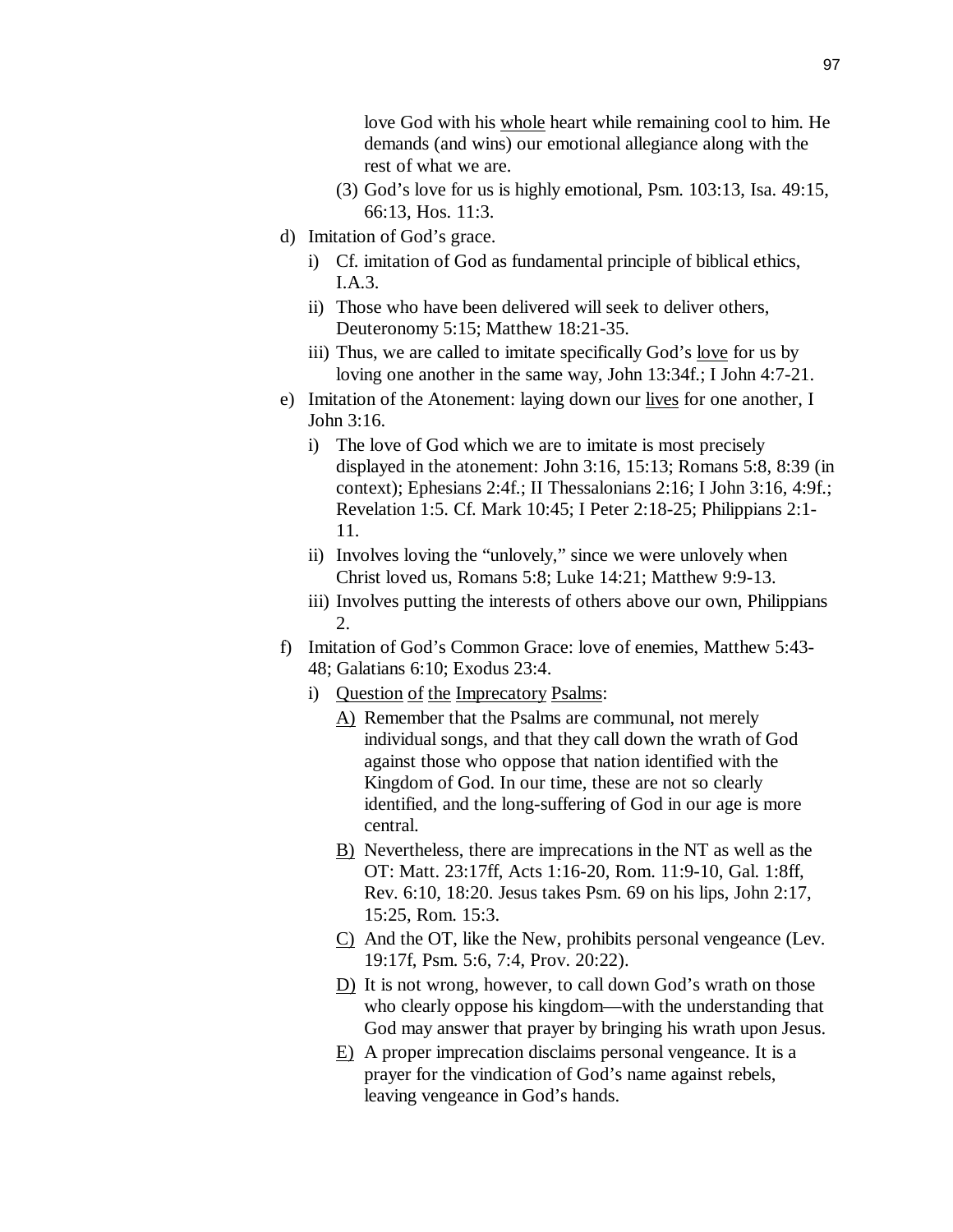- $E$  God has revealed that he will show vengeance to some. The imprecatory Psalms are our "Amen" to his justice.
- ii) Note "priority" given to the "household of faith" in Galatians 6:10. This is like the priority of the family—everyone must provide for his own household (I Timothy 5:8) "especially". Our brothers and sisters in Christ will naturally be closer to us than those outside our closest friends. But this does not require any mechanical computation dividing the church's funds into certain percentages. We are to be ready to meet the needs of those whom we can help, without asking first about national or religious allegiance, Luke 10:25-37.
- g) Seeking out responsibility.
	- i) Love is a disposition to keep the commandments of God [I.D.9.c.].
	- ii) Love seeks out what we can do to serve one another [above, d)-f)].
	- iii) Love, therefore, gives an inevitably positive thrust to the law of God, which tends often to favor negative formulation. It is not an adequate response to the law simply to abstain from certain things. (If that were true, we could achieve sanctification by remaining in bed.) Love calls the believer to seek out ways of doing positive good, not merely of avoiding evil.
	- iv) We may, therefore, see Jesus' Sermon on the Mount as an exposition of the law in light of the love-commandment.
	- v) Love involves a concern for justice, not only mercy or benevolence. (Response to common question of whether love as a basic principle of Christian ethics must be supplemented by justice (Schleiermacher, Ritschl, Niebuhr, Ramsey): the question assumes a sub-biblical concept of love.)
- h. Hatred of evil, Gen. 3:15, Psm. 139:21f.
- h. Other Christian Virtues (Galatians 5:22f., elsewhere): other "perspectives" on the Christian motive. Love is focal among them since it makes explicit the basic motivation of the atonement. Yet, all can teach us about the ramifications of love.
- D. The New Life as a Source of Ethical Knowledge (overlap with normative perspective).

In order to know what to do, we must know God's law (normative perspective), the situation to which the law applies (situational), and ourselves as those who apply it (existential). The redemptive transformation makes us into new creatures who are capable of applying the law as God intended.

- 1. The Word as God's Presence in Blessing.
	- a. Scripture speaks of God's word in at least three ways:
		- i. Decree—the word by which God directs the whole course of nature and history.
		- ii. Address—the word by which he speaks to his creatures in meaningful sentences.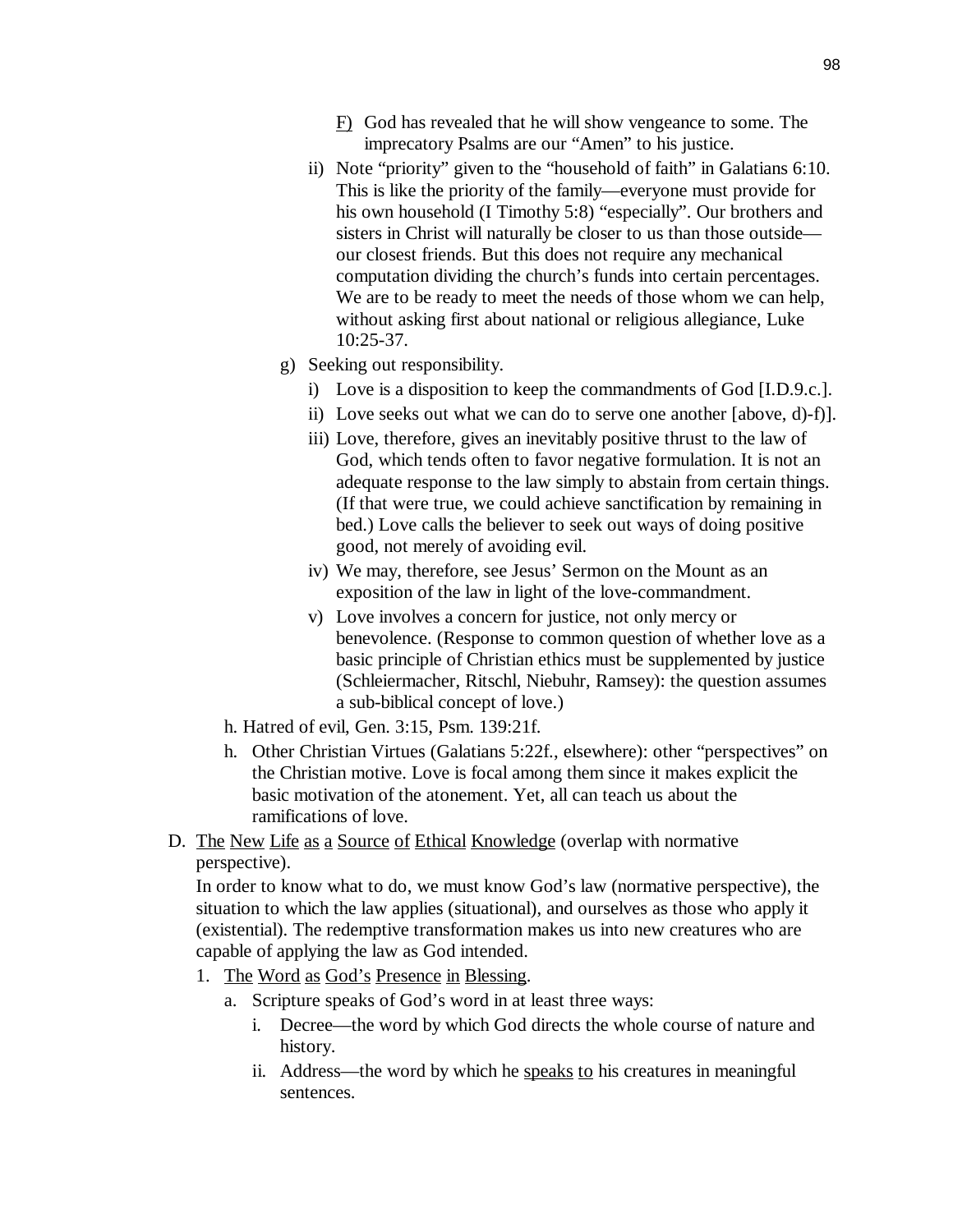- iii. Presence—the word by which he comes to his creatures, by which he lives with them. Cf. syllabus on *Doctrine of the Word of God*.
- b. By his word, God dwells with believers to bring blessing.
	- i. God's "name" placed on his people.
	- ii. The word written on their heart.
	- iii. The word as containing sanctifying power, Isaiah 55:11; Genesis 18:4; Luke 1:37; Matthew 4:4; Hebrews 4:12.
	- iv. "Revelation" as the knowledge of God given to all believers (Matthew 11:25; Ephesians 1:17).
	- v. Christ as the present word, John 1:14, etc.
	- vi. The Spirit as the breath which drives the word into the heart, I Thessalonians 1:5, etc.
- c. Formulation.
	- i. Not a continuing special revelation, but an application to the heart of that revelation already given.
	- ii. Specifically, the taking root of God's address in our heart so as to create true obedience.
	- iii. To have the word (in this sense of "word") is to be actually obedient. Knowing it and doing it, therefore, coincide.
	- iv. Since the word in this sense makes us obedient, we may say that it enables us to translate precept into action, to apply the written word in our actual decisions.
	- v. Without this continuing divine work, we would be unable to do any good thing. Scripture itself does not make us good, unless the Spirit makes us obedient to Scripture.
	- vi. To speak of the "word" in this sense is to speak of all the divine gifts which produce sanctification.
	- vii. We ought to seek these blessings through all the "means of grace," through the word as address (Scripture, preaching, counsel), the sacraments, prayer.
- d. Implications.
	- i. We can see already that there is a kind of ethical knowledge (knowing how to obey, having ethical ability) which requires the sanctifying work of the Spirit. More on this below.
	- ii. Ethics, therefore, can never be a merely academic discipline. It is never a matter of merely coming up with the best verbal formulation of ethical principle. Even an exhaustive catalogue to ethical principles (applications of Scripture) will not produce holiness unless the Spirit applies the word to the heart.
	- iii. When we go to Scripture as a means of grace, we ought to seek not only the answers to questions, but also the power of the Spirit, working in and through the word.
	- iv. Here, then, is another reason why all aspects of Scripture, not just the laws and ethical admonitions, are relevant to ethics. The questions, commands,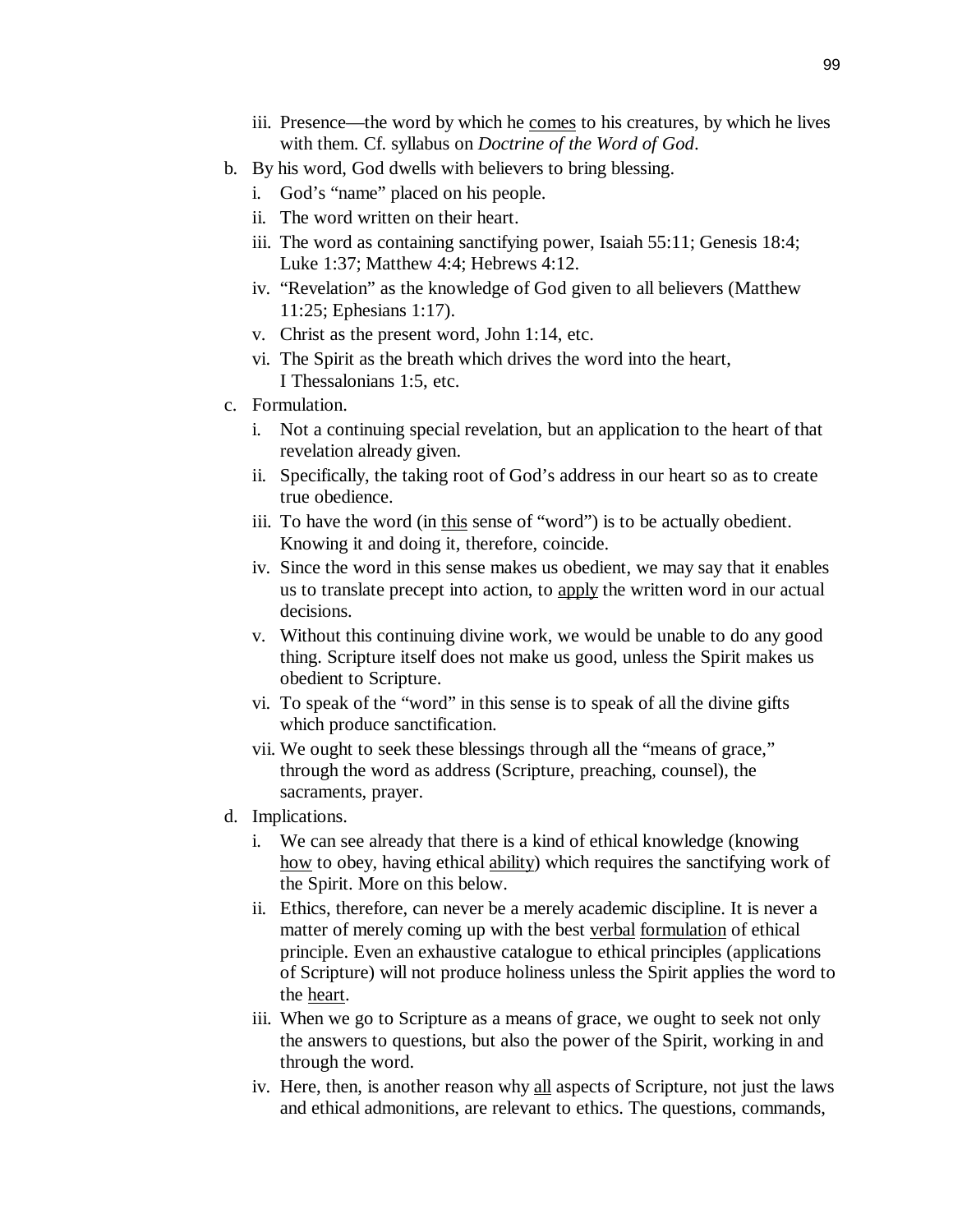prose, poetry, parables, history, etc., all serve equally as vehicles of that transforming power. Through the all, God turns our hearts to seek him.

2. Ethical Knowledge as Product of Sanctification.

That ethical knowledge which is peculiar to the Christian is inseparable from obedience [cf. c.iii., above]. That knowledge produced by sanctification is obedience.

- a. Wisdom.
	- i. Essentially a skill—"knowing how," rather than "knowing that" [Exodus 31:1-5; cf. Ryle, *The Concept of Mind*] (These are related, but are not the same thing.)
	- ii. In Scripture, it sometimes takes on an ethical character—the skill of godly living, James 3:13-17.
	- iii. Specifically, wisdom is often the ability to do the right thing in particular (especially in difficult) situations. Luke 21:14f.
	- iv. Godly speech seems to be particularly emphasized as wise: Acts 6:10, I Corinthians 2:6 (cf. 1, 4, 13), 12:8; II Peter 3:15; Colossians 1:28.
	- v. Wisdom is an ethical guide, Proverbs 3:5f., 22-26, producing confidence.
	- vi. Source: redemptive covenantal communication of God's wisdom to us by his word and Spirit: Proverbs 3:19, 8:30, 28:7-9, 30:5; Jeremiah 8:8f; Exodus 28:3, 13:3; Deuteronomy 34:9; Acts 6:3; I Corinthians 1:24, 30, 2:6-16; Colossians 2:3, 3:16; II Timothy 3:15.
	- vii. Note well: One cannot claim to have wisdom in this redemptive sense unless he is obedient.
- b. Knowledge (cf. *Doctrine of the Knowledge of God*).
	- i. To "know God" in the deepest sense is to know his covenant lordship.
	- ii. Involves knowledge of the three perspectives.
		- a) The works of God (situational).
		- b) The will of God (normative).
		- c) Self in the presence of God (existential).
	- iii. Given by grace, by Father, Son and Holy Spirit.
	- iv. Based on the Word of God.
	- v. Obedience is not only a consequence, but a constitutive aspect of the knowledge, so that we cannot have knowledge without obedience: Jeremiah 22:16, 31:31f., Hosea 4:1f., 6:6; John 7:17, 8:19, 32, 41, 55, 17:25; I John 2:3-5, 2:12ff., 3:16, 4:7; Philippians 3:8-11; I Corinthians 2:6f., 13; II Corinthians 10:5; Ephesians 3:17-19, 4:13; II Timothy 2:22f.; II Peter 1:3, 5, 2:18-20; II Thessalonians 1:8f.
- c. Truth (cf. *Doctrine of the Knowledge of God*; Murray, *Principles*, 123-128; Vos, *Biblical Theology*, 382f.).
	- i. Concept.
		- a) "Metaphysical" absoluteness.
		- b) "Epistemological" correctness.
		- c) "Ethical" rightness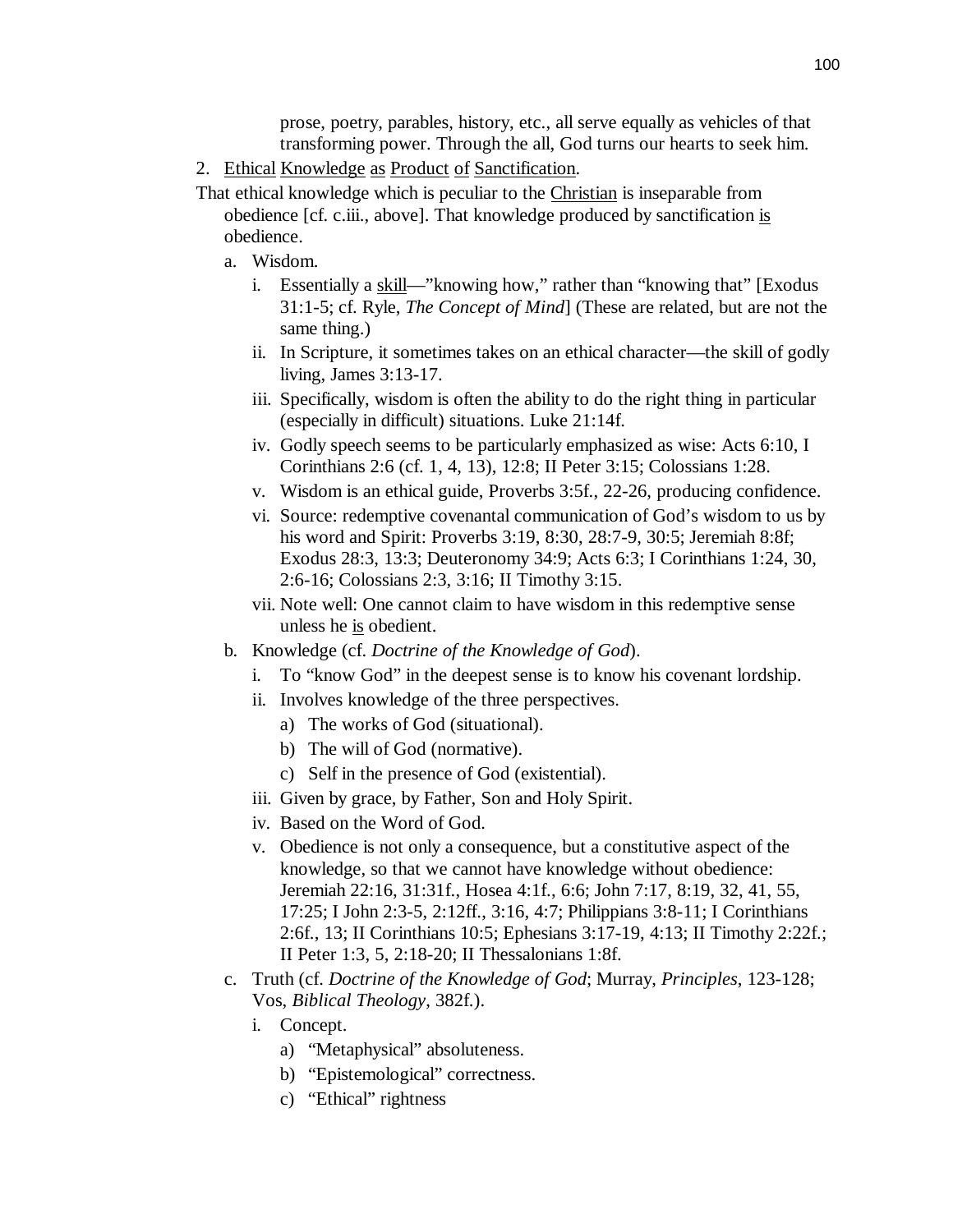- ii. Source: God in Christ by word and Spirit.
- iii. One cannot, therefore, say that he has the truth in the fullest biblical sense unless, by God's grace, he is walking in the truth, obeying the truth.
- d. Doctrine.
	- i. The teaching of the word of God to promote spiritual health (I Timothy 1:10, 4:6, 6:3; II Timothy 1:13, 4:3; Titus 1:9).
	- ii. This teaching is done by all Christians, and not only in formal discourse (Colossians 3:16!).
- e. Conclusion: The knowledge conferred in the process of sanctification is not only the information necessary for obedience, but obedience itself.

#### 3. Intellectual Knowledge and Ethical Knowledge.

How, then, does intellectual knowledge fit into the overall pattern of "knowledge" in the ethical-redemptive sense?

- a. The ethical presupposes the intellectual, Hebrews 11:6; I John 4:2, etc.
	- These passages, of course, are talking about adults of normal intelligence and do not resolve questions about the status of infants, the mentally retarded, etc.
	- ii. This is the sort of point generally in view when people say that "life ought to be built on doctrine". That slogan misleads, I think, by equating doctrine with a set of propositions (cf. 2.d., above), but the intent of it is biblical.
- b. The intellectual presupposes the ethical. (This point is less often made and less often understood.)
	- i. The unbeliever's ethical rebellion compromises even his "intellectual" knowledge. For to know the way of blessing and willfully to forsake it is a stupid response. Cf. *Doctrine of the Knowledge of God*. The "intellectual knowledge" of the unbeliever is paradoxical. He knows (and thus is responsible), but in some sense does <u>not</u> know (because he renounces his knowledge).
	- ii. Since, then, the grace of God overcomes our unbelief and its consequences it overcomes even he "intellectual" weakness caused by unbelief. Thus, when Scripture speaks of knowledge in general coming through sanctifying grace (I Corinthians 8:1-4; I Timothy 1:5-11; I John 2:3-6, 9- 11, 20-27, 4:2f., 8, 13-17, 5:2f.; John 7:17, 11:40; Ephesians 1:17f., 3:18f.), it means knowledge as a whole. God's gift of ethical righteousness brings restoration of knowledge, even in the "intellectual" sense.
	- iii. Note in the above passages especially the connection between "intellectual" knowledge and love (I Corinthians 8:1-4, 13:7, 11-13; Philippians 1:10; I Timothy 1:5-11; I John 2:9-11; Ephesians 3:17f.), faith (John 11:40), obedience (I John 2:3-6, 5:2f.; John 7:17).
	- iv. Scripture teaches us our duty, among other ways, by presenting the Christian virtues (the fruit of the Spirit). We can learn more about our duty by asking "How can I be more loving, gentle, etc.?"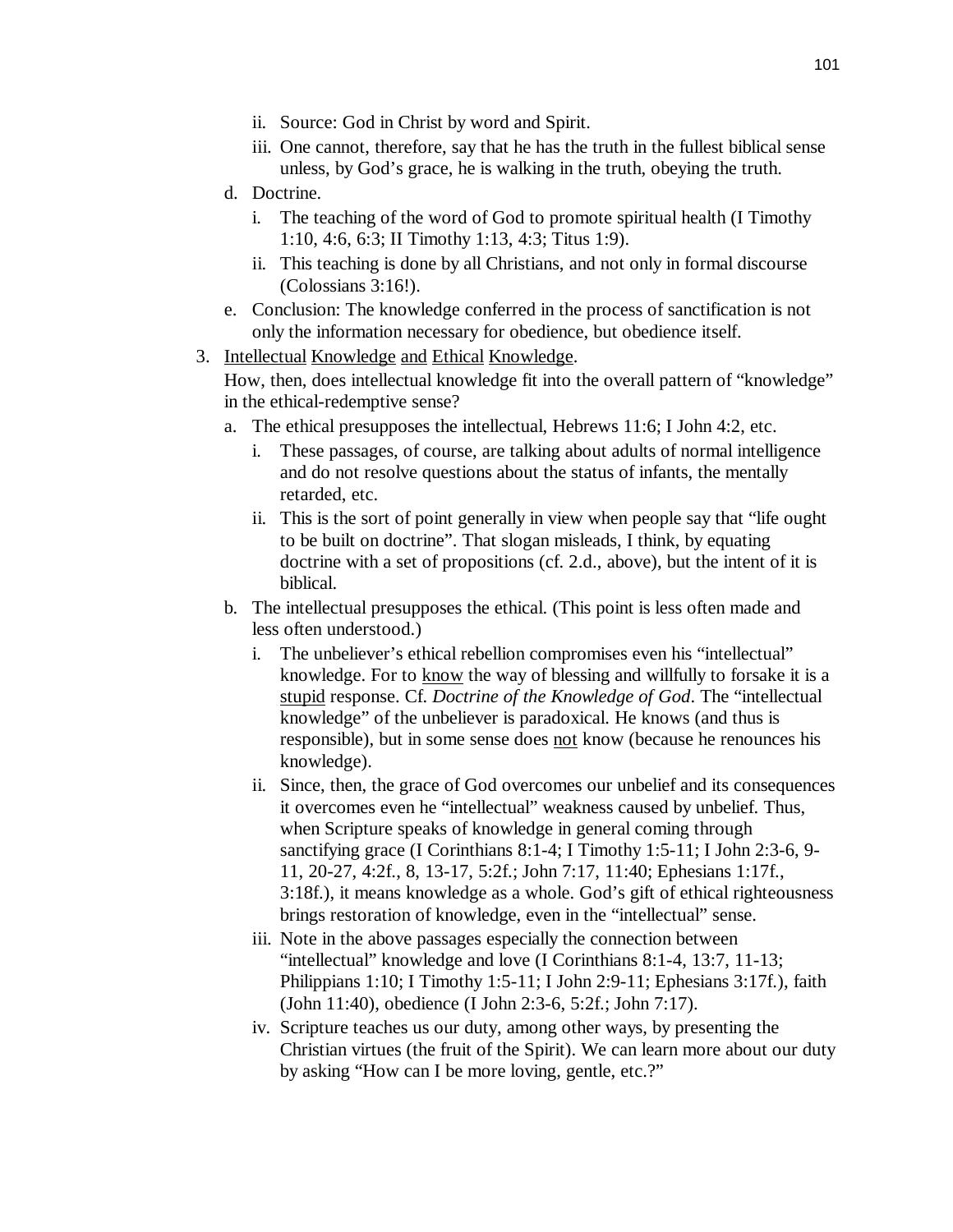- v. *Dokimazein*: A life of obedience gives us increasing discernment as to what our duties are.
	- a) Romans 12:1f.
		- i) The language of living sacrifice, nonconformity to the world, transformation, renewal of the mind emphasizes he necessity of ethical change.
		- ii) One who is so transformed will "prove what the will of the Lord is".
			- (1) "Prove" (*dokimazein*) = "to discover, to find out or learn by experience what the will of God is and therefore to learn how approved the will of God is" (Murray, *Romans*, *ad loc*.). It is both learning what God wants and coming to approve of it.
			- (2) But notice that here ethical transformation precedes knowledge of God's will, oddly enough. The point seems to be that the more we obey, the more we know of our duty. The new life equips us to know.
	- b) Philippians 1:10.
		- i) Love produces knowledge and *aisthesis* (perception, discernment, sensitivity: a moral sense, we might say).
		- ii) This sensitivity enables us to prove (*dokimazein*) *ta diapheronta* (what is important, what really matters at a particular time).
		- iii) Here again, obedience (love) gives me a sensitivity to God's will, to know what to do.
	- c) Ephesians 5:8-10.
		- i) We are light, and that inevitably involves obedience [cf. earlier discussion about God as light, I.A.10. Also the discussion of "Goodness and the Being of Man", above, III.B.]. Note again how righteousness comes from an inward principle.
		- ii) That obedience enables us to know God's will, verse 10.
	- d) Hebrews 5:11-14 (no *dokimazein* here, but the same idea).
		- i) Problem: doctrinal immaturity, inability to understand Melchizedek priesthood (11).
			- (1) They don't even understand the most basic things (12; cf. 6:1- 2).
			- (2) They lack a standard (*logos*; cf. F.F. Bruce) of righteousness. Doctrinal immaturity is ethical immaturity.
			- (3) They are "without experience of" (*apeiros*) the standard. The problem is somehow related to inexperience. In some sense, it requires experience in the Christian life to understand the great doctrines.
		- ii) Characteristics of doctrinal maturity (14).
			- (1) They have a moral sense (*aistheteria*—cf. Philippians 1:10).
			- (2) The sense is exercised; note emphasis on experience, connotation of rigor.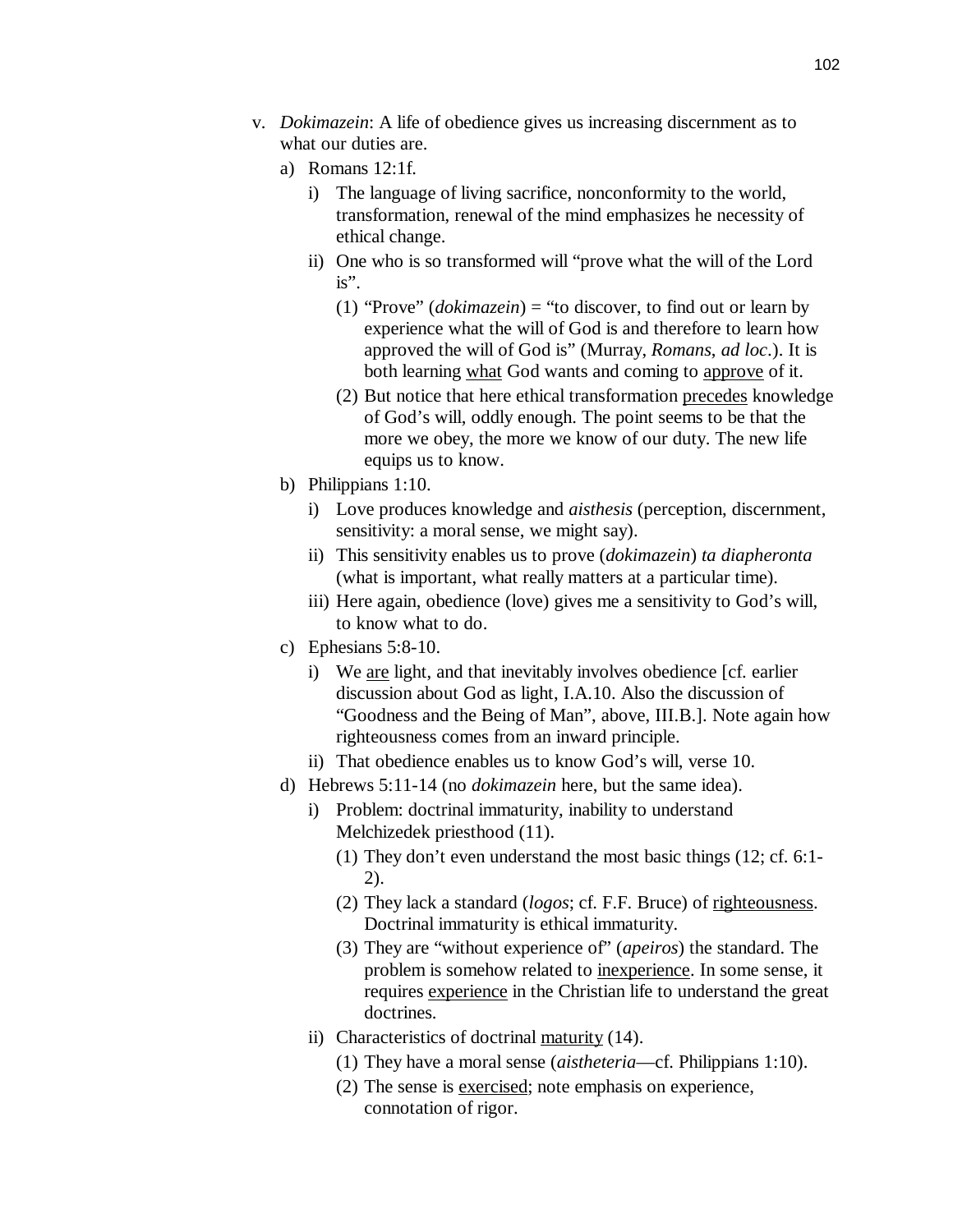- (3) The exercise is "by reason of use" (*exis*, a skill acquired through practice). The more we use our moral sense, the more accurate it becomes.
- (4) The result of this exercise: the discernment of good and evil. Thus, we come to know our duty through vigorous moral exercise.
- (5) The further result (in context): doctrinal discernment. We come to understand the Melchizedek priesthood as we obey God. As "life is built on doctrine," so "doctrine is built on life."
- e) Conclusion: knowing our duty presupposes sanctification. It presupposes active involvement in the spiritual warfare. We may never suppose that knowledge of our duty always comes before obedience, as though we could spend three years studying God's will and then do it. Learning and doing God's will are simultaneous.
- vi. Some principles implicit in these passages. (The above teachings are rather hard to understand in the context of our intellectualistic heritage. The following comments may help us to understand why Scripture presents the matter as it does.)
	- a) The intellect is part of life. Its health depends on the health of the whole organism. Intellectual acts are acts of the whole person, and like all other acts, they are subject to sin and sanctification. Sanctification in one area of life begets sanctification in others. Thus, it is not surprising that in some senses obedience is prior to intellectual understanding. Cf. John 3:3.
	- b) Thinking presupposes the ability to think; "knowing that" presupposes "knowing how". "Knowing how" involves obedience to a norm, i.e., doing right.
	- c) What does it mean to "have a concept" of something? Well, when we test people to see if they have the right "concept" of, say, a triangle, we find out what they can do. "Having a concept" always involves being able to do certain things. It is a disposition to action. Such dispositions to action are ethically directed—directed toward a particular goal which is either godly or sinful. Thus, concept presupposes disposition to act, which, in turn, presupposes ethical dispositions. (For a Christian" to have a "right concept" of God implies being ready to endure hardship for the sake of Christ. Concepts can take a long time to acquire. Compare the apostle Paul saying "We are more than conquerors" with a Sunday School class of five-yearolds saying the verse).
	- d) Knowing our duty involves application of Scripture to situations [I., II.], and that, in turn, involves a particular kind of moral vision.
		- i) Ethical judgments involve seeing our situations "in the light of" biblical categories. We ask, "Is this act murder?" "Is this act stealing?" etc. We want to call our experiences by their biblical names.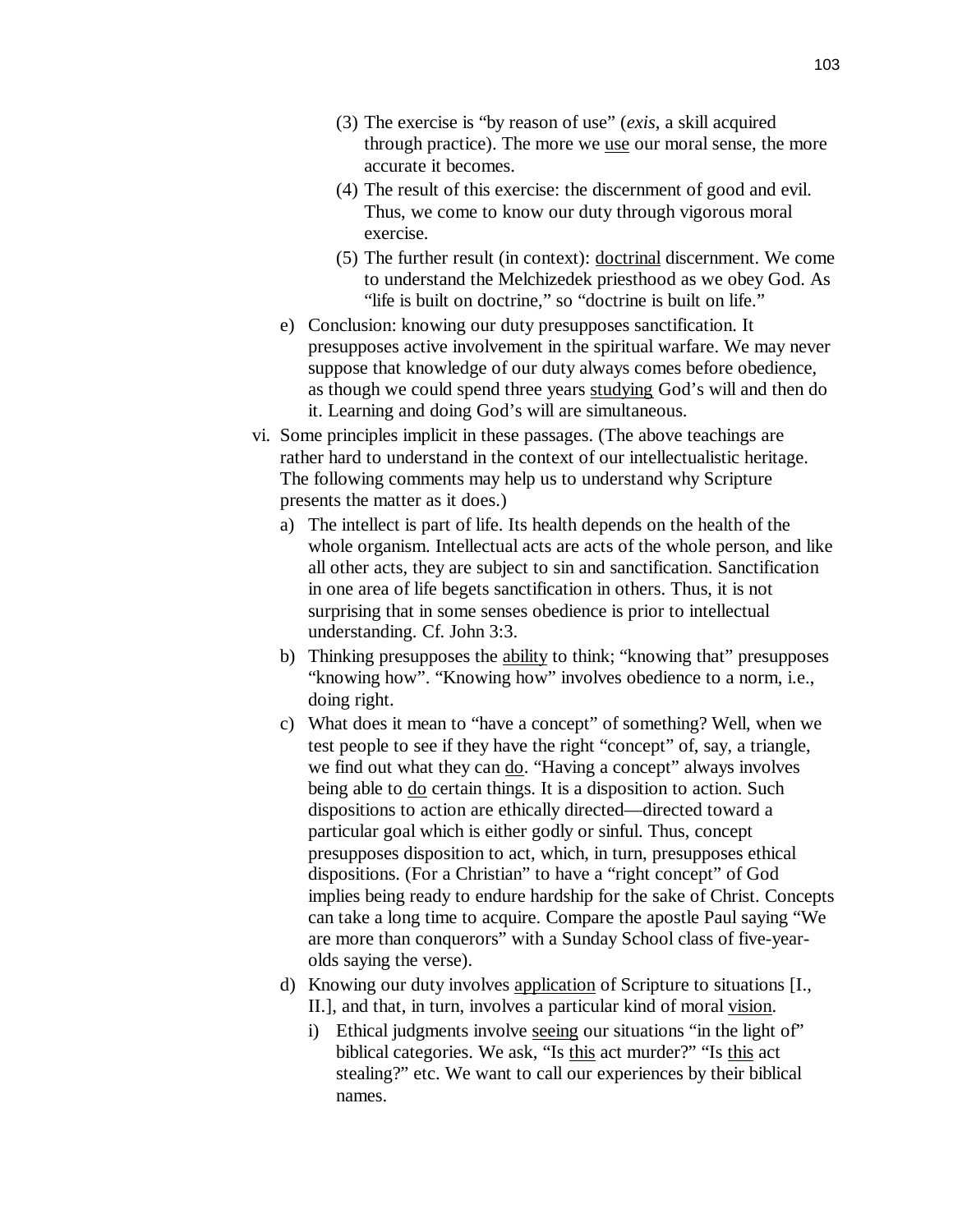- ii) The text itself does not perform this job. Scripture does not mention each of our experiences specifically. Categorizing our experiences under biblical rubrics, then, is something that we must do, by God's enabling.
- iii) This moral task involves:
	- (1) Seeing patterns in our experience which can be compared with similar patterns in biblical events. (Hijacking planes is different from stealing oxen, but there is a common pattern.
	- (2) Seeing analogies between our experiences and biblical teachings, stories, etc.
	- (3) (Cf. the aesthetic terminology in Philippians 1:10; Hebrews 5:11-14: the moral sense is in some ways like an aesthetic sensitivity.)
- iv) This moral discernment is not simply a matter of sense-experience.
	- (1) The "duck-rabbit": You can see the location of every line in the picture, even reproduce the picture, without having the "rabbitaspect" dawn on you. Some would not even recognize the duck, though they see all the lines. "Seeing as" is not the same as "seeing".
	- (2) Seeing a pattern involves experience in the world and in cultural means of representing the world. (In the above example, it helps to have seen ducks, rabbits, and other pictures of ducks and rabbits.)
	- (3) Seeing ethically relevant patterns is even more complicated. One can have a very good grasp of what takes place without "seeing" the relevant ethical patterns and analogies, without seeing this "as" adultery, Sabbath breaking, etc.
	- (4) Cf. this moral example: I feel rage. Is that rage to be understood as righteous indignation (John 2:14ff.) or is it murderous hatred (Matthew 5:22)? The answer may not be obvious.
		- (a) I may have memorized the whole Bible and still not seen the relevant pattern there.
		- (b) I may have very good knowledge of myself at one level, without seeing the pattern.
		- (c) Thus, it is not a mere question of intelligence or senseperception.
- v) This discernment presupposes spiritual maturity. A mature Christian can do it better than an immature one. And this maturity is not necessarily equivalent to intelligence or education. Often, uneducated Christians will be among the wisest in noting the patterns and analogies.
- vi) The discernment can come about in unexpected ways.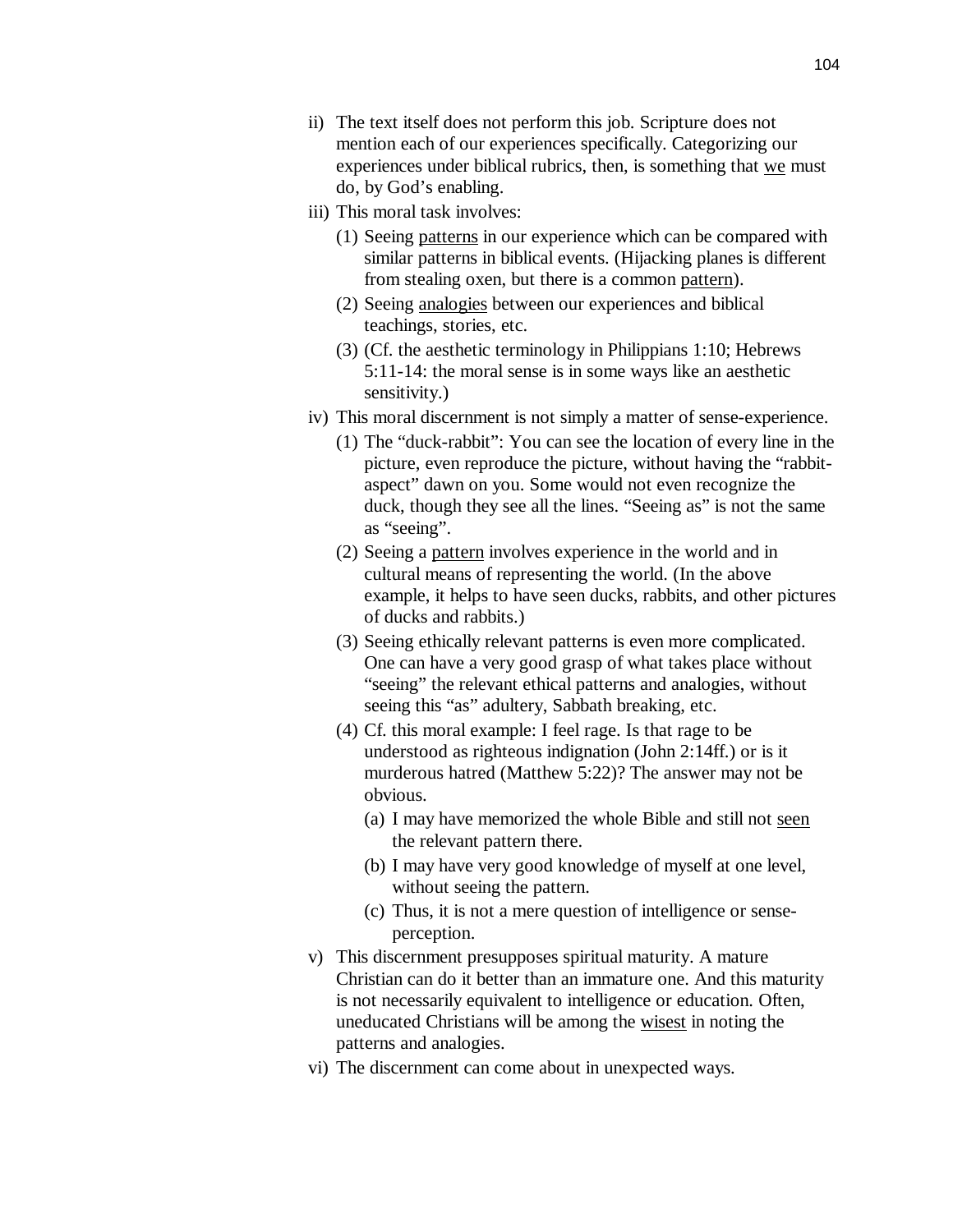- (1) It may, of course, come about in expected ways: perhaps a verse of Scripture coming to mind, perhaps a fact of experience not noticed before (like a line on the duck-rabbit not noticed).
- (2) But, since one may know all the verses, and all the facts, without knowing the patterns, often the insight will come in odd ways.
- (3) David's sin with Bathsheba is an example.
	- (a) David knew the Scriptures; he knew adultery and murder were wrong.
	- (b) David knew what he had done.
	- (c) Yet somehow, the moral dimension of his acts was missed. Perhaps, he had rationalized; perhaps, he was spiritually cold.
	- (d) Nathan revealed, in a sense, no new facts to David—neither facts about Scripture nor facts about his actions. Rather, he put the facts already known into a pattern which presented obvious analogies with Scripture. The parable of the ewe lamb shocked David into seeing the pattern with full clarity.
- vii) Thus, ethical discourse is never merely a matter of setting forth facts and verses.
	- (1) In an ethical debate, one or both parties may be very knowledgeable about Scripture and experience, but unable to make the connections because of immaturity.
	- (2) Thus, it may sometimes be useful, not only to reason, but also to tell stories, to pray, to sing, to share analogies, to do odd things for "shock value" (Ezekiel), to teach by example.
	- (3) Sometimes, ethical agreement may be impossible due to the lack of vision of one or both parties. It may be necessary to abandon the discussion until the immature party has grown. Go out and live the Christian life, then come back and think some more. Exercise your discernment!
	- (4) Thus, for still another reason, we do not dare to try to work out all the answers before engaging in the Spiritual warfare.
- e) The "Doctrine of Guidance".
	- i) Two Extremes.
		- (1) Notion that guidance is essentially an academic process—the process of intellectual study of Scripture (danger in reformed circles.)
		- (2) Notion that guidance is by divine addresses above and beyond Scripture (danger in Pentecostalism).
	- ii) Both these views think that ethical knowledge is essentially a matter of acquiring propositional information. If we have an ethical problem, we merely need to know more facts.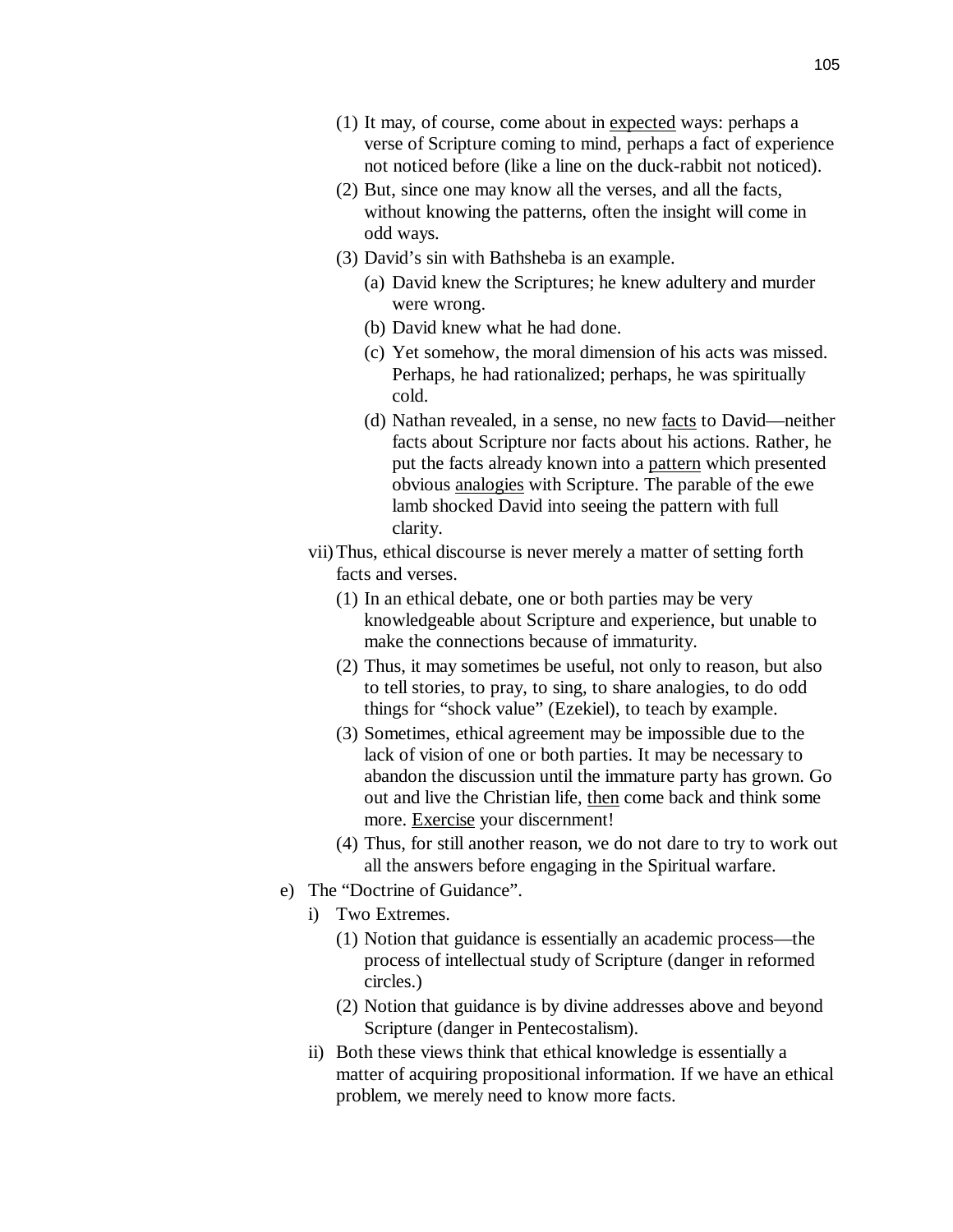- iii) They tend to ignore:
	- (1) That we need facts about the situation, as well as facts about revelation (situational perspective).
	- (2) That we need the insight to see patterns and analogies.
	- (3) That such insight often comes about in other ways than by academic study.
	- (4) That the Spirit's work in our time is not the giving of new canonical revelation but is nevertheless crucial—the opening of our eyes to see how Scripture applies.
- iv) Thus, guidance does not add to Scripture; but on the other hand, it is far from an academic or impersonal process. The believer is guided in a very personal, we might even say direct, manner. Often, his workings are mysterious, perhaps even mystical in some sense.
- vii. Conclusion: The ethical is in some senses prior to the intellectual. If "life is built on doctrine," doctrine being understood as intellectual understanding of propositional revelation, then it is also true that doctrine is built on life in various ways. There is a reciprocity between the two. Neither functions without the other.
- 4. The Organs of Ethical Knowledge.
	- a. The Heart.
		- i. The "work of the law" written on the heart (Romans 2:15): all of us know by nature the law of God in its fundamental demands. Even under sin, man's own nature is revelational of God and of God's will. [Cf. I.B.2.b.].
		- ii. The word "written on the heart" of the regenerate [Jeremiah 31:33ff.; cf. I.B.2.b.]. This is a more profound relation between the word and our being than that described in i. If the word is written on the heart, then, we not only know God's requirements, but we obey them by nature. Thus, the regenerate heart is naturally inclined to do God's will.
		- iii. The heart convicting us of sin, II Samuel 24:10.
		- iv. In general, the heart is the "center" of man's being. To say that the heart is a source of ethical knowledge is to say that our nature as a whole reveals God's will, and [in case ii.] even inclines us to do God's will (ethical knowledge as involving actual obedience).
		- v. Since man as a whole discerns God's will, we must not press too hard the various divisions of man into "faculties" (reason, will, memory, etc.) or elevate one faculty above another as an ethical authority within man. Those distinctions have some value [see below], but must be seen as in some measure "abstractions". Nor are they neatly distinguishable from one another.
		- vi. On the other hand, if man  $\underline{as} a \underline{w}$  whole is an organ of knowledge, then all aspects of man are involved, somehow in ethical knowledge. Thus, there is some value in making distinctions within man to see in more detail how the knowledge functions.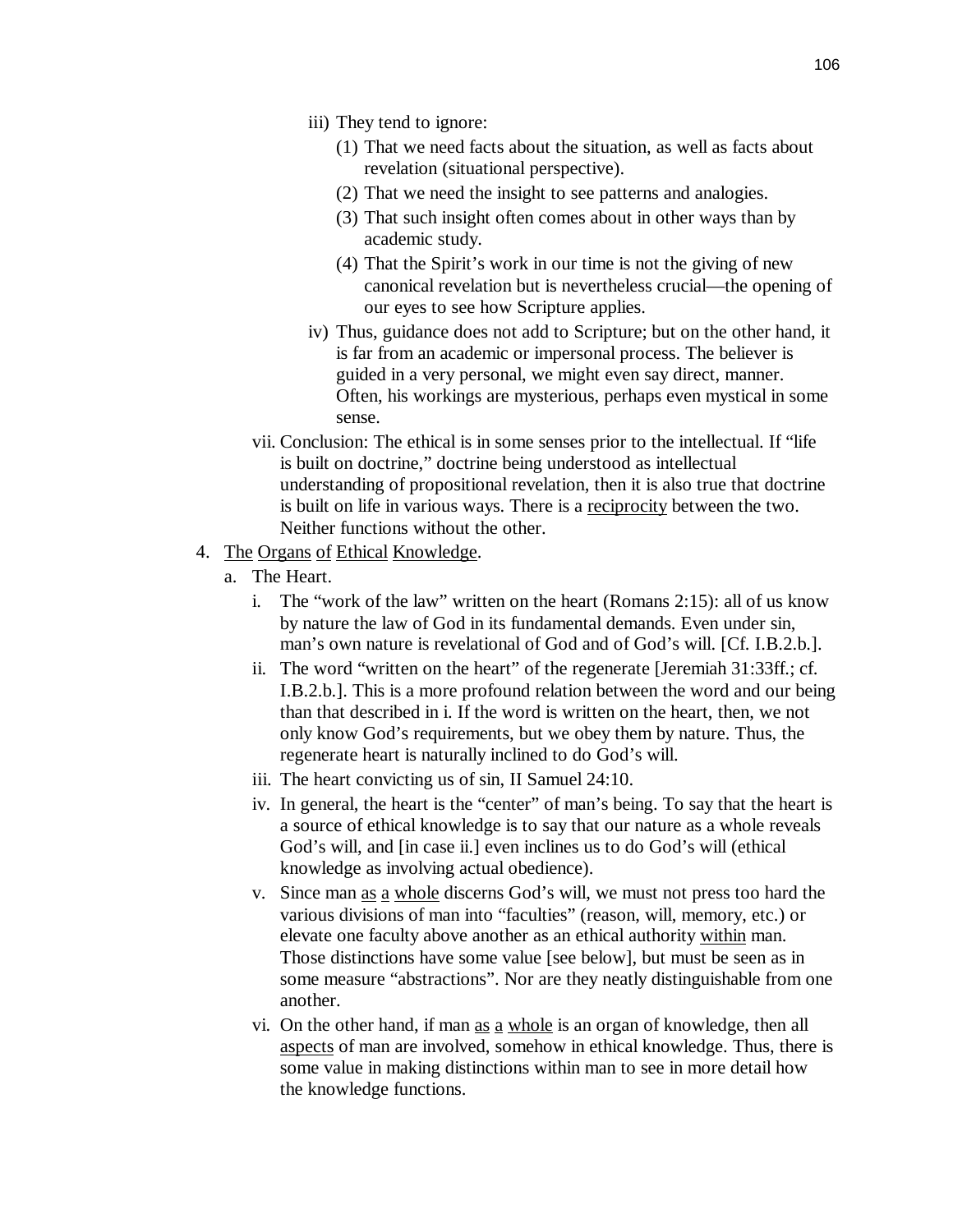- b. *Synteresis* (or *synderesis*).
	- i. In Thomas Aquinas, *synteresis* is reason as the faculty by which the first principles of morality are known.
	- ii. These cannot be derived from anything more ultimate, but are a "habit" of the soul.
	- iii. As such, they form the major premises of ethical syllogisms ("All stealing is wrong," etc.).
	- iv. The concept roughly coincides with our description of the "work of the law" written on the heart [a.i., above]. As such, it is unobjectionable.
	- v. By making this a faculty of reason, however, Thomas suggests that this is something autonomous, as Aristotelian reason was conceived to be.
- c. Conscience.
	- i. In Thomas Aquinas, much moral theology.
		- a) Take the moral syllogism, "All stealing is wrong; embezzling is stealing; therefore, embezzling is wrong." As we saw above, the first premise is supplied by *synteresis*.
		- b) The second premise is supplied by "an inferior kind of reason".
		- c) Conscience (*syneidesis*) draws the conclusion, embezzling is wrong. Thus, conscience is essentially a syllogistic rational process, though Thomas agrees that the term "conscience" may also be applied to *synteresis*.
	- ii. In Scripture."
		- a) "Conscience" (*syneidesis*) in the New Testament is used in ways roughly parallel to some Old Testament uses of "heart". The word "conscience" is not found in the English Old Testament (KJV), but there are places where it is a possible translation of "heart". Cf. II Samuel 24:10 with New Testament references. We would be inclined to say that David's "conscience" smote him. This suggests that conscience is our inmost being, conceived as a means of ethical knowledge.
		- b) Conscience is not the law, or the work of the law [a.i. and a.ii., above]; rather, conscience bears witness to these revelations of God (Romans 2:15, cf. Murray's commentary). It is, therefore, not autonomous, but rests upon the revelation of God.
		- c) Conscience is, therefore, a source of ethical knowledge: Acts 23:1, 24:16; Romans 9:1, 13:5; I Corinthians 8:7-12, 10:25-29 in context; I Timothy 1:5.
		- d) There is no Scriptural reason to restrict the work of conscience to the work of deriving conclusions from ethical premises.
			- i) Conscience is certainly that which perceives the revelation and attests its truth.
			- ii) Conscience convicts us of sin [above examples].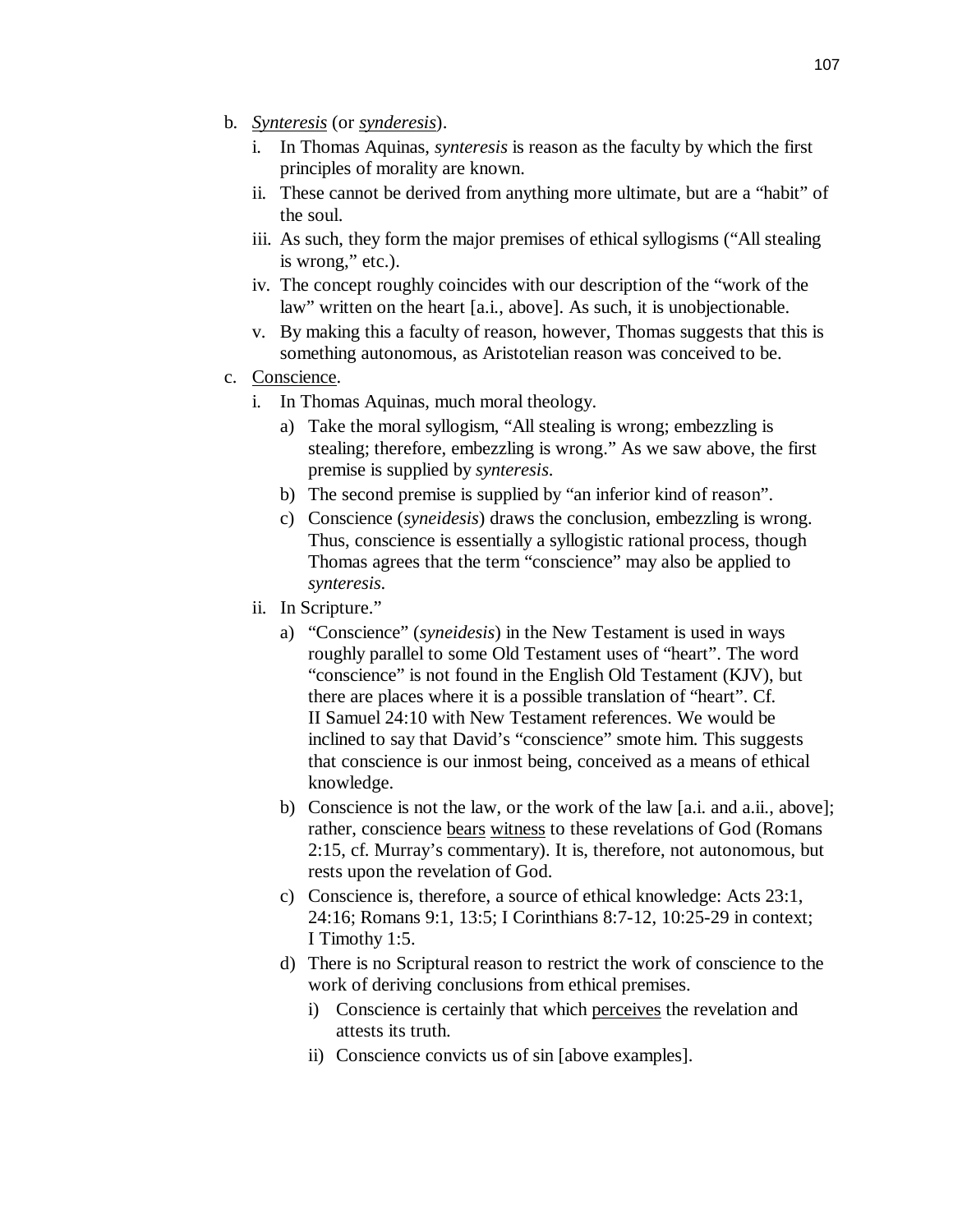- iii) Conscience is certainly involved in the perception of patterns and analogies [above, 3.] whereby we derive the minor premises of moral syllogisms ("Embezzling is stealing," e.g.).
	- (1) It may be identified with that "moral sense" we discussed earlier which Scripture also speaks of under other names (*aisthesis*, *aistheterion*). That function of conscience is presented in Scripture as something highly important, the solution to much ethical perplexity. It is not to be relegated to "an inferior kind of reason" as in Aquinas.
	- (2) We identify this with conscience simply because, according to Scripture, conscience perceives our obligations. This implies that conscience perceives, not only the law, but the application of the law.
- e) Sin infects even the conscience, I Corinthians 8:7, 12; I Timothy 4:2; Titus 1:15. Cf. the expression "good conscience" or "pure conscience". Sometimes, however, these expressions refer not to the sin or goodness of the conscience itself, but to the sin or goodness of the person, to which the conscience testifies.
	- i) Therefore, conscience is not infallible. If "seared," it can fail to do its work of bringing sin to our attention.
	- ii) There is some paradox here. On the one hand, conscience sometimes fails; on the other hand, no one is ever without sufficient knowledge of God's will to be responsible for sin. We ought to assume, then, that conscience is never entirely destroyed in the sinner. (Cf. the problems about the sinner's having "knowledge" and having the "image of God".)
- f) It is always wrong to disobey conscience, even when conscience errs, I Corinthians 8:7, 10, 12 in context. To disobey conscience is, by definition, to do what we think is wrong. And doing what we think is wrong always involves a spirit of rebelliousness against God.
- g) It is not, however, always right to obey conscience. Obeying conscience is right only when conscience itself is right.
- h) Thus, we have a duty to train the conscience. The conscience must be sensitized by Scripture and the Spirit so that it becomes a more reliable guide.
- d. Experience.
	- i. Scripture never deprecates knowledge obtained through the senses, as is done by rationalistic philosophers. The facts about Christ have been "heard and seen". The gospel is based on reports to this effect by witnesses. (Cf. the emphasis on witnesses in biblical jurisprudence.)
	- ii. It is by means of our senses that we learn the content of Scripture and the facts of our situation.
	- iii. Sense-experience, in itself, is insufficient to teach us our duty (apart from divine authority, the Spirit, etc.). Yet, it plays an indispensable role in the discernment of our duty.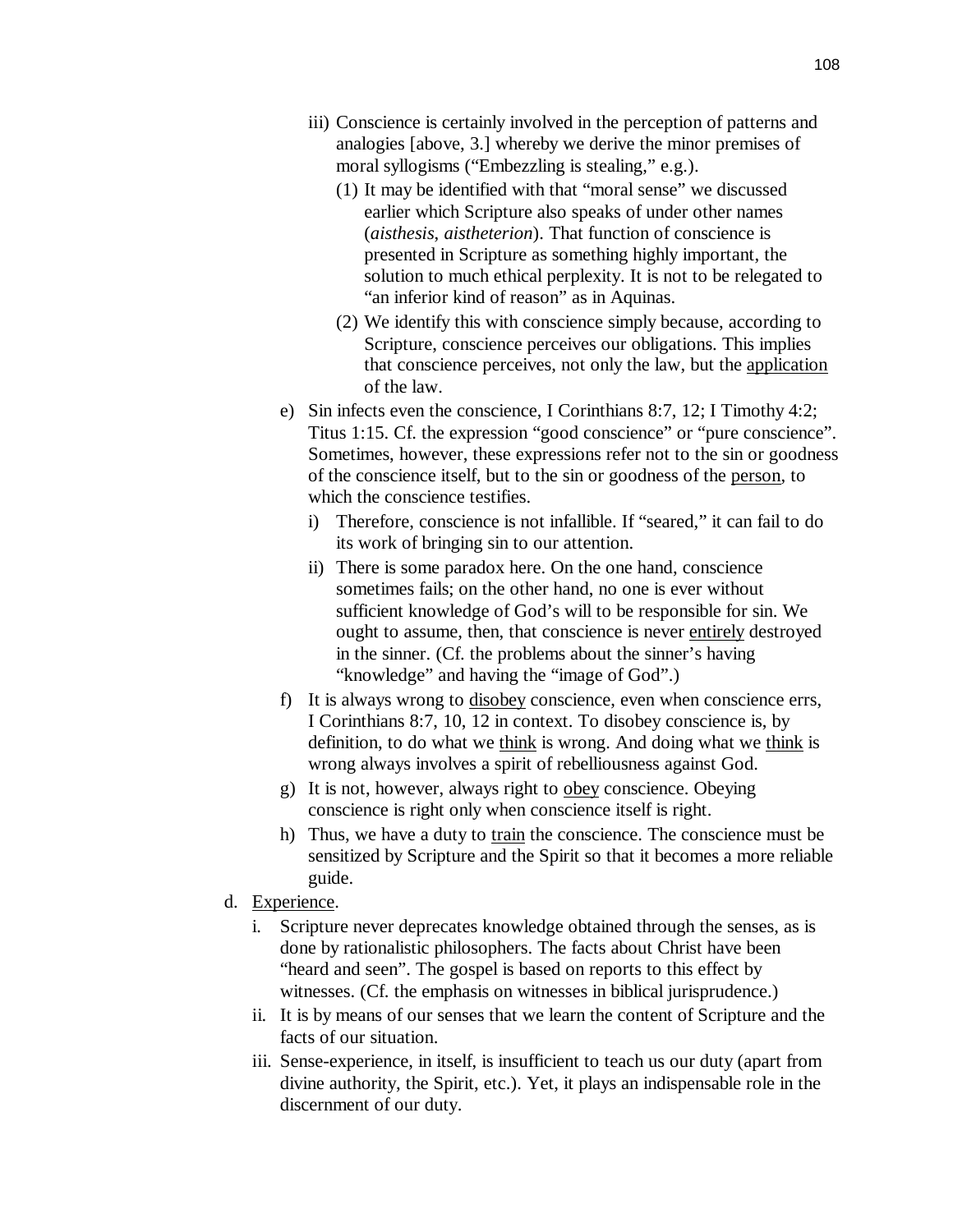- iv. Scripture is understood only insofar as it makes some connection with our present experience (meaning as application). We understand the meaning of Scripture by drawing analogies with the patterns of our own experience [above, D.3.]. This is not in a technical philosophical sense, but it is experience, and it involves sensation.
- v. Thus, we are better equipped to explain Scripture when we have experienced the realities to which Scripture refers (e.g. when we have gone through the same trials and triumphs that the biblical characters have gone through).
- e. Reason.
	- i. "Reason" is one of the most ambiguous concepts in human thought. Some meanings:
		- a) Logic (especially in rationalism, cf. G.H. Clark).
		- b) The "laws of thought" (law of non-contradiction, etc.).
		- c) Following a certain method of inquiry.
		- d) The psychological capacity for making judgments based on various data. I will assume this definition below.
	- ii. There is plenty of work for reason to do in the area of ethics.
		- a) Moral syllogisms.
		- b) Determining causal relations between means and ends (situational perspective).
		- c) Scripture exegesis.
		- d) Analysis of the situation to which Scripture applies, etc.
	- iii. Like "conscience" (with which the concept of "reason" overlaps), reason is infected by sin (cf. apologetics courses). Thus, like conscience, reason is not infallible. We may therefore say (as we said about conscience) that to disobey reason is always wrong (God does not want us to live irrationally), but to obey reason is not necessarily right. Reason must be trained to operate on godly presuppositions, to use godly methods, to be sensitive to what really matters.
	- iv. Like conscience, reason may never suppose itself to be autonomous. The function of reason is to understand and apply the law, not to create it. And even the understanding and application must be done obediently.
- f. Will.
	- i. "Will," in general, is our ability to choose to act in a particular way. Thus, will is always involved in any moral act or decision.
	- ii. Will is also involved in moral deliberation (which after all is itself a series of moral acts and decisions).
		- a) We choose to reason on certain presuppositions rather than others.
		- b) We choose to take the language of deliberation in one sense rather than in another (cf. existentialism).
		- c) We choose to accept one reason as valid and another as invalid.
	- iii. All of these choices, on the other hand, may be based on reasons.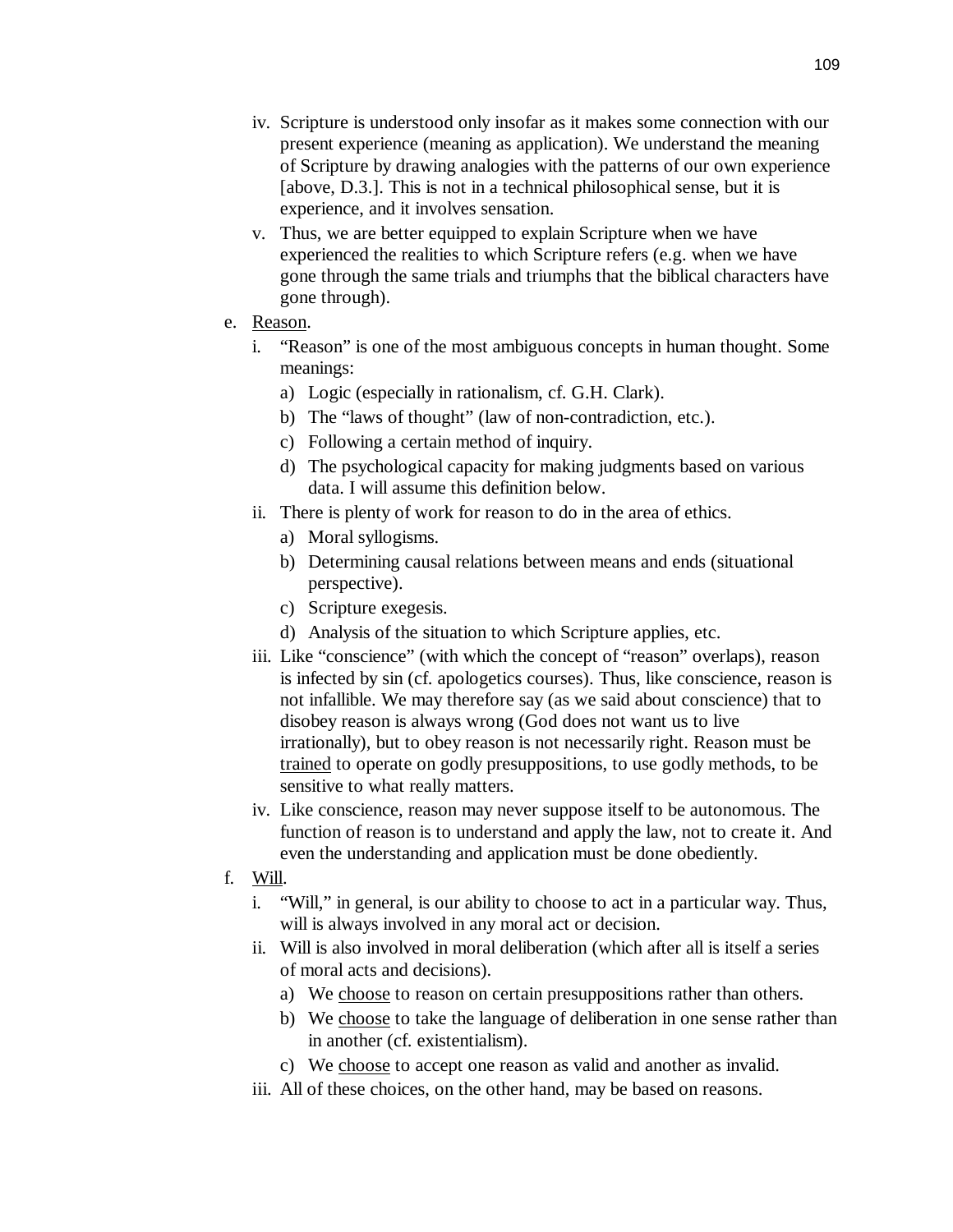- iv. Thus, it appears that reason and will are mutually dependent. We accept reasons because we choose them, and we choose because we find those choices reasonable. Will and reason, therefore, are not neatly distinguishable. (Cf. earlier discussion of "doctrine" and "life".)
- g. Imagination.
	- i. The word "imagination" in the English Bible is almost always used in a bad sense (Jeremiah 3:17, etc.). It represents, however, various Hebrew and Greek terms which bear little relation to the term "imagination" as commonly used today; thus, we cannot condemn a positive use of the term out of hand.
	- ii. Today, "imagination" can be a synonym for creativity, for the power to see patterns and analogies, for the power to conceive of possible situations in which something of importance takes place. As we've seen, ethics presupposes all of these skills.
	- iii. Imagination can help us in conceiving possible alternative courses of action, types of terminology, etc.
	- iv. Imagination may warn us against hasty generalization by presenting us with possible situations in which our principle does not apply (counterexamples).
- h. The Emotions.
	- i. Scripture does not discuss "the emotions" as an independent item of concern, any more than it discusses "the intellect" or "the will" in such a way.
	- ii. Yet, it speaks a great deal concerning particular emotions—griefs, joys, anxieties, awe, terror, woe, lust, and also about concepts which have a large emotional component: love, hate, happiness, etc.
	- iii. According to Scripture, regeneration reorients our emotional life.
		- a) We learn to love God and hate evil, to rejoice in the good, to be content in the face of difficulty, etc.—the opposite of the unbelieving emotional disposition.
		- b) Regeneration does not necessarily make us more emotional or less emotional. We may assume that in this respect believers differ from one another. Yet, our emotional life, however active it may be, is now the Lord's. Thus, our joys, sorrows, etc., are different from what they were.
		- c) As there is a change in our emotions by grace, so there is a command to work out this new principle (gift and task, "already" and "not-yet").
			- i) It is sometimes said that feelings cannot be commanded, or even taught. Hegel (*Early Theological Writings*) thought that Christianity was even more reprehensibly authoritarian than Judaism, because while Judaism commanded actions, Christianity commanded feelings.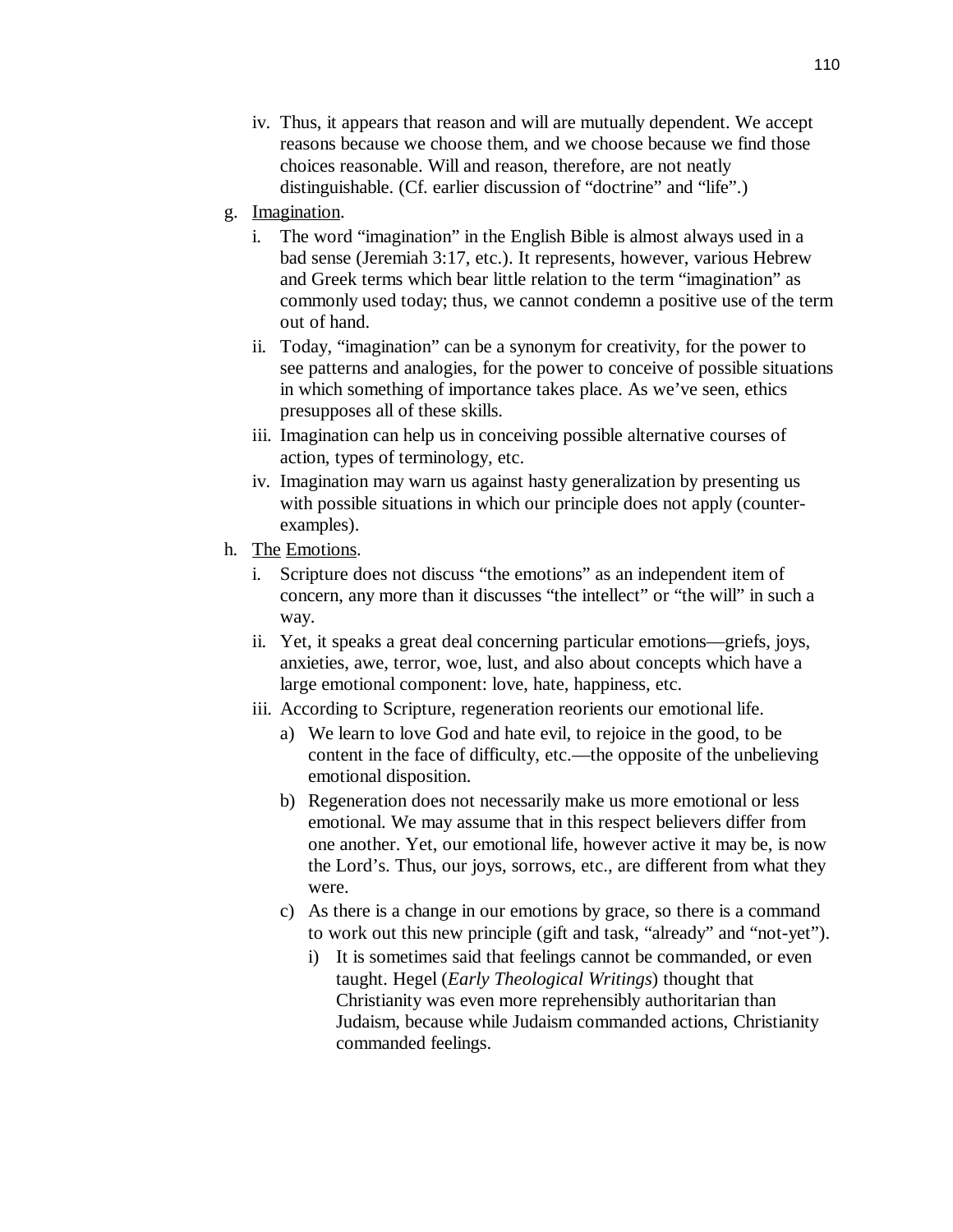- ii) Scripture, however, assumes that feelings ought to be changed to conform to God's will, and that they can be changed, by thought and by new habits.
- d) Scripture teaches about the emotions, not only by commanding us to change them, but also by:
	- i) Presenting sin in its true ugliness (*contra* Eve, Genesis 3:6).
	- ii) Presenting the new life as something beautiful and delightful (rationale for emotive sermons).
- iv. Emotions and knowledge.
	- a) Emotions, like reason, have a "hermeneutical" component; i.e. they assign (or discover) meaning in various data which they express. Anger, fear, and delight represent certain assessments of the meaning of the facts at which one is angry, fearful, or delighted.
	- b) It may be said, therefore, that the emotions presuppose, or ought to presuppose, reason; for our feelings ought to be based on true assessments of meaning, and a true assessment is a rational assessment.
	- c) The opposite, however, is also true. Reasoning presupposes emotions. Illustration: writing a book review is a highly "rational," even "academic" or "theoretical" activity. Yet, it is a job that requires a subtle interplay of emotions and reasoning. I read a chapter; I feel a certain way about it. I return to verify or falsify my feeling. Perhaps, the feeling changes as I analyze. Perhaps, the initial analysis agrees with the initial feeling. Or perhaps, feeling and analysis disagree, in which case, it is evident to me that the analysis is incomplete.
		- i) Note that feeling can be said to "lead" the intellect in some senses. My feelings indicate what, to me, is in need of analysis.
		- ii) Once I am entirely satisfied emotionally, the analysis usually ends.
		- iii) If I had no emotions at all about the book, I would not keep on reading it, much less write about it.
		- iv) It is hard to imagine any theoretical or rational inquiry which is not dependent on emotion in some such way. Cf. "cognitive rest" in DKG.
	- d) Emotions and reason, then, form a single complex set of capacities by which we seek to respond rightly to our world. (Other capacities are also part of the complex—sense-experience, imagination, etc.) Each involves the other.
	- e) Scripture never suggests that emotions are naturally more sinful or less sanctified than reason, or *vice-versa*. Man, as a whole, is depraved and, as a whole, is redeemed. At some particular point, however, emotion may signal an inadequacy in our reasoning [iv.c), above] or *vice-versa*. (Checks and balances.)